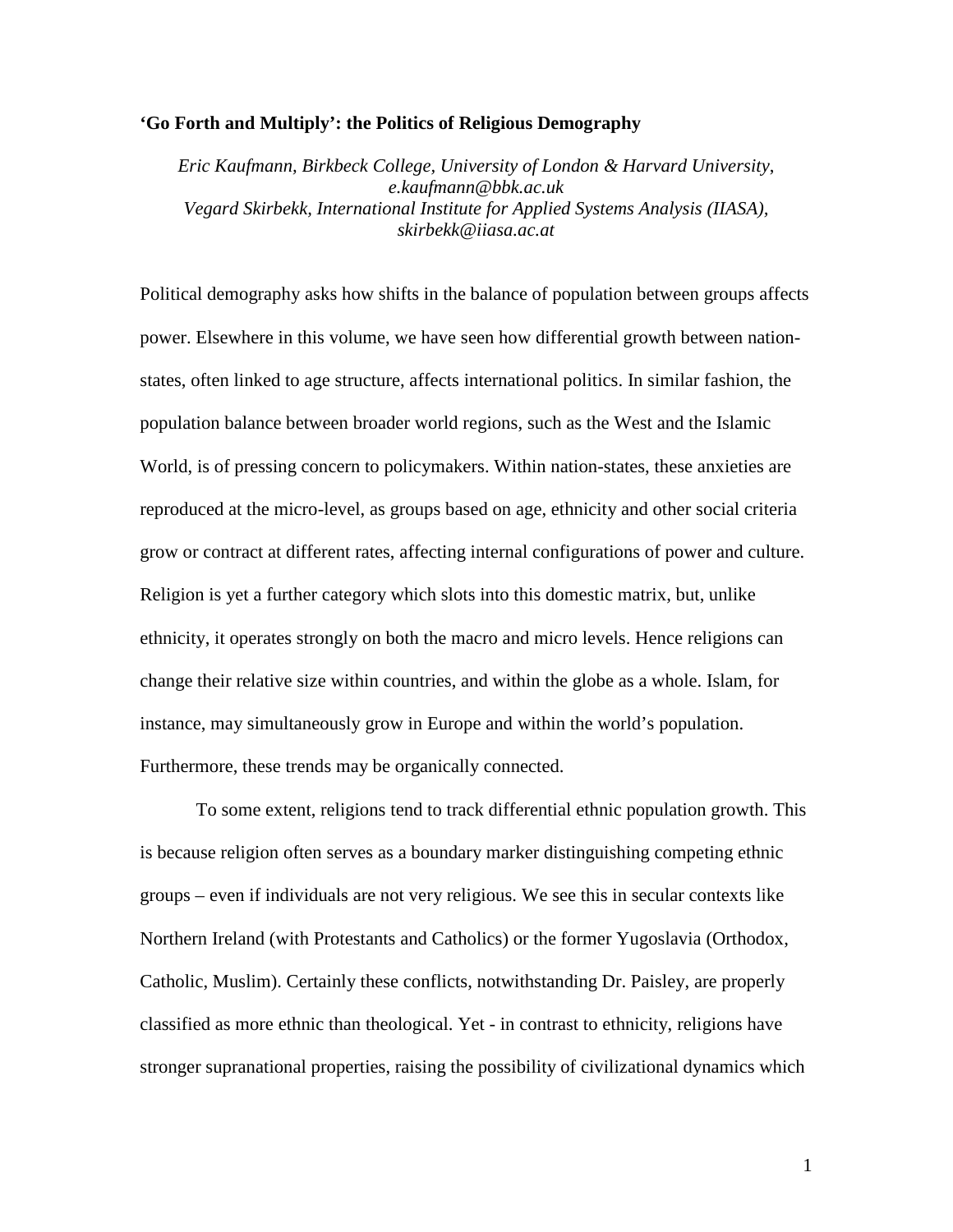link nations and ethnic groups together that share the same religious heritage. 'Supraethnic' entities certainly exist, captured in movements like pan-Arabism, Negritude or 'Asian values'. However, these movements can often appear nebulous, lacking the ideological resonance of religio-civilizational unities like pan-Islamism, Orthodox Christianity, evangelical Protestantism or Catholicism.

What, then, is religion? Rather than enter fully onto this fiercely contested semantic terrain, we opt to follow the definition of religion as actions, beliefs and institutions which invoke the supernatural. (Taylor 2007: 429) Notice that we do not cleave to Durkheim's sociological approach to religion which would view immanent ideologies like socialism, large-scale enthusiastic gatherings like sports or concerts, or the personality cults of celebrities and academic 'stars' as religions. (Durkheim 1995) Part of our quest is to speak of the relative power of major (civilizational) religions, to ask which religions are rising or falling and how this affects politics.

This is not sufficient, however, since many countries have a dominant faith rendering the balance between religious traditions moot. In fact, in half the world's countries, the dominant religious tradition accounts for over 80 percent of the population (see figure 1).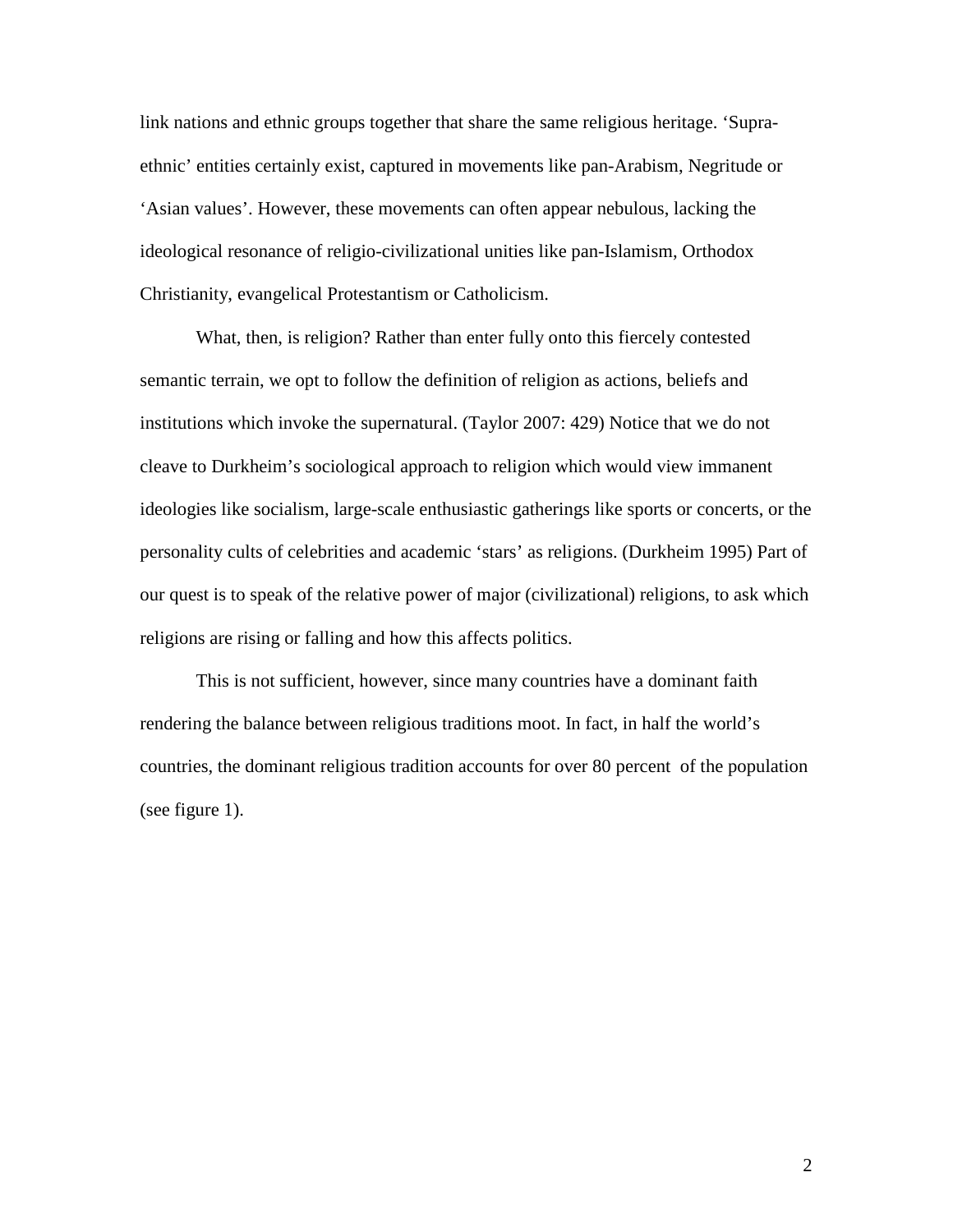



Source: Fearon and Laitin 2003.

In addition, many countries maintain restrictions on religious freedom and/or strong normative sanctions against religious switching. (Grim and Finke 2007) This greatly impedes religious change. But even in such environments, religious preferences can take the form of differences in religious *intensity* – i.e. the degree of religious traditionalism and practice within a particular faith. Are conservative, moderate or secular groups growing? Is attendance at services rising? The demographic properties - fertility rates, age structure, net migration rates - of 'traditionalist', 'modernist' and 'nonreligious' segments of the theological spectrum are often highly consequential. Typically, they matter more than groups' relative success in winning converts in what are often highly regulated religious marketplaces. In this paper, we consider how demographic forces affect the relative share of both religious traditions and religious intensity groups. We examine both the domestic and global contexts, and present cohort component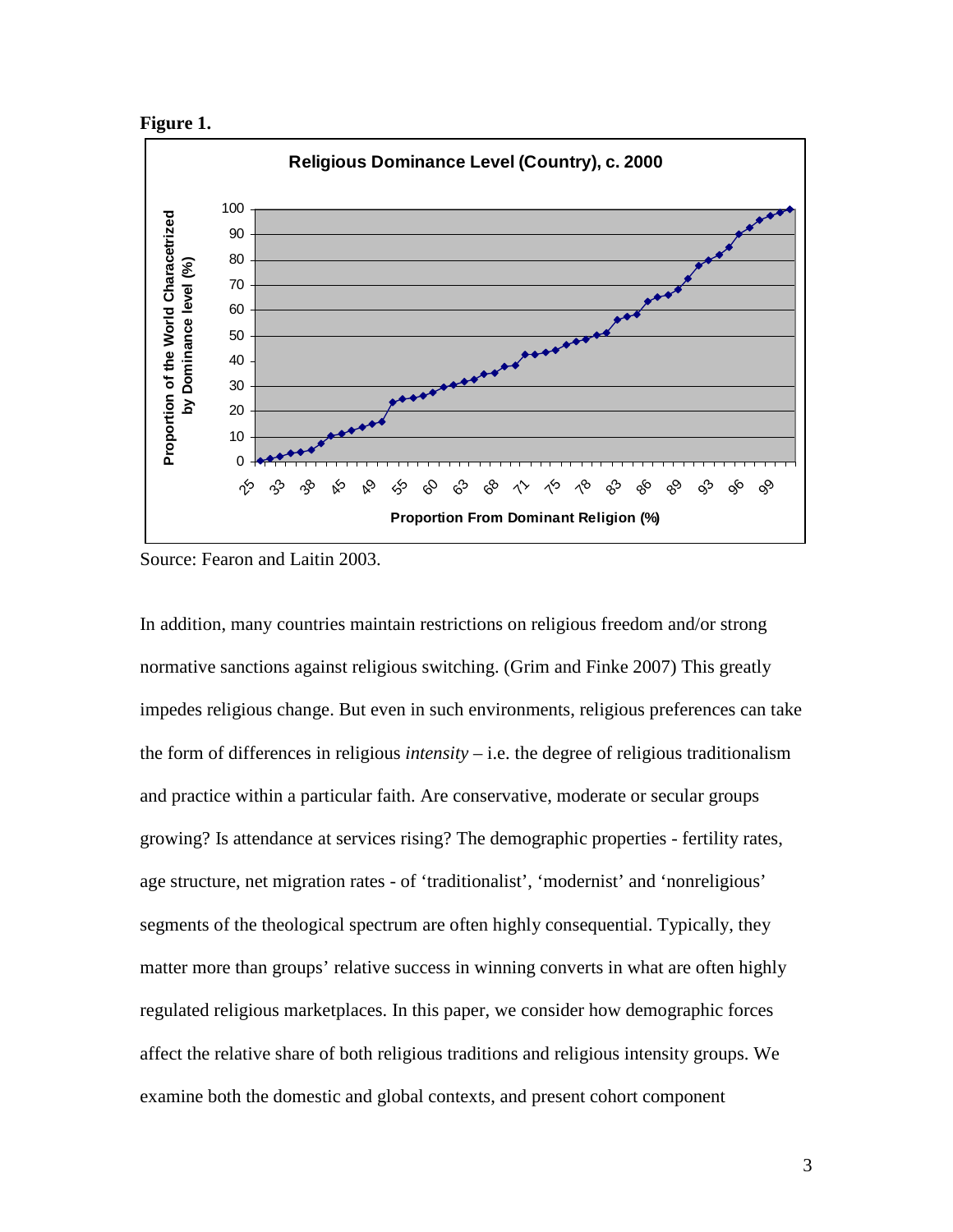projections which enable us to peer, with a great degree of predictability, into the religious future.

### Religion and Politics

The realms of God and Caesar are never completely separated. In some cases, the link between religion and politics is official, while in others, it operates tacitly. Daniel Philpott sets out four major routes by which religions can directly influence politics: 1) through being established by the state as an official religion; 2) by a state promoting the religion through legal and judicial powers in areas from education and taxation through matters of burial, dress and speech; 3) through a state restricting other religions' freedom of worship and banning conversions and intermarriage; and 4) when a state consecrates the power of religious officials to hold political power and appoint state officials, as in Iran. (Philpott 2007: 507) Even if there is a constitutional separation of religion and state, as in the USA, religions may still exert indirect influence on politics. Electoral cleavages and party systems; foreign and domestic policies; mass culture and national symbolism all may be affected by the plate tectonics of religion, even in secular democracies.

So much so that religion is one of the strongest electoral cleavages in religiously plural democracies. Furthermore, a country's level of religious pluralism, or *religious fractionalization*, is a significant predictor of its likelihood of becoming embroiled in civil war. (Fearon and Laitin 2003) Nearly all of today's wars are civil wars, i.e. take place within states rather than between them. During 1945-99, 40 percent of civil wars claiming at least 1000 battle deaths involved religion. Most of these mapped onto the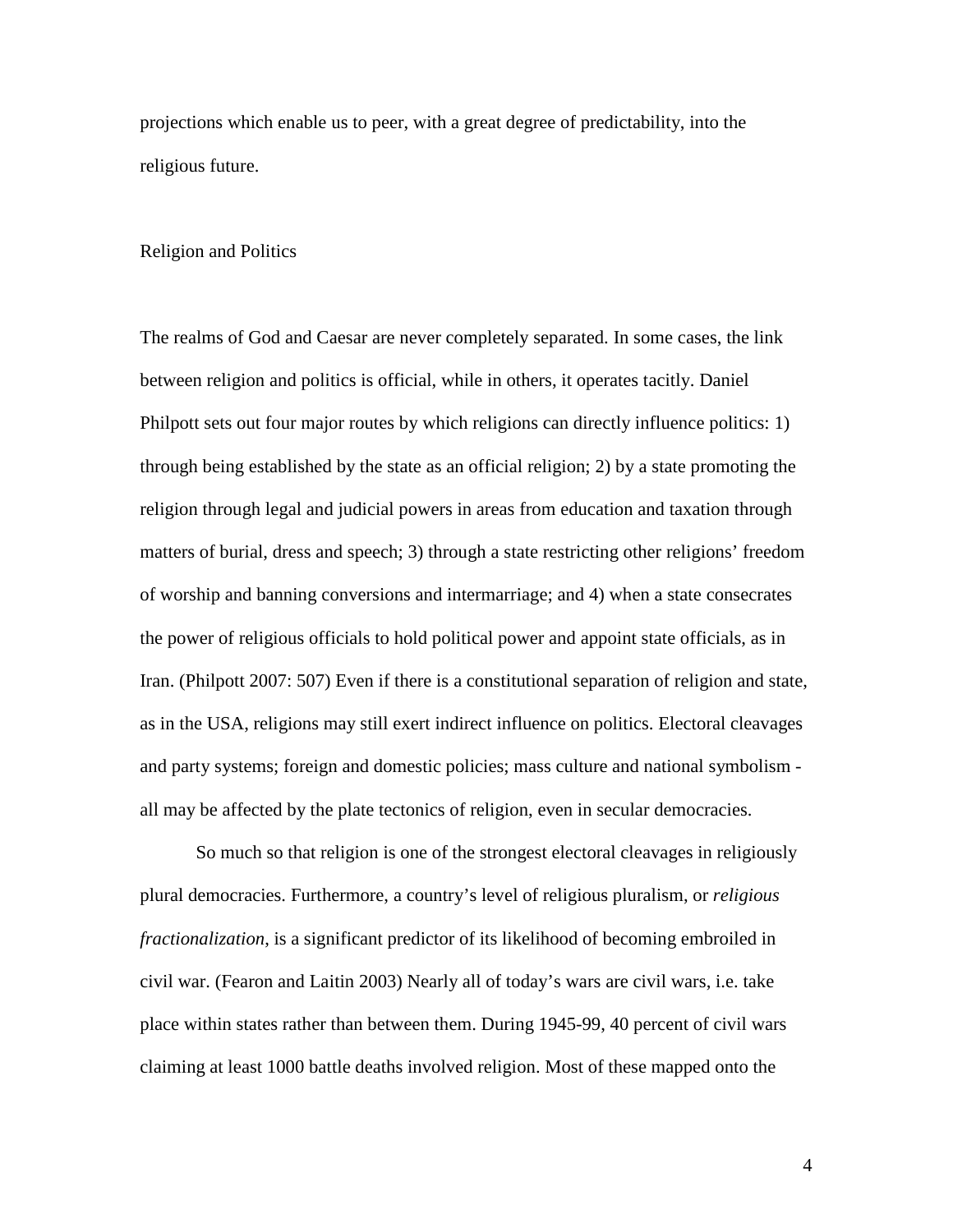two-thirds of civil wars that were ethnically-motivated, but in ten cases, major civil wars took place entirely within one religious tradition. Most of these – 90 percent – were struggles within Islamic countries between Islamists and their rivals in government and civil society. (Toft 2007) The same is true of terrorism: whereas just 2 of 64 movements were religious in the 1980s, this jumped to 46 percent by 1995. (Philpott 2007: 520)

Broadly speaking, shifts in religious traditions mimic ethnic shifts in their effects. For example, the growth of European Islam has sparked both ethnic and religious disquiet among the secular/Christian majority, with ethnic and religious anxieties reinforcing each other. (Coleman 2006) Religion and ethnicity do not always overlap, however. In Germany, Holland or Latin America, religious change did not affect ethnic composition, and was therefore less likely to contribute to violent conflict. The rise of Pentecostalism in Brazil, Korea and China has led to hand-wringing among the Catholic or secular/Confucian majority, but does not carry the same ethnic implications as in the previous instances. (Martin 2001) In some cases, confessional pillarization (i.e. Austria, Holland) can contain religious conflicts, and secularization can ameliorate the sharp edges of religious cleavages. Yet this may only be true for shifts in the relative power of different religious traditions. What we shall see is that the pitch of religious conflict can rise when cleavages come to revolve around differences in religious intensity rather than tradition.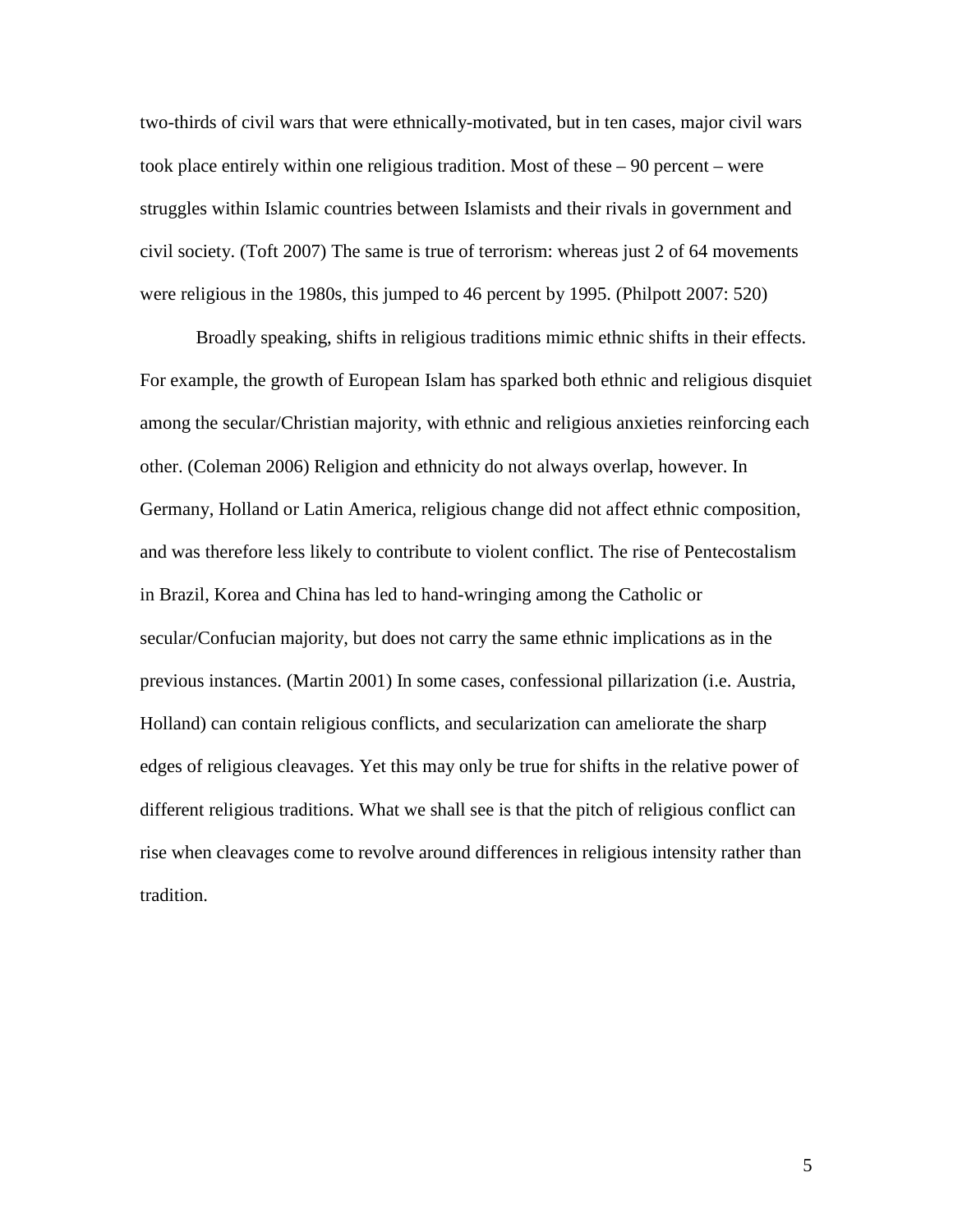Ethos or Ethnos?

The American literature on religion and politics draws an important distinction between the *ethnoreligious* and *religious restructuring* paradigms. (Guth, Kellstedt et al. 2006) The ethnoreligious perspective places the emphasis on religious denominations, the quasi-ethnic identities bequeathed by history into which individuals are often born, and which structure the concrete congregations to which individuals belong. The ascriptive aspect to many religious denominations means that they are often linked to ethnic groups. This is true not only of archetypal diasporas like Jews, Hindus and Armenian Christians, but also of Catholics (linked to Irish, Polish, Southern Europeans and Hispanics), Lutherans (German, Baltic or Scandinavian) and Black Protestants. Even Mormons and Mennonites partake of this ethnic character.

By contrast, the religious restructuring perspective avows that belief dynamics across religions are more important than the affiliation divisions between denominations when it comes to attitudes and voting behaviour. (Guth, Kellstedt et al. 2006; Wuthnow 1989) Biblical literalists, for instance, can be found within 'moderate' denominations like the Northern Baptists or Episcopalians while theological modernists exist even within 'fundamentalist' denominations like the Southern Baptists. Thus theological intensity crosscuts boundaries of affiliation. Though religious affiliation and religious intensity are related, the fit is imperfect. The only category that neatly fits both the ethnoreligious and religious restructuring paradigms are the nonreligious, who are unambiguously modernist and non-affiliated. Overall, in the United States and the world as a whole, the most religiously fundamentalist tend to vote for conservative parties while religious moderates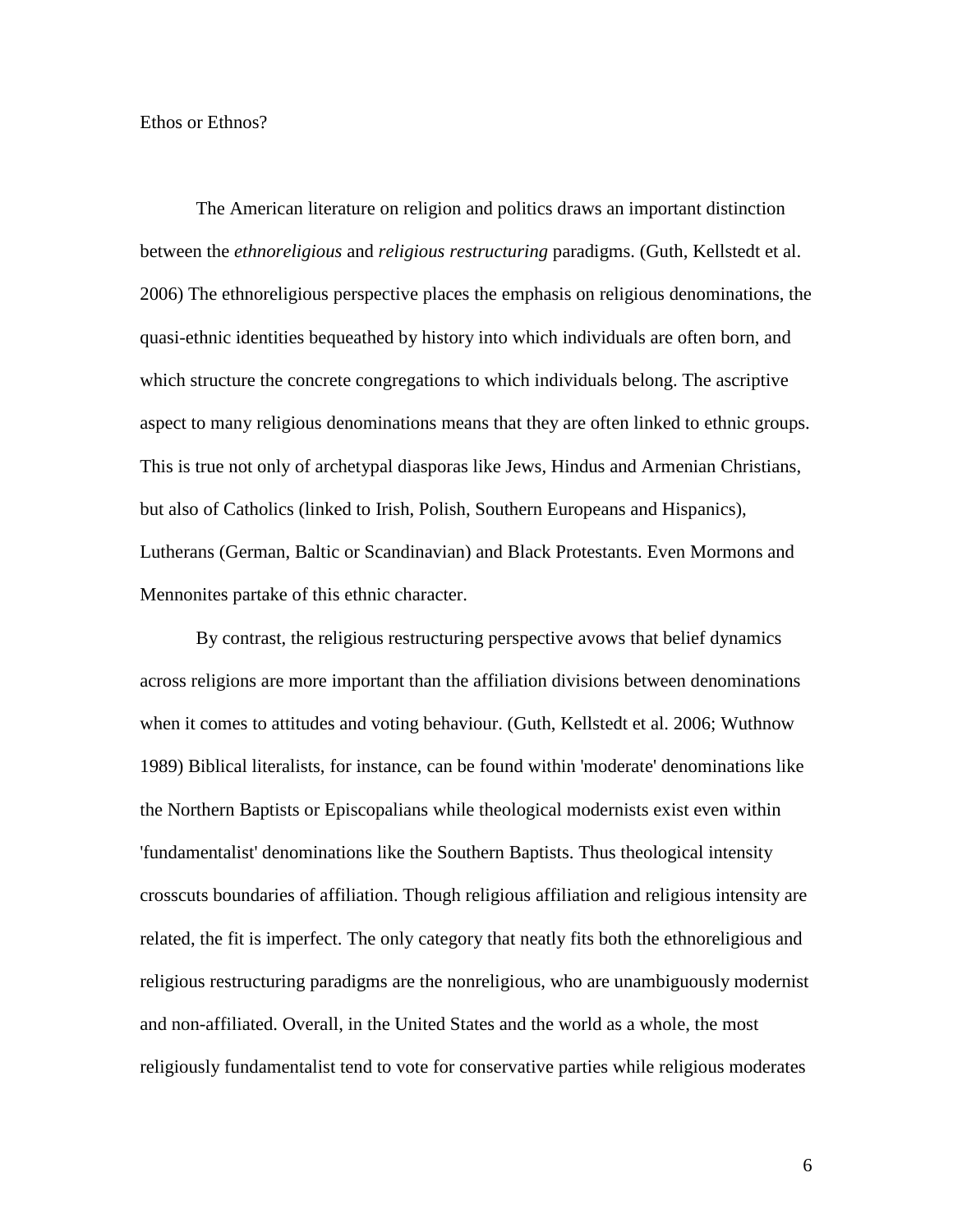and seculars lean to the left. In Catholic Europe, church attendance is one of the strongest predictors of vote choice, with nonattenders backing the left-leaning Social Democrat and attenders opting for the more conservative Christian Democrats. (Guth, Kellstedt et al. 2006; Norris and Inglehart. 2004: 206-7; Girvin 2000) The great exception are immigrants, who tend at once to be more religious and left-leaning than the host population. (Dancygier and Saunders 2006) This reflects the lower socioeconomic status of immigrant groups. However, as with Muslims in Europe or Hispanics in America, immigrants' social preferences are frequently conservative, as reflected in Hispanic support for Proposition 8, the 2008 anti-gay marriage measure in California and in their opposition to abortion. (Skirbekk, Goujon et al. forthcoming)

In the United States, the term 'culture wars' emerged on the back of changes which reduced the importance of the Catholic-Protestant divide while raising the salience of a new political axis based on religious and moral traditionalism, which crosses ethnic and denominational lines. (Hunter 1991; Fiorina, Abrams et al. 2005) Research shows that as late as 1988, Republican and Democratic respondents differed little in their generally negative appraisal of evangelical political activists. In 1996, by contrast, Republican respondents had greatly warmed to evangelicals while Democrats had cooled, reflecting a new partisan divide. (Bolce and De Maio 1999: 47-8) Meanwhile, religion assumed an ever more prominent place on Republican party platforms after 1992. (Layman and Carmines 1997) In the 1980s, Jerry Falwell's Moral Majority attempted to influence the agenda –especially at state level – on issues like school prayer, abortion and family values. In the 1990s, Pat Robertson's Christian Coalition picked up the torch from Falwell and added some new issues, notably an alternative science curriculum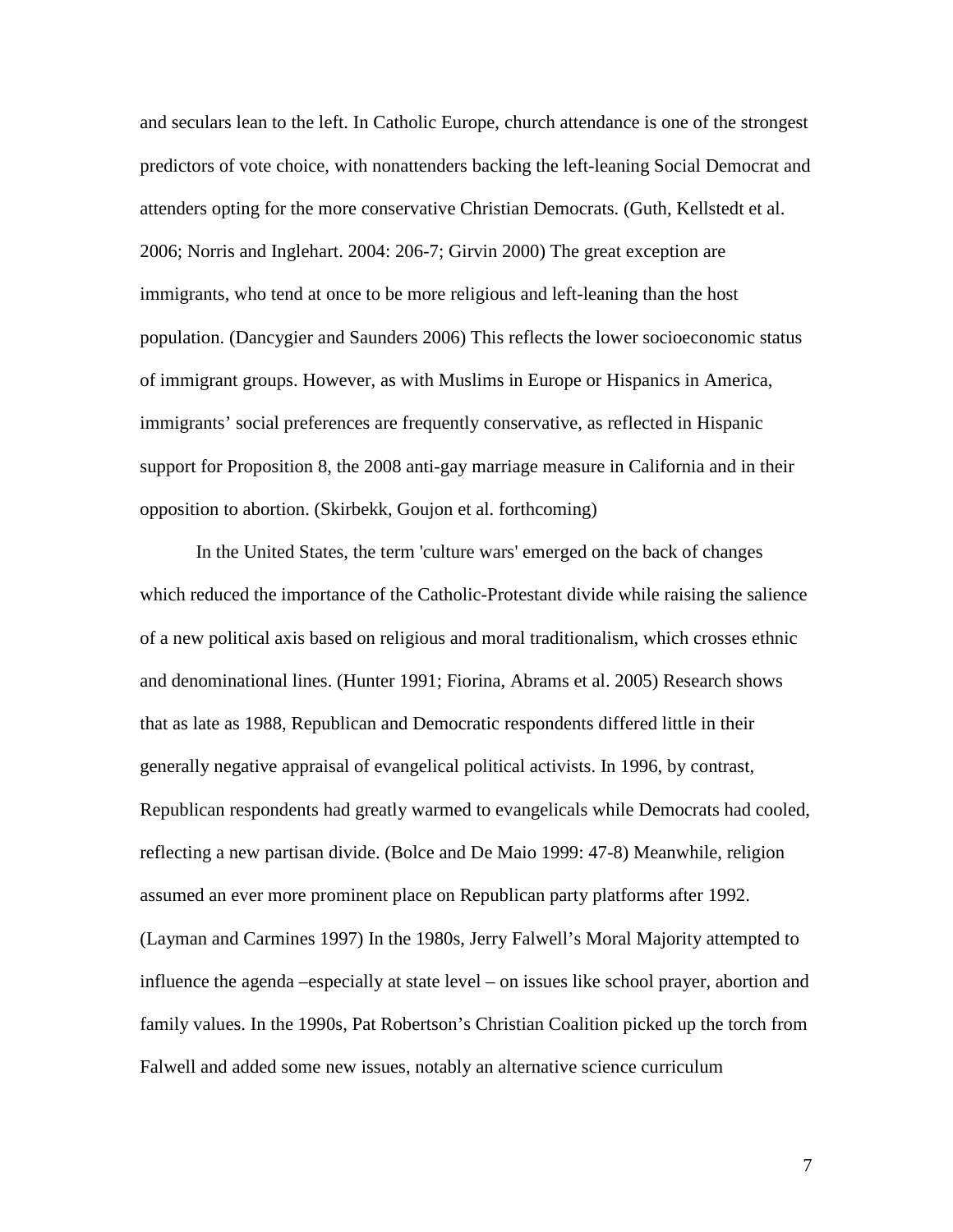(Creationism, Intelligent Design), faith-based social initiatives, anti-gay marriage and opposition to stem-cell research. (Green, Rozell et al. 2006)

In the largely non-democratic context of the Muslim world, a more violent version of the same traditionalist-modernist conflict pits Islamists against state governments, nearly all of which also style themselves Islamic but insist on the right of the state to supersede religious authority. Earlier, we noted that civil wars have broken out in nine Muslim countries in recent decades. Political Islam prioritizes the implementation of *sharia* law and questions the legitimacy of the Muslim state. The entire apparatus of state-appointed imams and state mosques is pilloried for rendering Islam subservient to an idolatrous nation-state. Many political Islamists favour the restoration of an Islamic Caliphate, which would entwine religion and politics. The exemplar for this system of government is the period of the First Four Righteous Caliphs following the death of the Prophet. (Esposito 1984: 220) Others trace this lineage all the way through to 1924, when the Ottomans abolished the Caliphate. Even those political Islamists who are reconciled to the state, and seek to reform it, deem current governments to be *takfir* (apostate), and would place loyalty to the Islamic *umma* (community of believers) above that of their nation-state. Many Islamists seek to return to a judicial system based on *sharia*, with a strongly patriarchal division of labour and the inculcation of restrictive social mores regarding dress, alcohol consumption, rock music and television. The 'excarnation' of outward displays of religious practice (i.e. music, carnival, dancing, drama) by religious puritans was a central aim of the Protestant reformation, and is also an important theme within contemporary fundamentalist Islam. (Munson 2001; Taylor 2007: 614)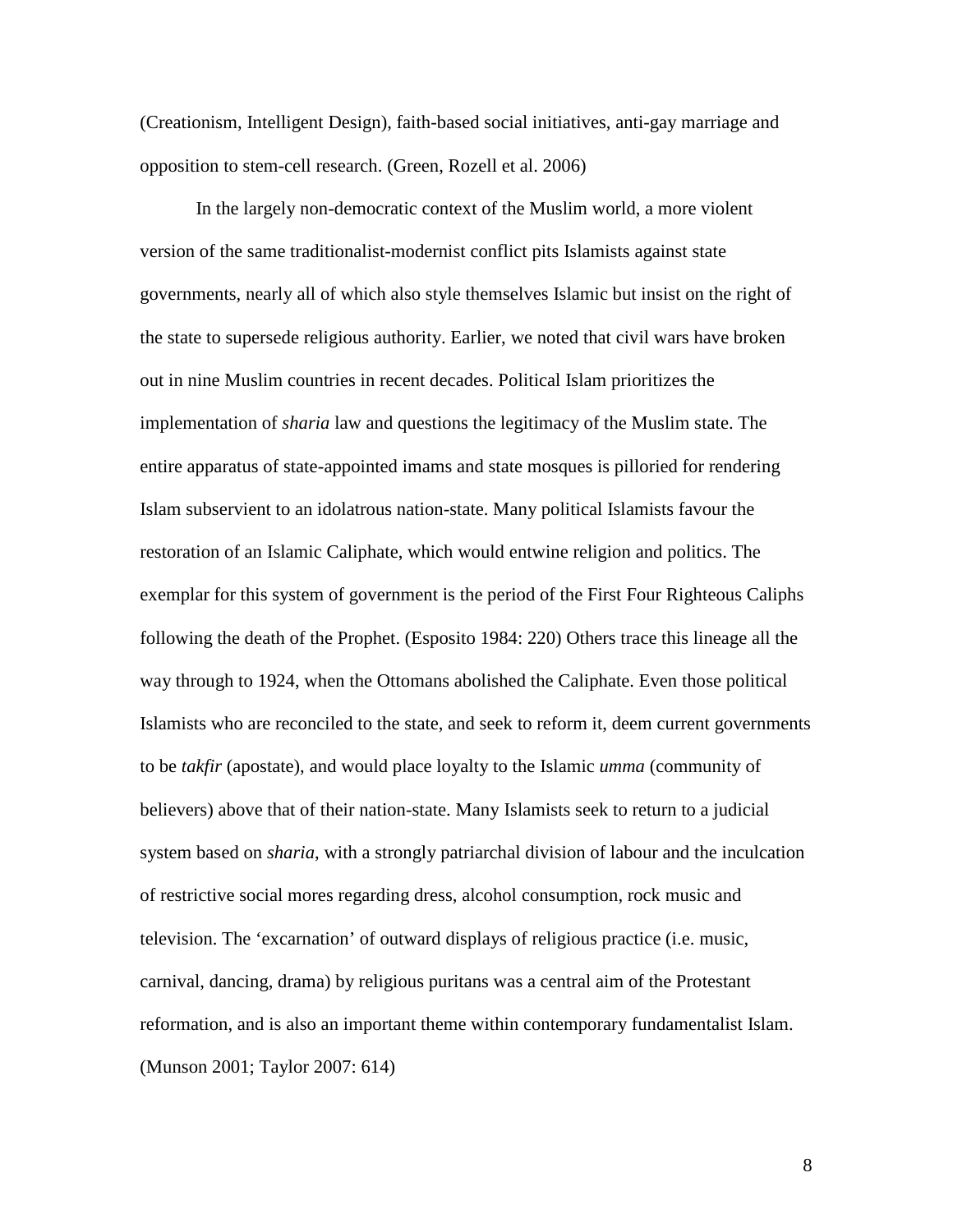Similar conflicts have riven the Judaic world. The fast-growing ultra-Orthodox, or *Haredi*, Jewish community has come into conflict with non-Orthodox Jews. The Haredi world is a largely self-contained one with rules governing all aspects of daily life. Like Hutterites or Amish in America, they live in separate communities or districts with little contact with the secular Jewish world. These practices, along with the use of Yiddish in some cases, help to sharpen the boundary between insiders and outsiders as both sides label each other. (Davidman and Greil 2007) The Haredim, in common with conservative American Christians and traditionalist Muslims, have entered the public sphere and begun to influence politics. Orthodox rabbis view themselves as the guardians of the religious purity of the state, and steadfastly seek to exercise this prerogative. Haredi parties have refused to relax proscriptions on civil marriages (only religious marriages presided over by Orthodox rabbis are recognized by the state). They have fought to narrow the definition of who qualifies as a Jew (and hence can be an Israeli citizen or immigrate) to the exclusion of converts and those without a Jewish mother. They also campaign against Sabbath desecration and the violation of kosher norms such as the selling of leavened bread during Passover. (Efron 2003)

Conservative religious movements have been matched in vigour by their secular opponents. In fact, conservative movements can be seen in part as a response to secular individualism and the breaching of traditional mores. This is especially true of the Religious Right in the United States, but, in a more indirect way, is also relevant for conservative Jewish and Islamic movements. The story begins in the 1960s West, where higher education and a new centralised television media achieved mass penetration, acting as a conveyor belt for liberal-expressive values from a small coterie of intellectual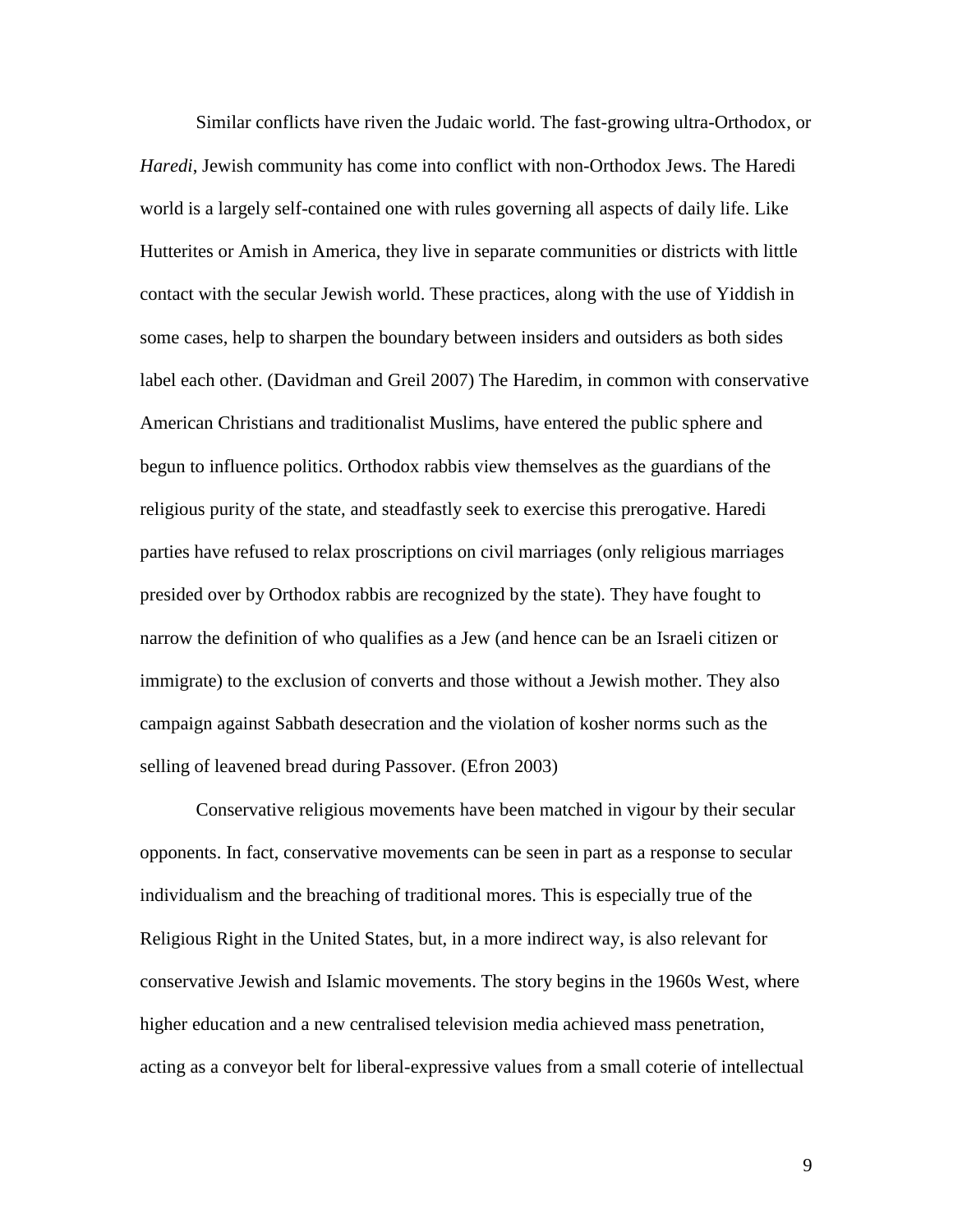elites and creative professionals to the mass public. (Taylor 2007: 492-5) Across North America, western Europe and Japan, a broadly similar value change, which Ron Inglehart labels a cultural shift to 'postmaterialism', could be observed, leaving its footsteps in successive Eurobarometer and World Values surveys between 1970 and 1988. (Inglehart 1990: 74-5, 252, 262) The 1960s thus polarized the populations in many parts of the world, helping to attenuate moderate religiosity in favour of both secular individualism and conservative religion.

Nowhere is this more evident than in the United States. Since the 1960s, the proportion of nonreligious voters in the electorate has increased, with a notable surge in secularism in the 1990s. (Hout and Fischer 2002: 188) Conservatives have also grown rapidly while mainline Protestants and white Catholics have seen declines in their share of the religious market. The 2004 election illustrates the rising power of both conservative Protestant and secular voters. 78 percent of white evangelical Protestants voted Republican, and, overall, over half of Bush's vote came from 'traditionalists' of all religions while Kerry gained more votes from the nonreligious than from white Catholics. Multivariate analyses show that measures of religious intensity performed far better in models of voting behaviour and partisanship than other socioeconomic and demographic variables. These measures also outperformed religious denomination, lending support to the religious restructuring perspective. (Green, Kellstedt et al. 2007; Guth, Kellstedt et al. 2006; Olson and Green 2006)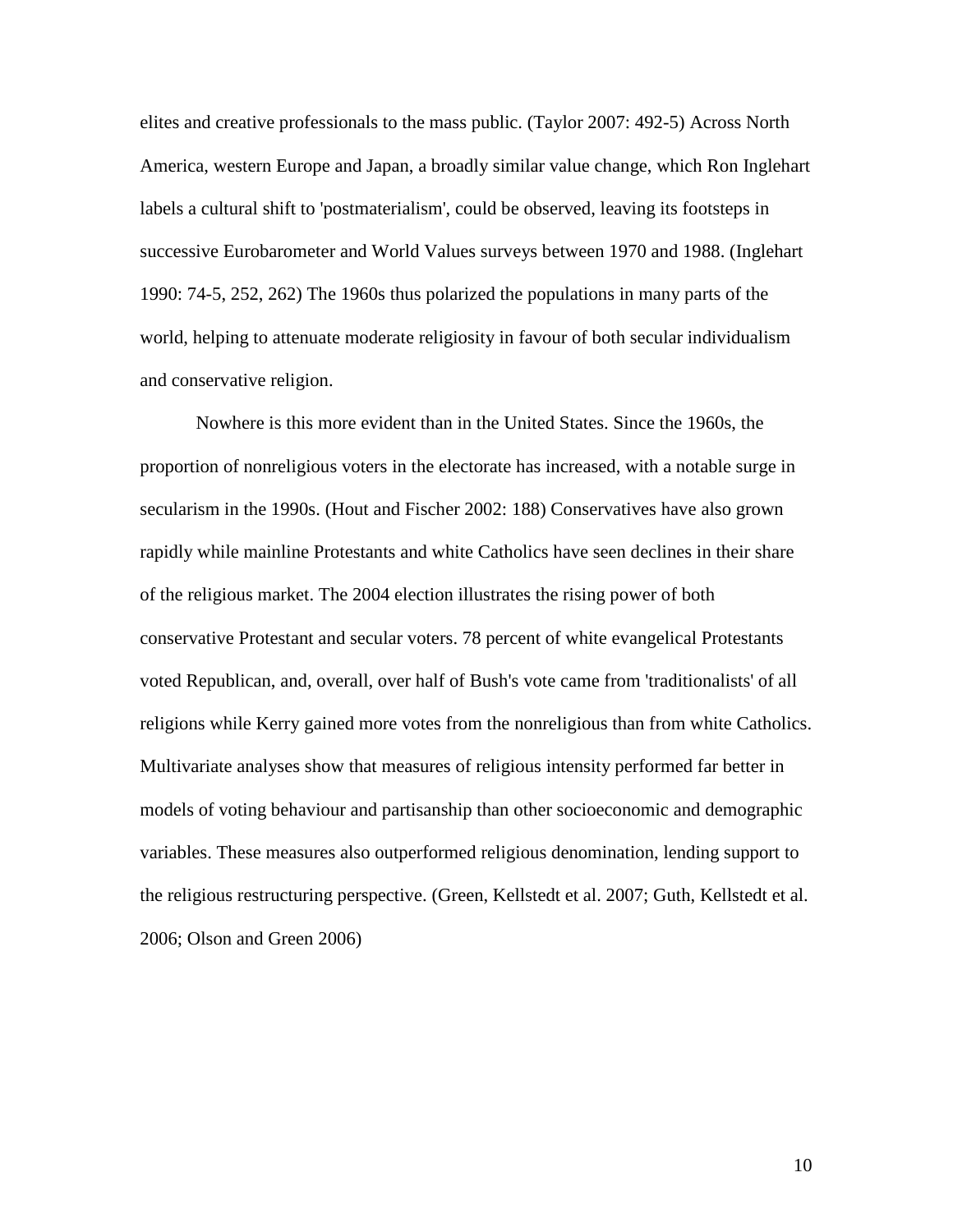## The Demography of Religion

In their comprehensive work on religion and politics worldwide, Norris and Inglehart remark:

One of the most central injunctions of virtually all traditional religions is to strengthen the family, to encourage people to have children, to encourage women to stay home and raise children, and to forbid abortion, divorce, or anything that interferes with high rates of reproduction. As a result of these two interlocking trends, rich nations are becoming more secular, *but the world as a whole is becoming more religious*. (Norris and Inglehart 2004: 22-23, emphasis added)

Norris and Inglehart draw our attention to the fact that the proportion of the world that is religious is growing. This is confirmed by the most comprehensive data we have on religious affiliation, as compiled by the World Religion Database (WRD), shown in figure 2. (Johnson and Grim 2009) These data only measure affiliation, thus tell us little about the intensity of belief within these religions. Still, they are instructive. The first point to note is that the fastest-growing religion, Islam, has expanded – and is expected to further expand - almost entirely through rapid population growth in Muslim countries. Christianity, which is three times more successful at conversion than Islam, is nevertheless attached to slower-growing societies, and has only barely maintained its global presence. Other faiths are more reflective of rapid social or political changes. Atheism/nonreligiosity has gained from Christianity in Europe and in a few European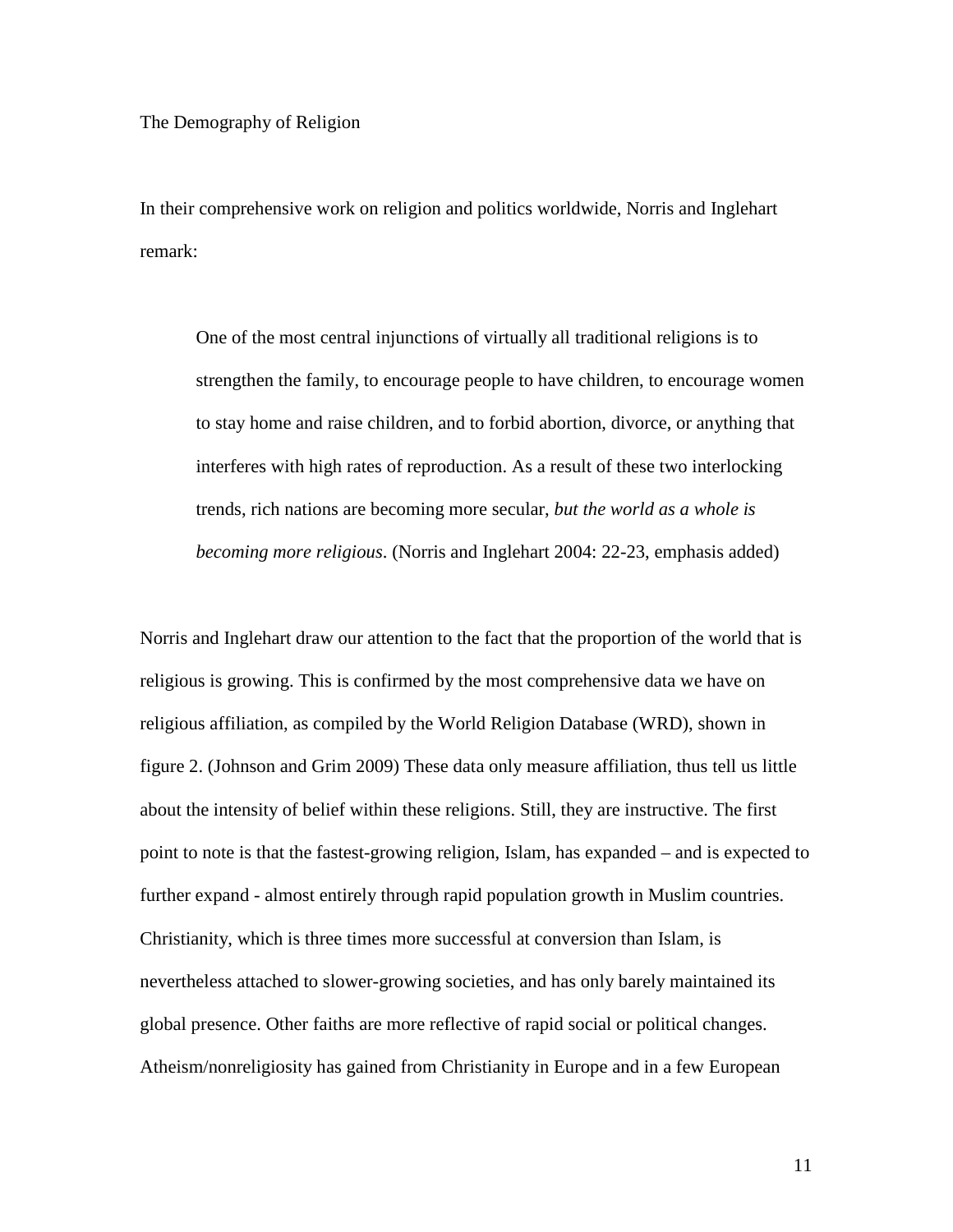settler societies, but has lost substantial ground since 1970 with the demise of world communism. 'Other' (principally animistic) faiths have declined sharply due to conversion to Christianity and Islam, principally in Africa.



**Figure 2.** 

Why is religiosity on the rise? Two explanations present themselves. First, we could be witnessing an indirect effect whereby religiosity grows via poverty. High fertility (children per woman) in religious parts of the world which tend to be poorer than secular Europe and East Asia could be boosting the religious share of the total. Within countries, higher fertility in poor and religious regions, or among poor and religious individuals, could be driving religious growth. If this were the sole reason for today's trends, however, we would also expect levels of world income and education to be falling

Source: Johnson and Grim 2009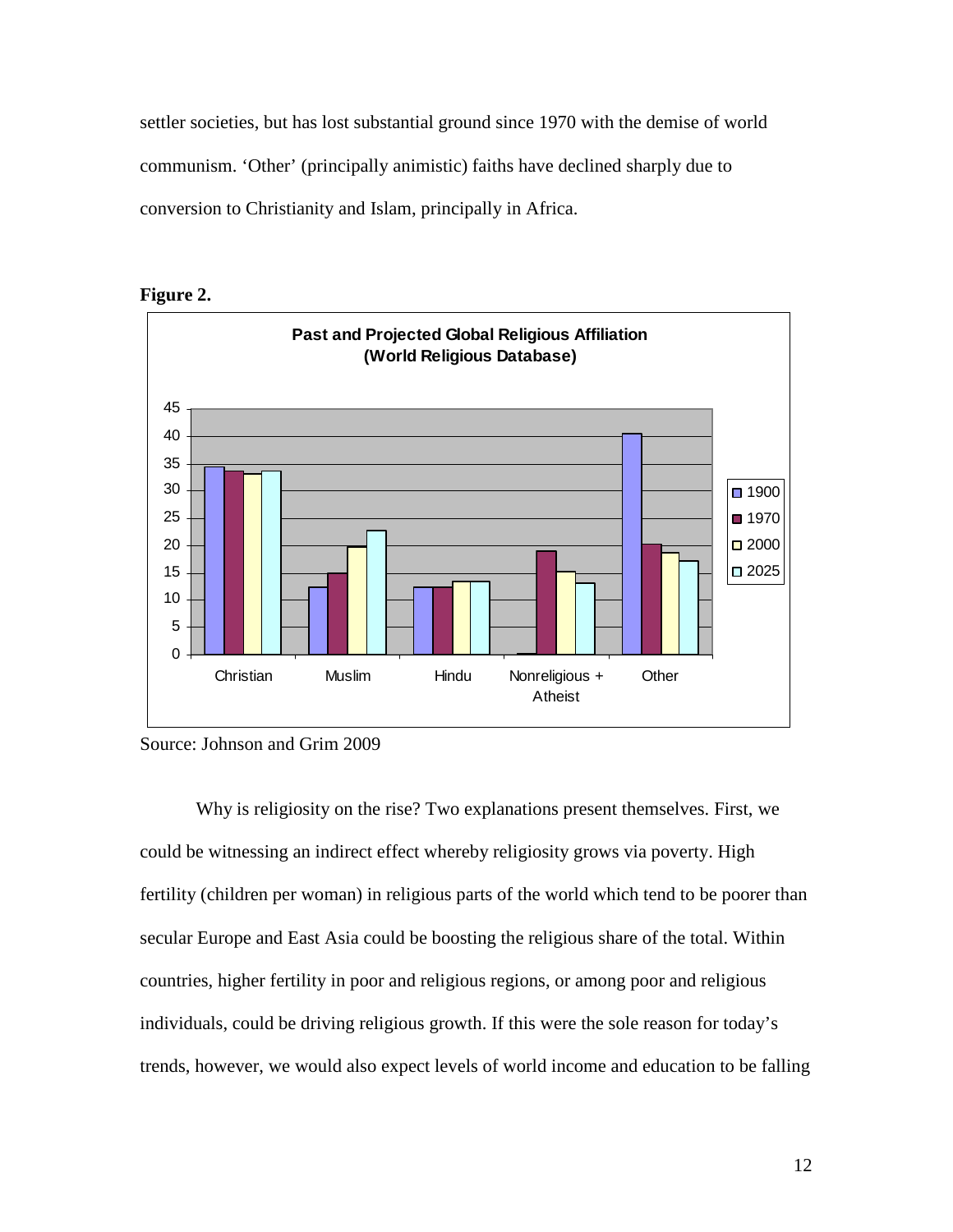since less educated and wealthy women have larger families than their better educated and wealthier compatriots. This clearly is not happening, even though high fertility among populations with low levels of human capital exerts a strong drag on income and education levels. This is because few desire to remain poor and uneducated, and improvements in human capital are rapid enough to overcome the fertility advantage of those with lower levels of human capital.

Religion, of course, operates differently from income and education. Whereas the poor and uneducated desire upward mobility, it does not automatically follow that the upwardly mobile desire secularity. They may well be attached to religion for reasons (identity, existential security) that are not related to material satisfaction. This introduces a 'stickiness' to religion, allowing it to benefit from population growth among the poorest and least educated without necessarily losing adherents to upward mobility. The net result is population growth and rising global levels of religiosity. The impetus behind this trend is largely demographic, expressed through both population growth in religious countries and religious immigration to less religious societies. Some aver that material insecurities lie at the heart of the rise of religion, thus its rise is temporary. Norris and Inglehart, for instance, maintain that as income, education and equality rise, this reduces the appeal of religion. The demographic transition also lessens the impact of religious population growth among those with lower levels of human security and capital. They thus foresee developed countries, regions and individuals eventually becoming dominant enough over their less developed counterparts such that secularism gains the upper hand over religion worldwide. Like world income and education before it, secularism will begin to rise. (Norris and Inglehart 2004: 54)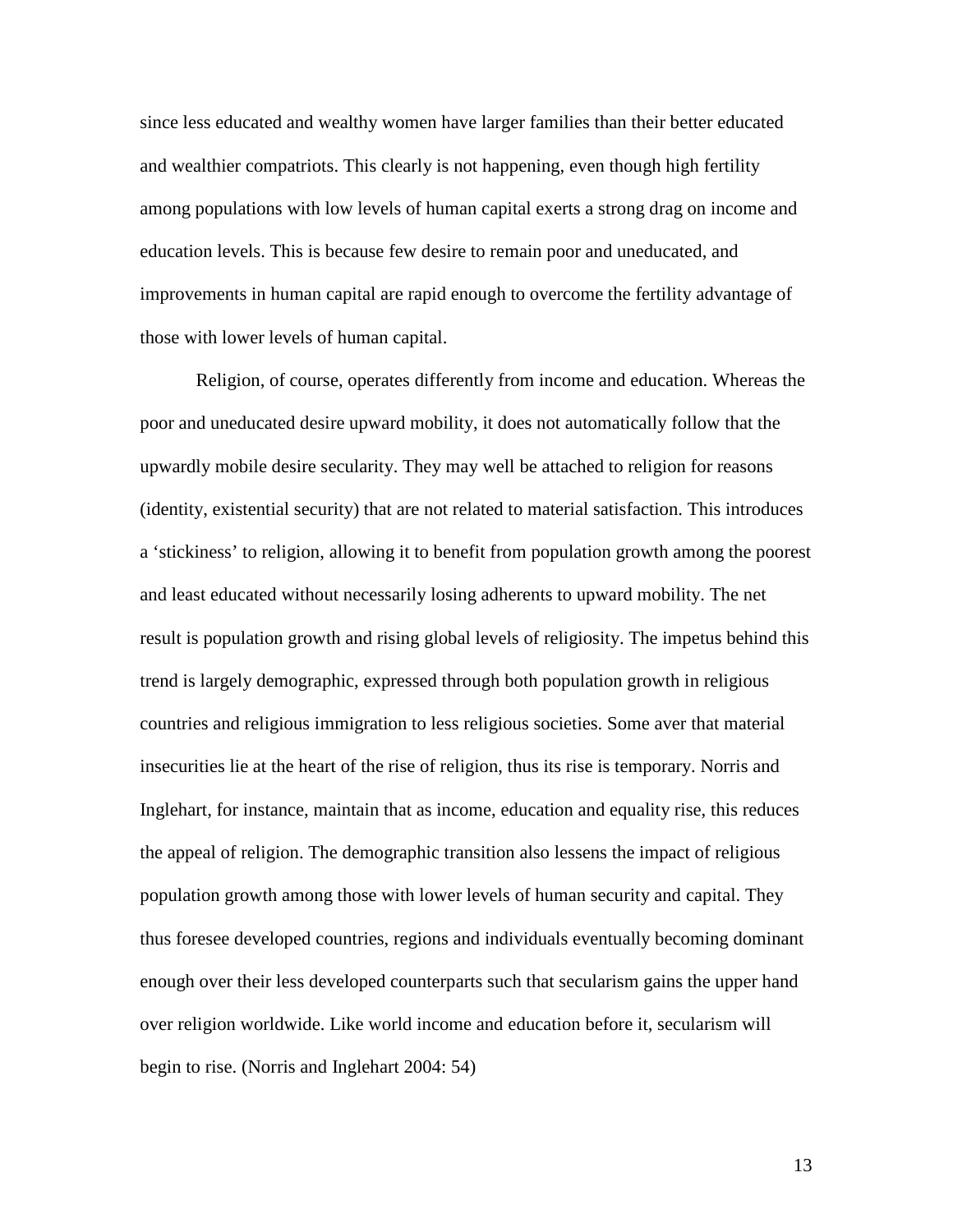But such prognoses must surmount a second hurdle, namely that the teachings of all major faiths are pronatalist and endorse traditional gender roles which are linked to higher fertility levels. To the extent that individuals cleave to literalist versions of their faith, we would expect religious pronatalism to increase its impact within the population. Fundamentalist religious pronatalism – regardless of income and education trends - will in turn propel further growth in the population of the conservatively religious. Today's boom in conservative religiosity is mainly sociological. This is certainly true of evangelical Protestantism, charismatic Catholicism, Islam and even Hinduism. (Johnson and Barrett 2004; Toft and Shah 2006) Conservative (Orthodox) Judaism, however, has little appeal to the non-Orthodox, and draws most of its power from demography. In addition, even cases of sociological revival are reinforced by important demographic mechanisms. These suggest that the conservative revolution in religion will be of lasting significance even if the sociological mechanisms which are spurring it eventually fade.

## The Demography of Conservative Religion

Recall that differential ethnic population growth has been implicated in a number of ethnic conflicts. This raises the possibility that the same may hold for differential religious population growth between fundamentalists and the moderate/secular population. We are used to thinking about the high fertility of particular religious traditions, such as Catholicism or Islam. However, demographers have increasingly found that as societies modernise, differences *between* religions become less important than differences *within* religions in determining fertility. (Westoff and Jones 1979) This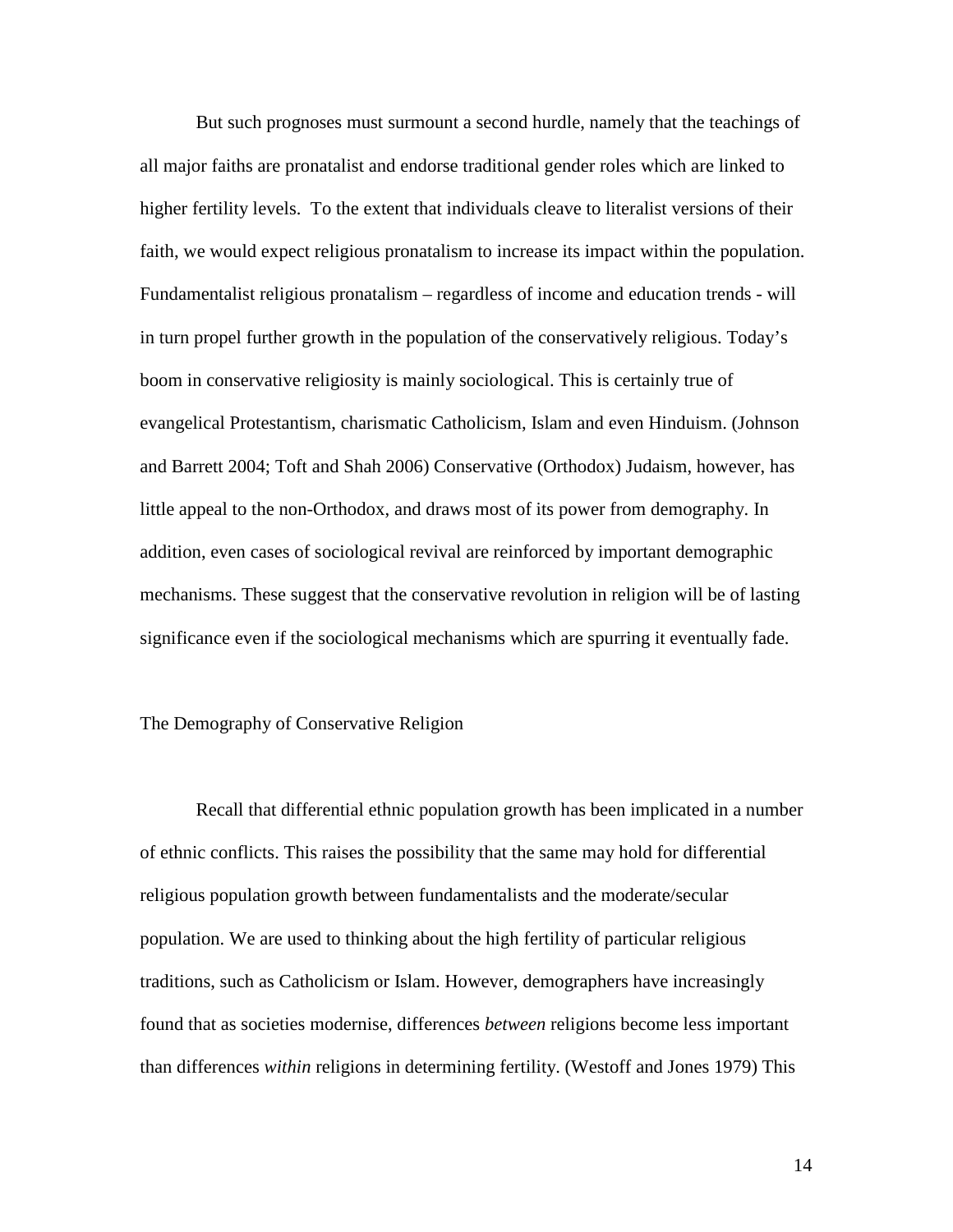aligns with the religious restructuring perspective, and also with second demographic transition theory (SDT), which posits that values are increasingly linked to fertility behaviour as societies modernise. (Lesthaeghe 2007; van de Kaa 1987)

Demography pulsates with increasing velocity in the current period because prior to this both religious conservatives and liberals had high fertility, cancelled out by high mortality. If anything, liberals had a demographic advantage because of the association between liberal theology, higher income, lower infant mortality and larger numbers of surviving offspring. Only as mortality falls do differences in fertility become more important – and here we find that conservative religious groups have not responded to falling infant mortality as others have: by dropping their fertility to the replacement level, or below. (Skirbekk 2009) When everyone had ten children and eight died before they reached adulthood, beliefs didn't matter. Today they do. Religion is particularly important in ethnically homogeneous societies or in contexts where ethnic cleavages fade, because religiosity can more easily come to the fore. Whereas the first Demographic Transition is affected by material changes like urbanisation (which renders children more costly and less beneficial), falling infant mortality and the availability of contraception, latter-day declines are more consciously 'chosen' on the basis of values and attitudes. Conservative religious values come to be associated with higher fertility while liberal or secular values predict lower birthrates. (Surkyn and Lesthaeghe 2004; van de Kaa 1987) Here we consider the demography of the major Abrahamic Faiths in their respective heartlands.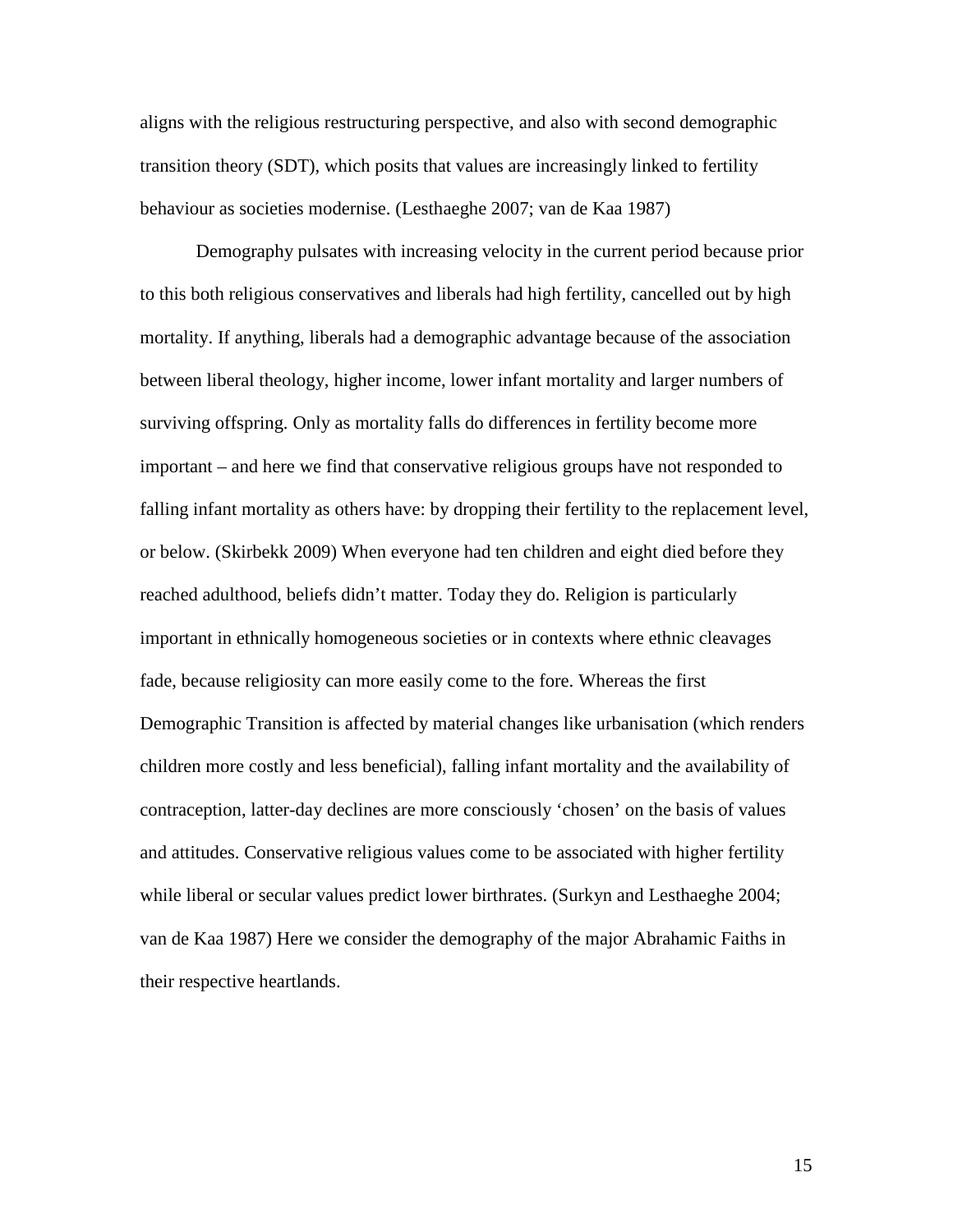#### Israel and the Jewish Diaspora

Nowhere is the religiosity-fertility nexus as stark as in Israel and the Jewish diaspora. A recent Israeli government report predicts that by 2012, a third of Jewish primary schoolchildren will be ultra-Orthodox, rising to half if we add the modern Orthodox. Within Israel as a whole, just 41 percent of primary schoolchildren will study in the secular state system, with the balance comprised of modern Orthodox, ultra Orthodox and Arab children. (Wise 2007) These largely religious Jews (along with Arabs) will form the majority of Israelis in the not-too-distant future. These trends have radical implications in a society founded by secular Zionists<sup>1</sup>. Even with their small numbers, the ultra-Orthodox already have held the balance of power in the Knesset and are courted by the major parties.

The Israeli case simply illustrates, *in extremis*, a dynamic whose effect moves from the demographic to the social and then to the political sphere. Among ultra-Orthodox Jews (haredim), for instance, fertility rates rose from 6.49 children per woman in 1980–82 to 7.61 during 1990–96; among other Israeli Jews over the same period, fertility declined from 2.61 to 2.27 (Fargues 2000). Haredi fertility remains selfconsciously high, backed by social networks and taboos which also prevent defection to secular Jewish society. On current trends, Haredi Jews will double their population, increasing their share of Israel's total to an amazing 17 per cent by 2020! The same trends can be observed in the Jewish diaspora, adding further weight to the political rise of the Haredim. (Wise 2007) Once a minor player, they will emerge as a major political bloc. Israeli domestic policy will be most affected, but Haredi influence may also affect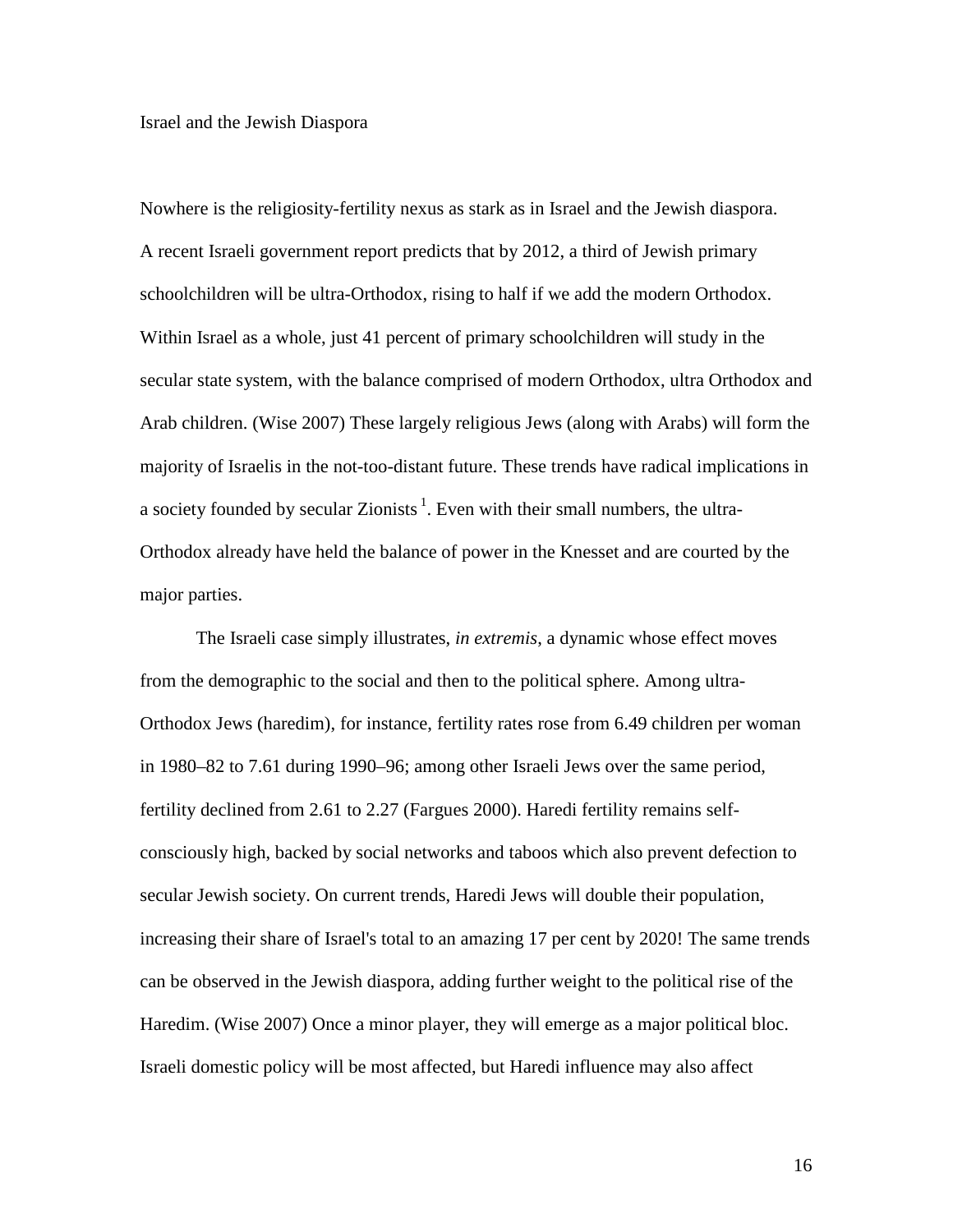Israel's capacity to achieve peace with the Palestinians due to Orthodox opposition to concessions over Jerusalem and the status of the holy sites of that city.

Historically, the Haredim opposed the Zionist movement because the return of the Jews to the promised land was supposed to occur through divine intervention. Human intercession – in the form of Zionism - ran counter to God's Plan. Moreover, the split between Orthodox Jewry and Herzl's Labour Zionism was severe. Though there were religious supporters of Zionism, most Zionists openly scorned Orthodox Judaism as an antiquated relic responsible for the subordinate plight of the Jews. However, there has been somewhat of a rapprochement in recent decades. To begin with, Haredi parties like Agudat Yisrael and Shas have participated in Israeli politics, sometimes holding the balance of power in the Knesset between Labor and Likud. They have proven pragmatic in their foreign policy preferences, and often support Israeli security measures and the aspirations of Zionist settlers in the West Bank and Gaza. As the number of ultra-Orthodox voters swells, the Haredim will acquire influence in the Knesset and in diaspora Jewish organisations. This will enable the Haredim to advance an orthodox definition of Jewishness within Israel during the course of the twenty-first century. In general, an increasingly Haredi Jewish population may decrease the strategic flexibility of Israeli society, polarising it between otherworldly pacifism and religious Zionist zealotry.

## United States

In the United States, white Catholics no longer have higher fertility than white Protestants, but women with conservative beliefs on abortion (whether Catholic,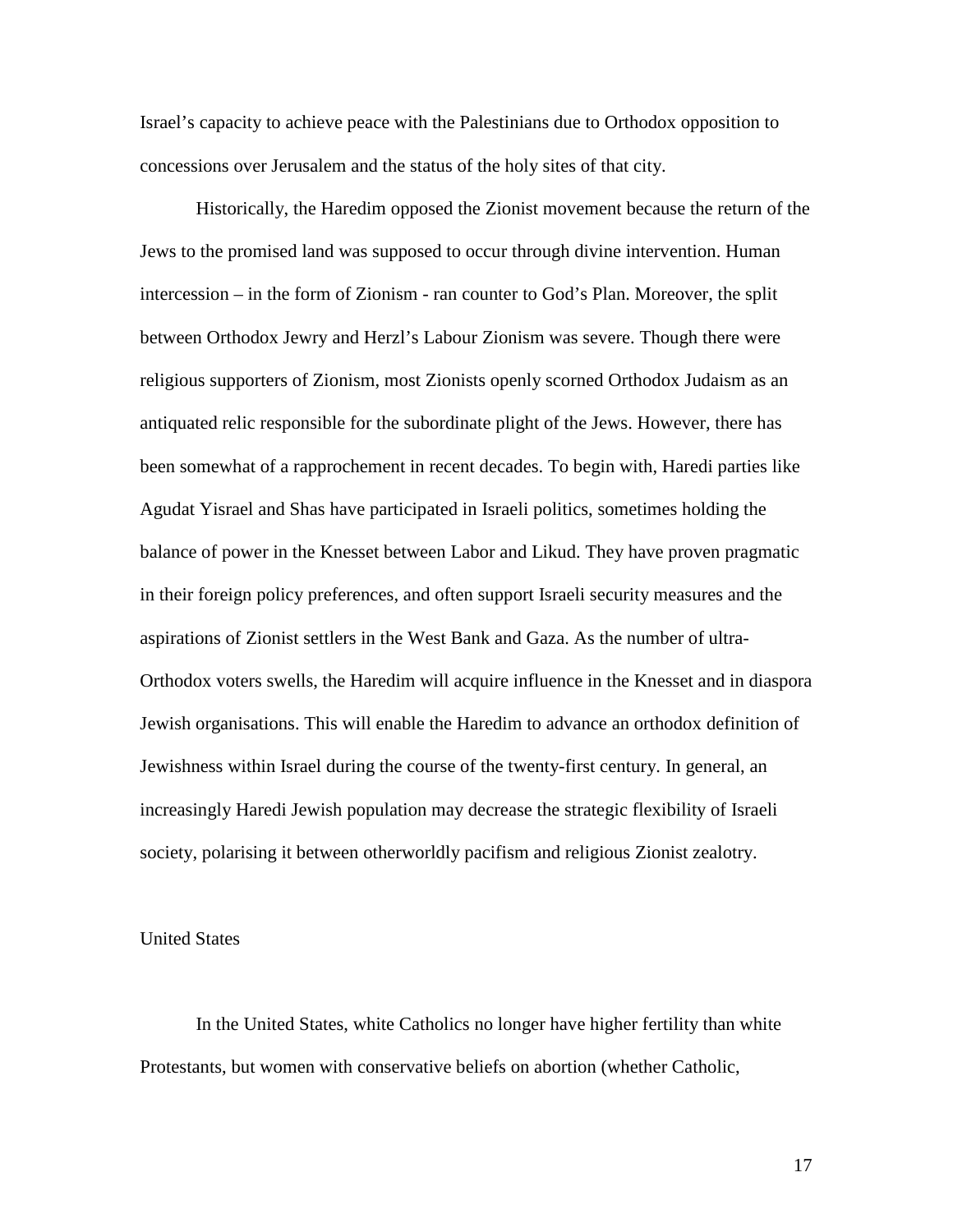Protestant or Jewish) bear nearly two-thirds of a child more than those with pro-choice views. (Westoff and Jones 1979) Conservative denominations also have higher fertility than more liberal ones, not to mention seculars. (Hout, Greeley et al. 2001; Skirbekk, Goujon et al. forthcoming) American research also suggests a significant link between various measures of religiosity (congregational participation, denominationational conservatism, attendance) and fertility. Participation in congregational groups is especially important. (Hackett 2008)

Individual-level relationships are reproduced through compositional effects at the state level, hence higher white fertility in states with large Mormon or evangelical Protestant populations. Indeed, there was a correlation of .78 between white fertility rates and the 2004 vote for George W. Bush, an effect strongly mediated by religious traditionalism. (Lesthaeghe and Neidert 2006) During much of the twentieth century, women in conservative Protestant denominations bore almost a child more than their counterparts in more liberal Protestant denominations. This was the main reason why conservative Protestants increased their share of the white Protestant population from roughly a third among those born in 1900 to nearly two-thirds of those born in 1975. The other, smaller, part of the equation was the decreasing tendency of people to move from conservative to mainline denominations as they improved their socioeconomic status. (Hout, Greeley et al. 2001; Bainbridge and Stark 1985) This may have led to a 'tipping point' in the late 1970s when evangelicals were first mobilized as a political force for the Republican Party. (Bruce 1998) This change has biblical parallels. Rodney Stark suggests that Christians' rapid demographic expansion between 30 and 300 A.D. set the stage for the rise of Christianity as the official religion of Rome after 312. (Stark 1996)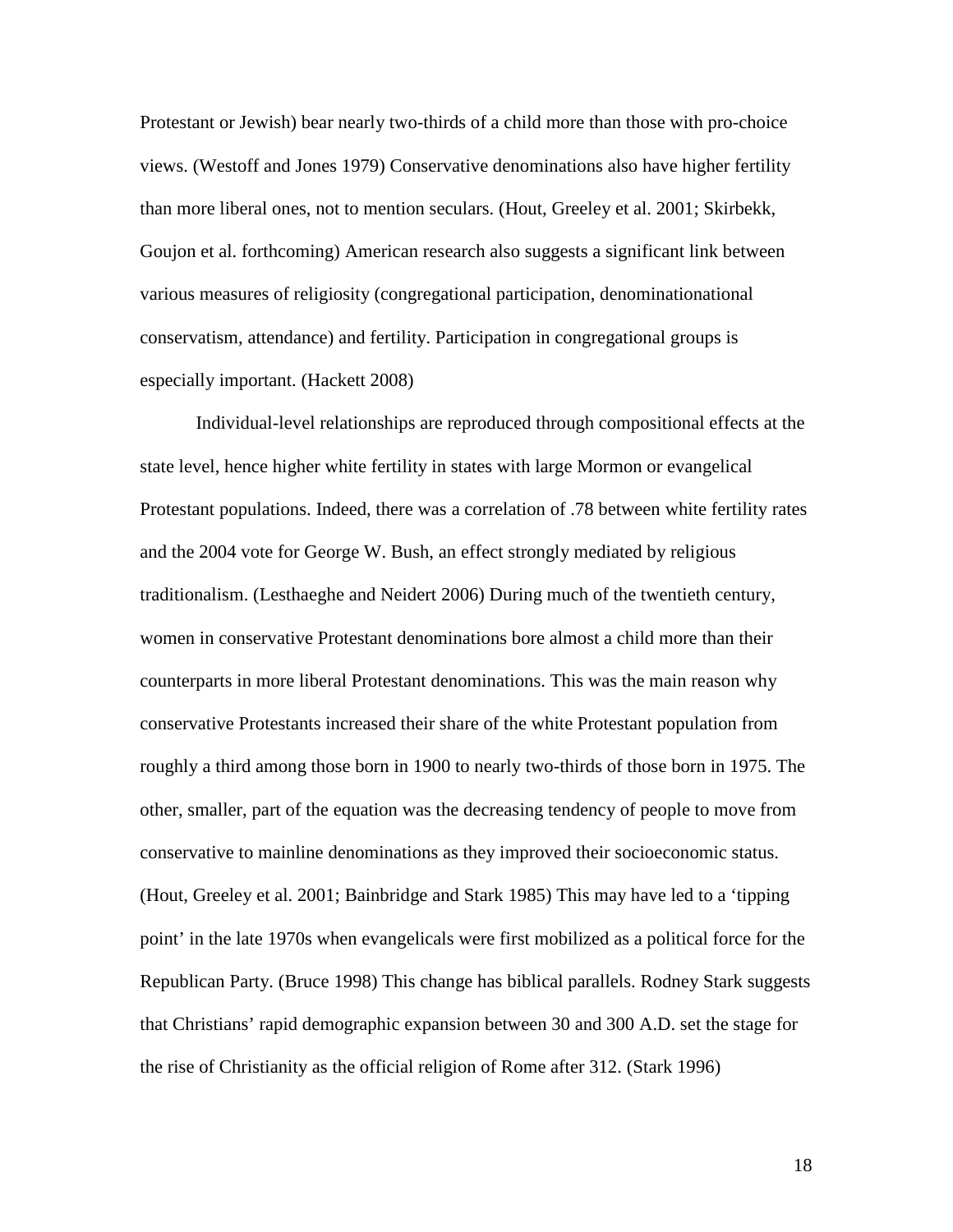Looking ahead, the hollowing out of the moderate middle will continue, but these trends will be strongly affected by ethnoreligious demography. Table 1 lists 11 major American ethnoreligious groups by their total fertility rate (TFR) in the General Social Survey (GSS). This is a measure of the number of children a woman will bear over her lifetime. What we find is great variation among American religious traditions. The fertility of American Muslims and Hispanic Catholics is well above the 2.08 average, and twice that of the lowest-fertilty group, American Jews.

| Religion                                          | <b>TFR</b> |
|---------------------------------------------------|------------|
| Muslims (MUS)                                     | 2.84       |
| Hispanic Catholics (CHI)                          | 2.75       |
| <b>Black Protestants (PBL)</b>                    | 2.35       |
| Fundamentalist Protestants excluding Blacks (PFU) | 2.13       |
| Non-Hispanic Catholics (CAT)                      | 2.11       |
| Moderate Protestants excluding Blacks (PMO)       | 2.01       |
| Liberal Protestants excluding Blacks (PLI)        | 1.84       |
| Hindus/Buddhists (HBU)                            | 1.73       |
| No religion (NOR)                                 | 1.66       |
| Others (OTH)                                      | 1.64       |
| Jews (JEW)                                        | 1.43       |
| U.S. Population Average                           | 2.08       |

**Table 1: TFR (Total Fertility Rate) by religion, United States, 2003** 

Sources: Authors' calculations based on GSS 2000-2006 and USCB

The roughly 1.2 million American immigrants are disproportionately Hispanic Catholic (over a third of the total), with Muslims and other non-Christian religions greatly overrepresented. Protestants are dramatically under-represented, making up just 6.4 percent of immigrants as against more than half of native-born Americans. (see figure 3)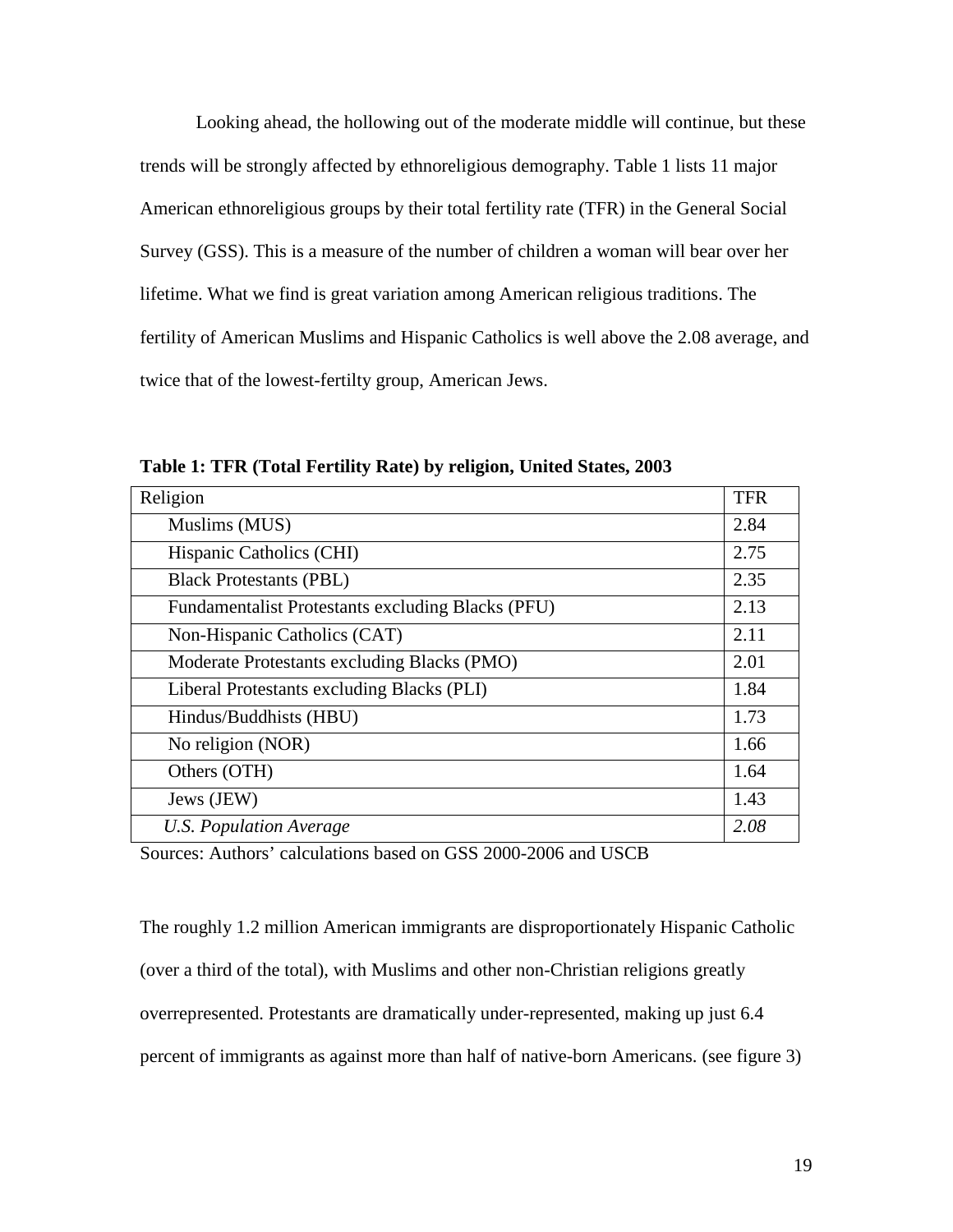

**Figure 3: 2003-2006 American immigrants by religious affiliation** 

Sources: Authors' calculations based on U.S. Department of Homeland Security (2007) and CIA (2007)

 Immigrants tend to be relatively young, and this, combined with high Hispanic-Catholic and Muslim fertility, will lead to rapid changes in the religious composition of American society. Demography is the most predictable of the human sciences because much future population growth is either encoded in age structure or predicted by slowchanging fertility and mortality rates. Hispanic Catholics, benefiting from a young age structure, high immigration and high fertility will almost double their share of the US religious marketplace, from 9 percent in 2003 to nearly 18 percent by 2043. Protestants of all stripes – black, fundamentalist, mainline – will decline as a proportion of the total, despite being more successful than other faiths in attracting converts. The contrast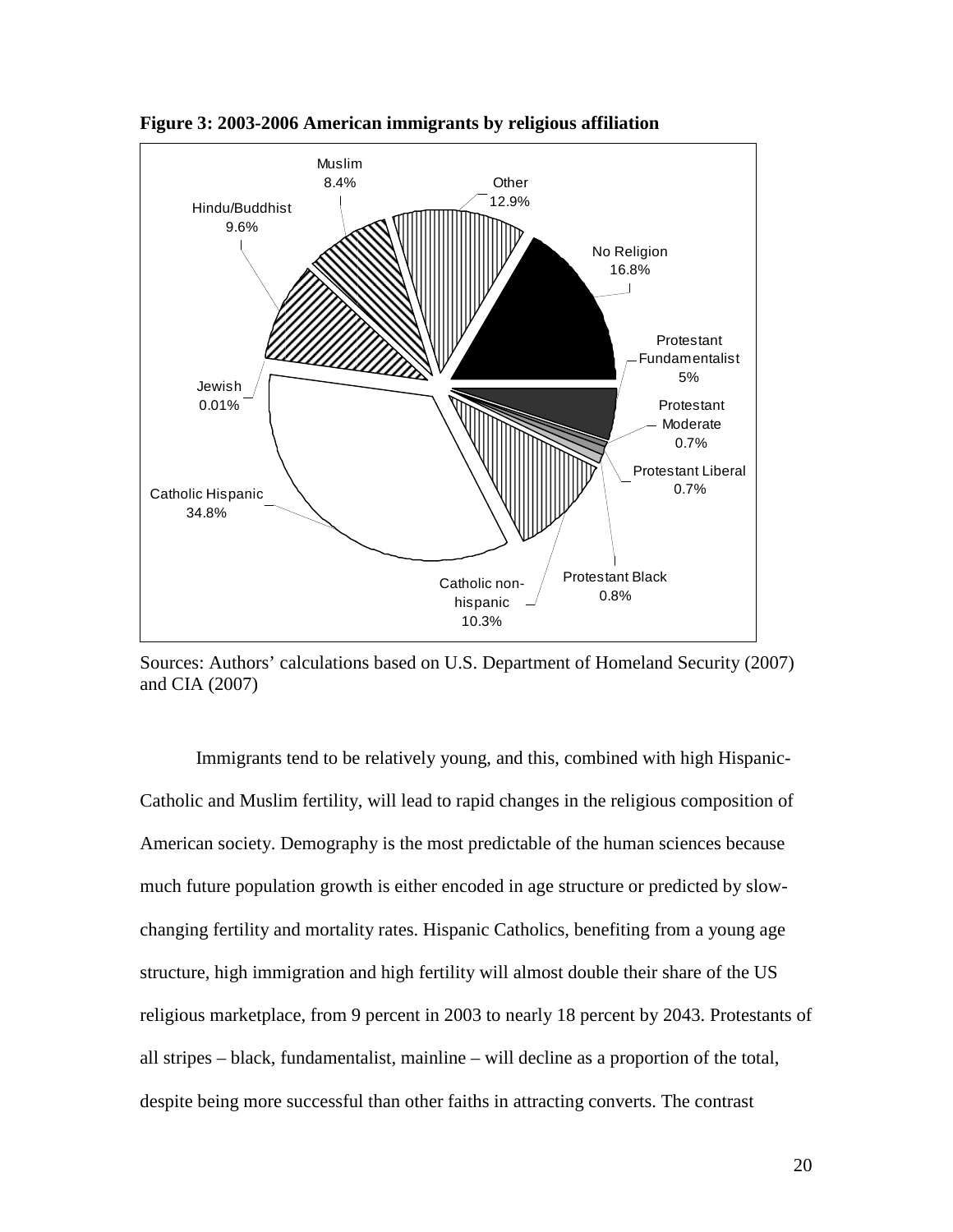between the young, fertile, immigrant-driven American Muslim population and the mature, low-fertility Jewish population is especially striking: by 2020 Muslims are expected to surpass Jews. (See figure 4) Mormons, another small group with high fertility, probably already outnumber Jews among Americans born since World War II. (Sherkat 2001) Neither of these trends would have been thinkable during the twentieth century, when the 'Catholic-Protestant-Jew' picture of the nation, popularized by Will Herberg (1955), remained uncontested. What's more, demography, and not religious switching, is playing the major role in this rearrangement of the American religious landscape.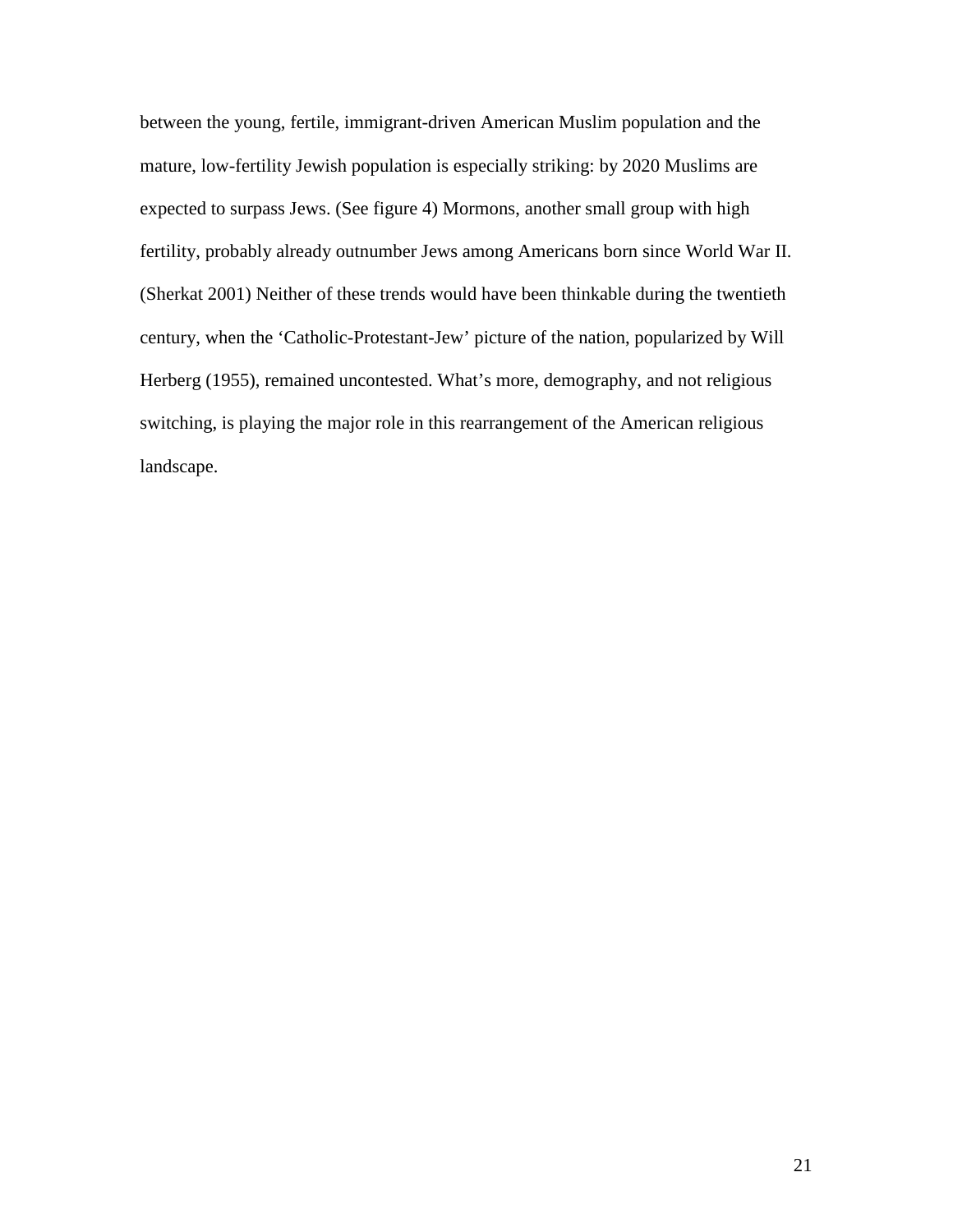

**Figure 4: Share of Total Population for 11 Religious Categories (Constant Scenario)** 

Source: General Social Survey (GSS); Author's calculations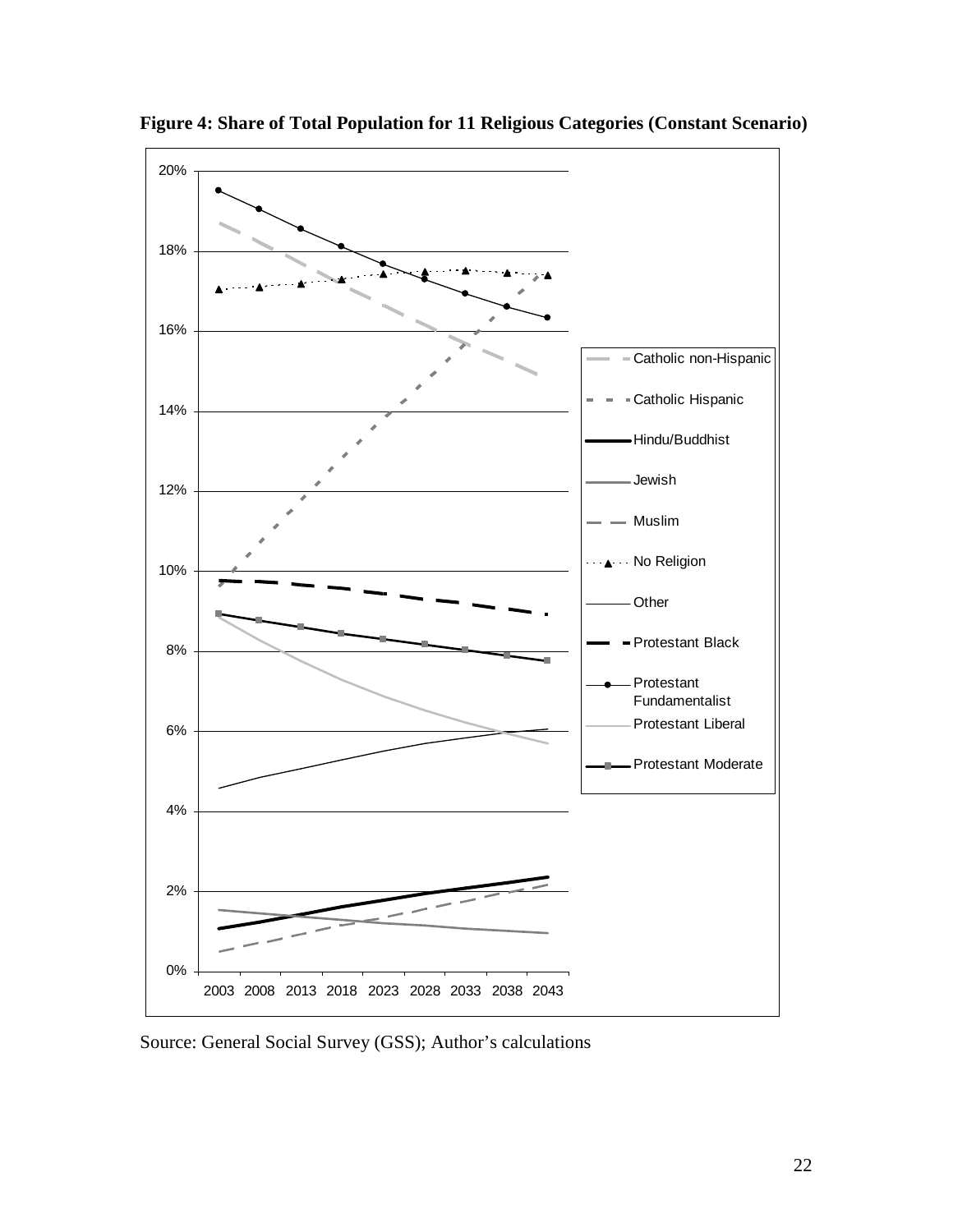One exception to this rule is the growth of the nonreligious, or 'secular' American population. This has occurred mainly through defection from other American religions. Demography will also play its part since secular Americans are far younger than average (28 years old, as against 39 for the typical Protestant Fundamentalist<sup>2</sup>), and therefore poised for future growth. On the other hand, seculars' TFR stands at just 1.66, among the lowest fertility of any American religious group. This will cause American seculars to age rapidly even if they maintain their current flow of young defectors: by 2043, the average nonreligious American will be 41, older than the typical American Protestant Fundamentalist. This aging, combined with low fertility, will cause the fast-growing seculars to peak around 2030 and begin a slow decline thereafter. In effect, while American individuals will be secularizing, America as a whole will be growing more religious.

 Secularism also bears on the modernist-traditionalist question that is the focus of the religious restructuring perspective. A good barometer of these populations are attitudes towards biblical literalism, homosexuality and abortion. Here what is revealing is how wide fertility differences are between modernists and traditionalists. Whereas the fertility gap between Fundamentalist and Liberal Protestant women is just 16 points (2.13 to 1.84), the gap between those holding traditionalist and modernist attitudes on a GSS homosexuality item is 52 points, and for attitudes to abortion it stands at 64 points (2.47) vs 1.83). More importantly, focusing on the key 40-59 segment of females who have completed their fertility, this margin appears to be widening, confirming the predictions of SDT that values are becoming more important in determining fertility. (See table 2)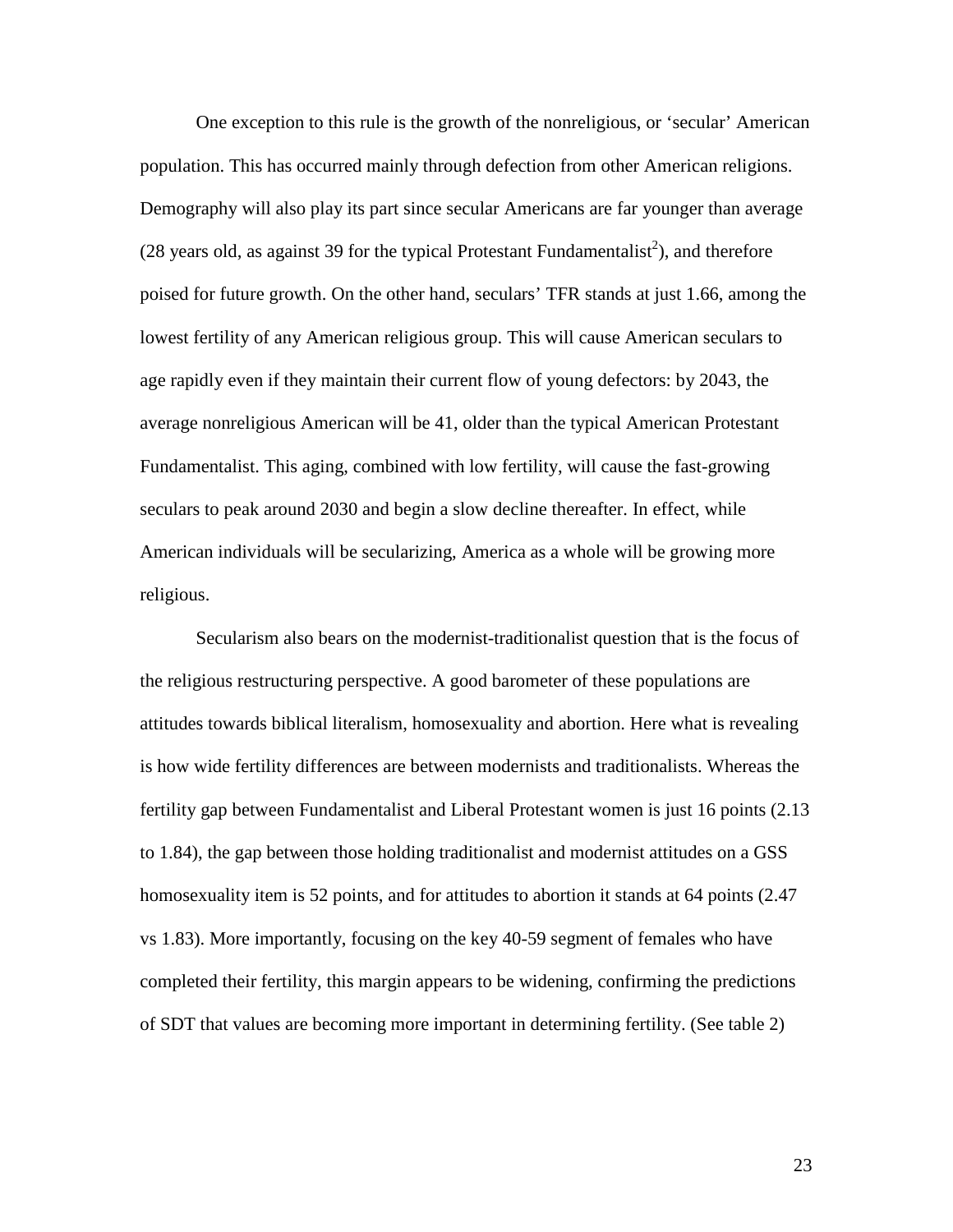|           |      | Abortion Always Wrong $(Y/N)$   Homosexuality Always Wrong $(Y/N)$ |
|-----------|------|--------------------------------------------------------------------|
| pre-1985  |      |                                                                    |
| 1986-95   | .28  |                                                                    |
| 1996-2006 | l.38 |                                                                    |

**Table 2. Traditionalist-Modernist Fertility Gap, Children Ever Born (CEB) for Women 40-59** 

Source: GSS 1972-2006

Attitude populations are less rooted in social structure than ethnoreligious populations since 'traditionalists' do not have their own denominations. However, more traditionalist or modernist congregations and churches within denominations are 'real' and help to root these attitude populations and pass their values on to subsequent generations. Building in assumptions about the age structure, fertility, immigration and switching behaviour of these populations over the life cycle, we find that American religious conservatism will most likely strengthen in the years to come (see figure 5).



**Figure 5. Projected Trends in Opinion Under Various Scenarios** 

Source: Goujon, Skirbekk et al. 2007; Skirbekk, Goujon et al. Forthcoming.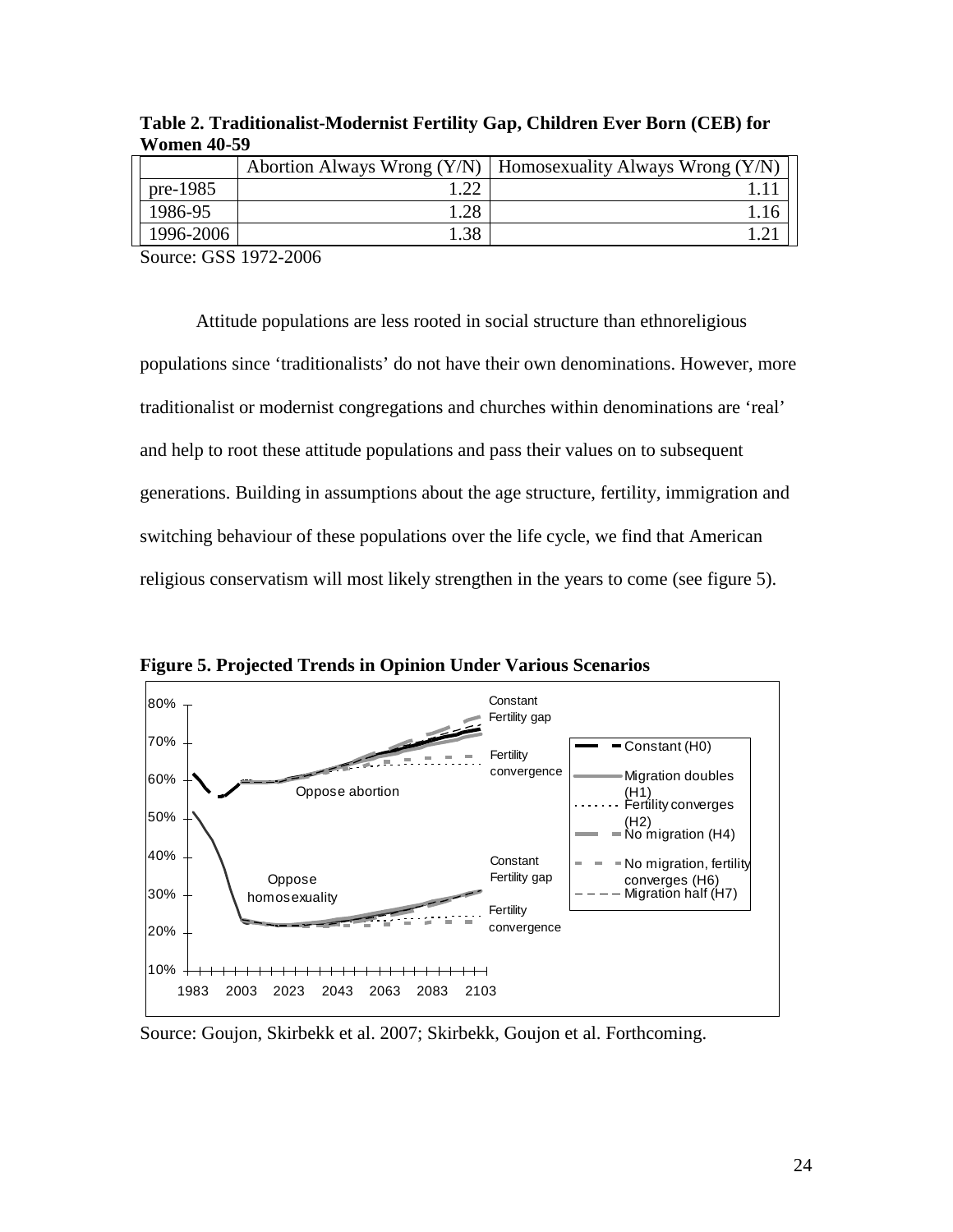The paradox is that the American population will grow more diverse, limiting the power of American evangelical Protestants and the Republican Party, but will simultaneously empower a multi-faith coalition of moral conservatives. In this sense, California's Proposition 8 may be a sign of things to come. It passed with a combination of white evangelical, black Protestant and Hispanic Catholic support in a state that also voted overwhelmingly - 61 percent - for Barack Obama's Democrats.

# Europe

What of European Christianity? The conventional wisdom holds it to be in free fall, especially in Western Europe. (Bruce 2002) This is undoubtedly correct for Catholic Europe, while Protestant Europe already has low levels of religious practice. Yet closer scrutiny reveals an increasingly lively and demographically growing Christian remnant. Several studies have examined the connection between religiosity - whether defined as attendance, belief or affiliation - and fertility in Europe. Nearly all find a strong, statistically significant effect even when controlling for age, education, income, marital status and other factors. (Adsera 2004: 23; Frejka and Westoff 2008; Berghammer, Philipov et al. 2006) Traditionally, education was seen as the key determinant of a woman's fertility rates. Yet in many of these European studies, a woman's religiosity is as or more important than her level of education in determining the number of children she will bear over a lifetime.

Today, many who remain religious in Europe wear their beliefs lightly, but conservative Christianity is hardly a spent force. Data on conservative Christians is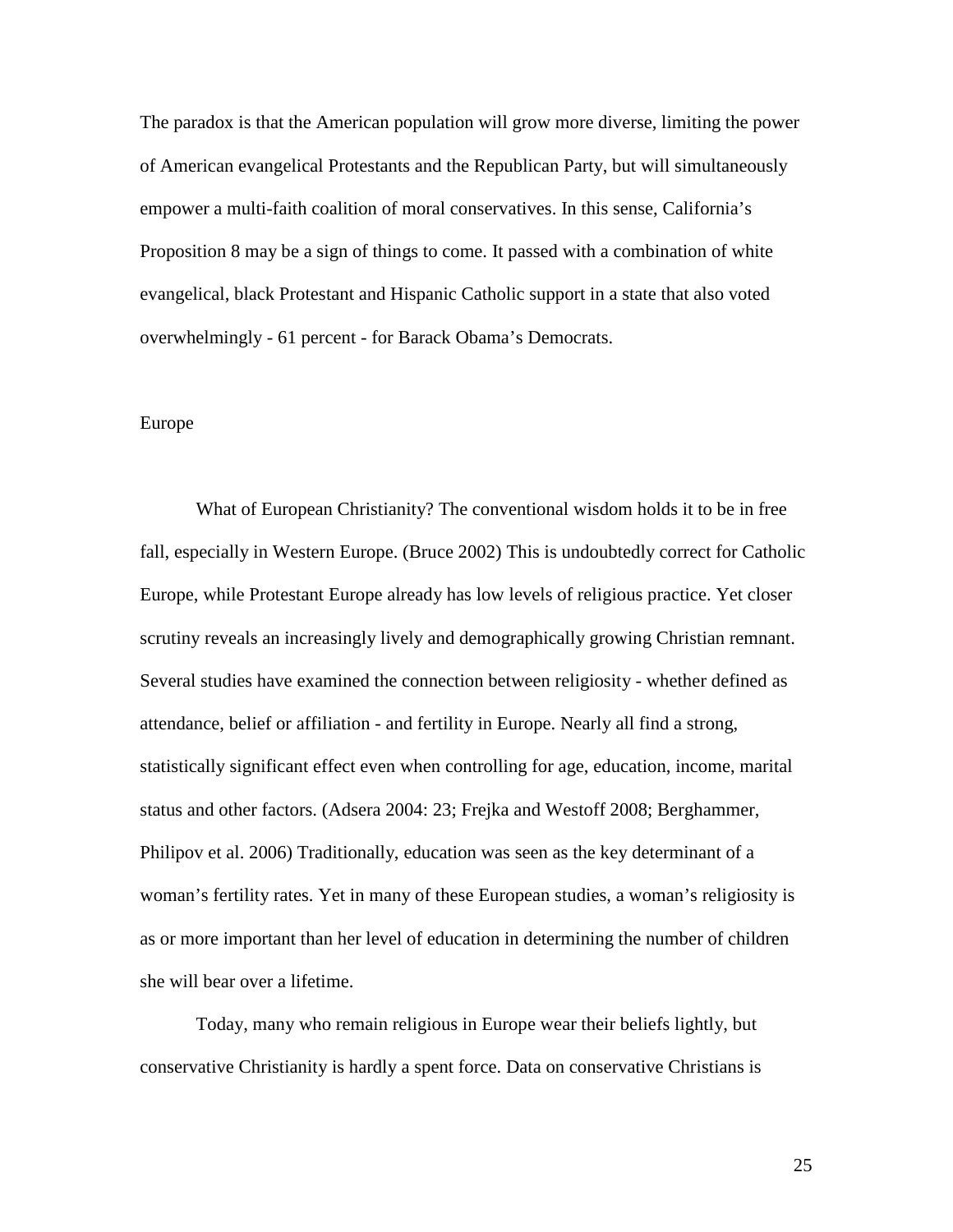difficult to come by since many new churches keep few official records. Reports from the World Christian Database, which meticulously tracks reports from church bodies, indicates that 4.1 percent of Europeans (including Russians) were evangelical Christians in 2005. This figure rises to 4.9 percent in northern, western and southern Europe. Most religious conservatives are charismatics, working within mainstream denominations like Catholicism or Lutheranism to 'renew' the faith along more conservative lines. There is also an important minority of Pentecostals, who account for .5% of Europe's population. Together, charismatics and Pentecostals account for close to 5% of Europe's population. (WCD 2008) The proportion of conservative Christians has been rising, however: some estimate that the trajectory of conservative Christian growth has matched that of Islam in Europe. (Jenkins 2007: 75)

In many European countries, the proportion of conservative Christians is close to the number who are recorded as attending church weekly. This would suggest an increasingly devout Christian remnant is emerging in western Europe which is more resistant to secularization. Finally, a major source of conservative religious growth in Europe is immigration. The main inflows involve conservative Muslims, from the Middle East and South Asia, and conservative Christians, largely hailing from Africa and the West Indies. West Europe's population of non-European extraction is projected to triple between now and 2050, from roughly 4-5 percent to 12-15 percent, possibly reaching as high as 25 percent in societies like Holland, France and Britain. (Coleman 2006) The majority of these new citizens will be come from conservative Christian and Muslim backgrounds. Few of these newcomers will be secular. Perhaps 60 percent will be Muslim, who show few signs of secularisation. (Jackson, Howe et al. 2008: 123) In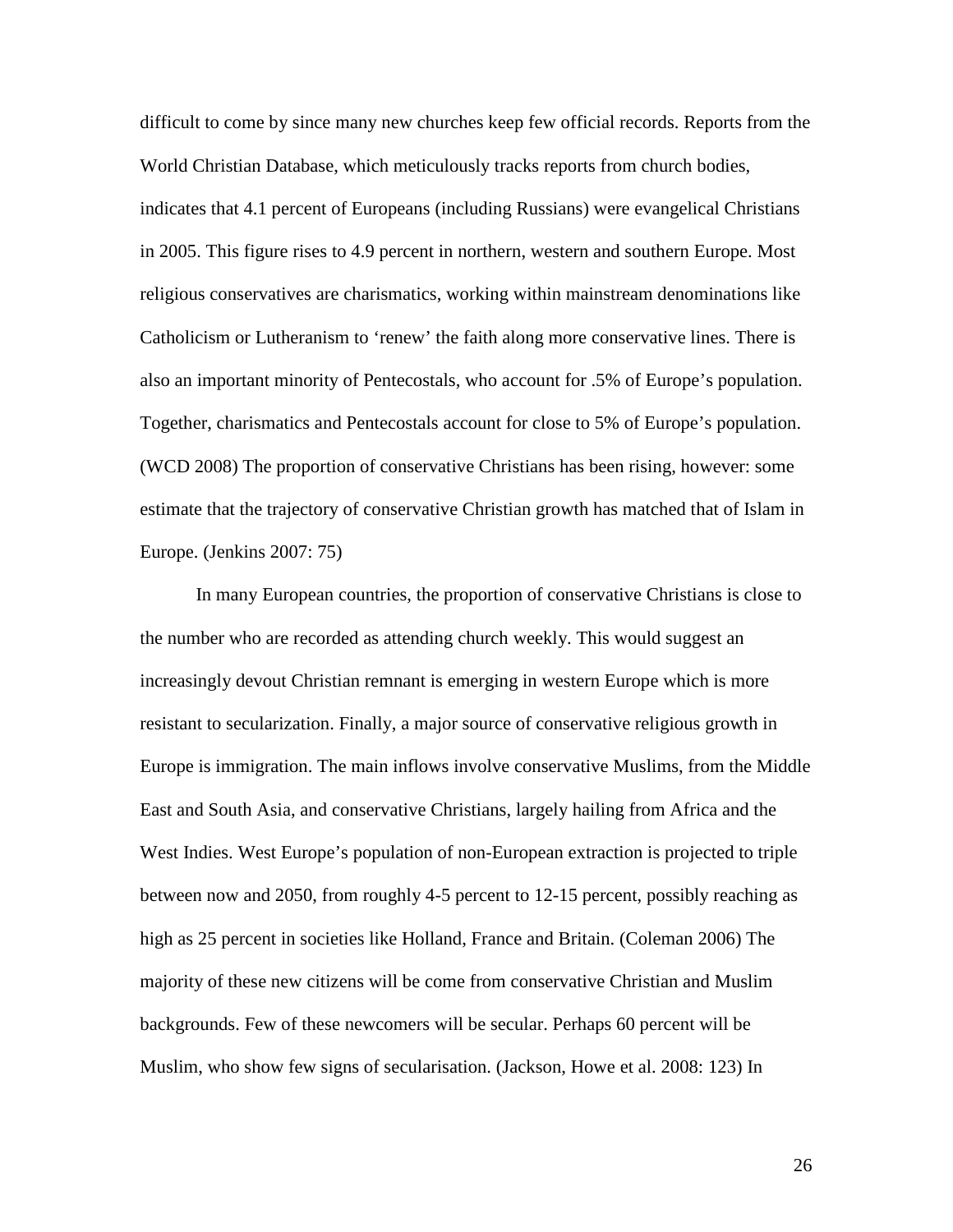England, more Muslims attend mosque on a weekly basis than Anglicans attend church. But religious immigration goes beyond Islam to encompass Christianity, which is reaping a demographic dividend nearly as impressive. In London, for instance, 58 percent of the city's practicing Christians are nonwhite. (Islamonline 2005) The Global South is today's engine of world Christianity, symbolized by the appointment of Ugandan-born John Sentamu as Anglican Archbishop of York in 2005. At the epicenter of global southern Christianity stands Pentecostalism, its most exuberant, fast-growing form. A quarter of the world's Christians are now believed to be Pentecostals, with most of the past halfcentury's growth taking place through conversion among Catholics in Latin America, Animists in Africa and Buddhists or secularists in East Asia. (Jenkins 2007; Martin 2001; WCD 2008)

The urban church is essentially an immigrant church in Britain, but this is also becoming true elsewhere in Europe. In France, evangelical Protestants have swelled from 50 to 400 thousand inside 50 years, chiefly because of immigration. Even Catholicism and mainline Protestantism benefit. In Denmark, immigrants fill the once ailing Catholic churches and have prompted a demand for more. (Jenkins 2007: 93-6) In Ireland, Polish and Lithuanian Catholics are replacing increasingly nonreligious young Irish in the churches. The story is different in Eastern Europe, where religious revival, in both traditional and Pentecostal forms, is a sociological phenomenon attendant upon the collapse of communism, a rise in religious freedom and economic uncertainty. (Froese 2008; Jenkins 2007)

In Western Europe, by contrast, demography is central to evangelicalism's growth, especially in urban areas. Alas, immigration brings two 'foreign' imports, Islam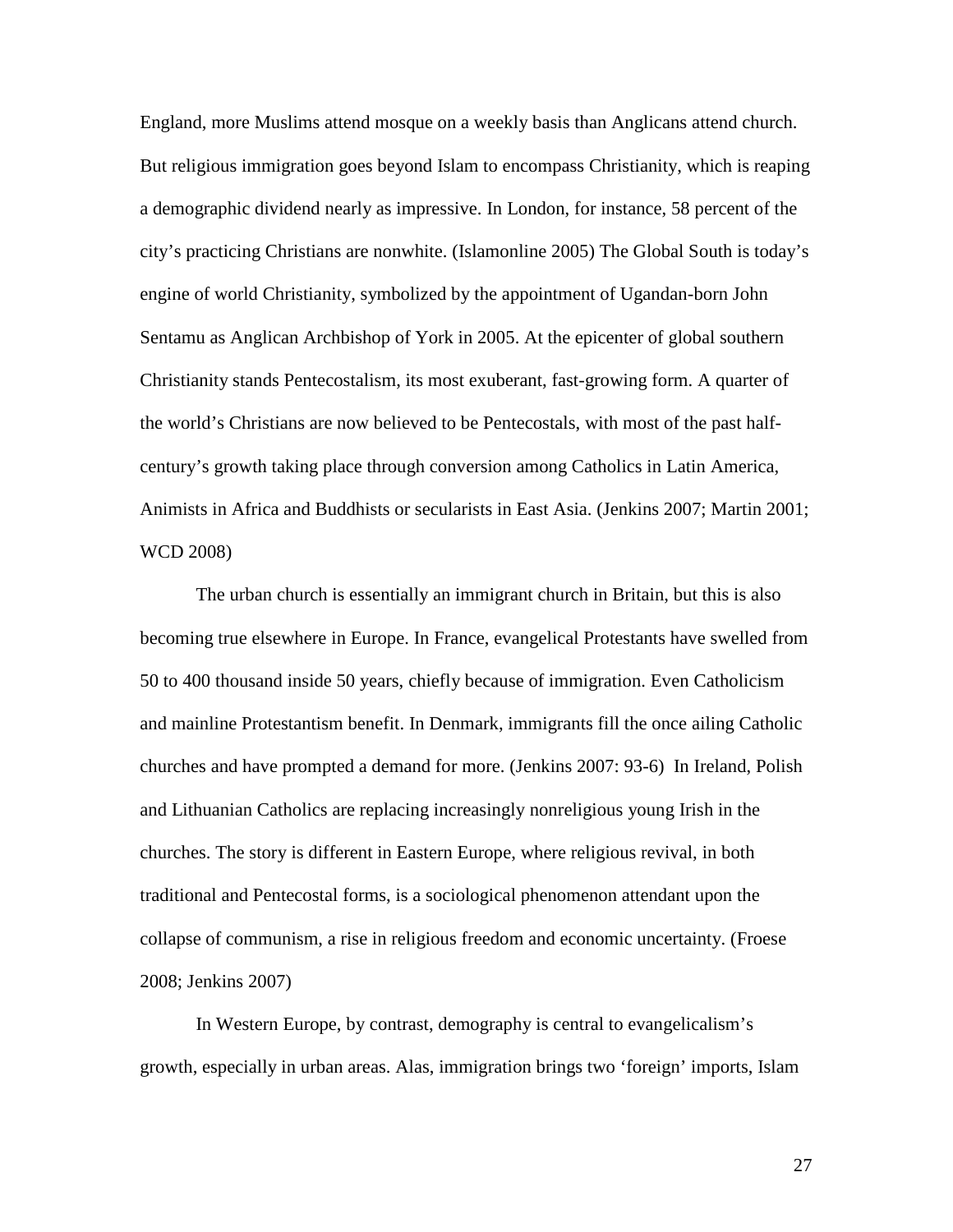and Christianity, to a largely secular western Europe. Immigrants generally have a younger age structure and higher fertility than natives, which further drives religious growth. Against this background, the low fertility of the religiously unaffiliated – whether European or American - is notable, as we can see in table 3.

|                        | Spain   | Austria        | Switzerland | <b>USA</b> |
|------------------------|---------|----------------|-------------|------------|
| Catholic               | -       | 1.32           | 1.41        | 2.3        |
| <b>Active Catholic</b> | 1.77    | $\overline{a}$ |             |            |
| Nominal Catholic       | 1.41    | -              |             |            |
| Protestant             | $1.45*$ | 1.21           | 1.35        | 2.21       |
| No Religion            | 1.00    | 0.86           | 1.11        | 1.66       |
| Muslim                 | $1.57*$ | 2.34           | 2.44        | 2.84       |
| Average                | 1.37    | 1.33           | 1.50        | 2.08       |

**Table 3. Total Fertility Rates by Religion, Europe and the USA, 2001-3** 

Source: Goujon, Skirbekk et al. 2007; Skirbekk, Goujon et al. Forthcoming. \* Few observations.

We can observe the outworking of these demographic patterns in projections of two fastgrowing West European populations, the nonreligious and Muslims. Here we use data from Austria and Switzerland, the only West European countries that have consistently collected census data on religion, enabling us to construct estimates of switching behaviour as well as religious demography. Figure 6 shows two estimates of the nonreligious ('none') population of these countries which has expanded extremely rapidly through secularization in recent decades. The first, labelled 'current' shows the growth trajectory of the nonreligious on current trends. The second set of lines, labelled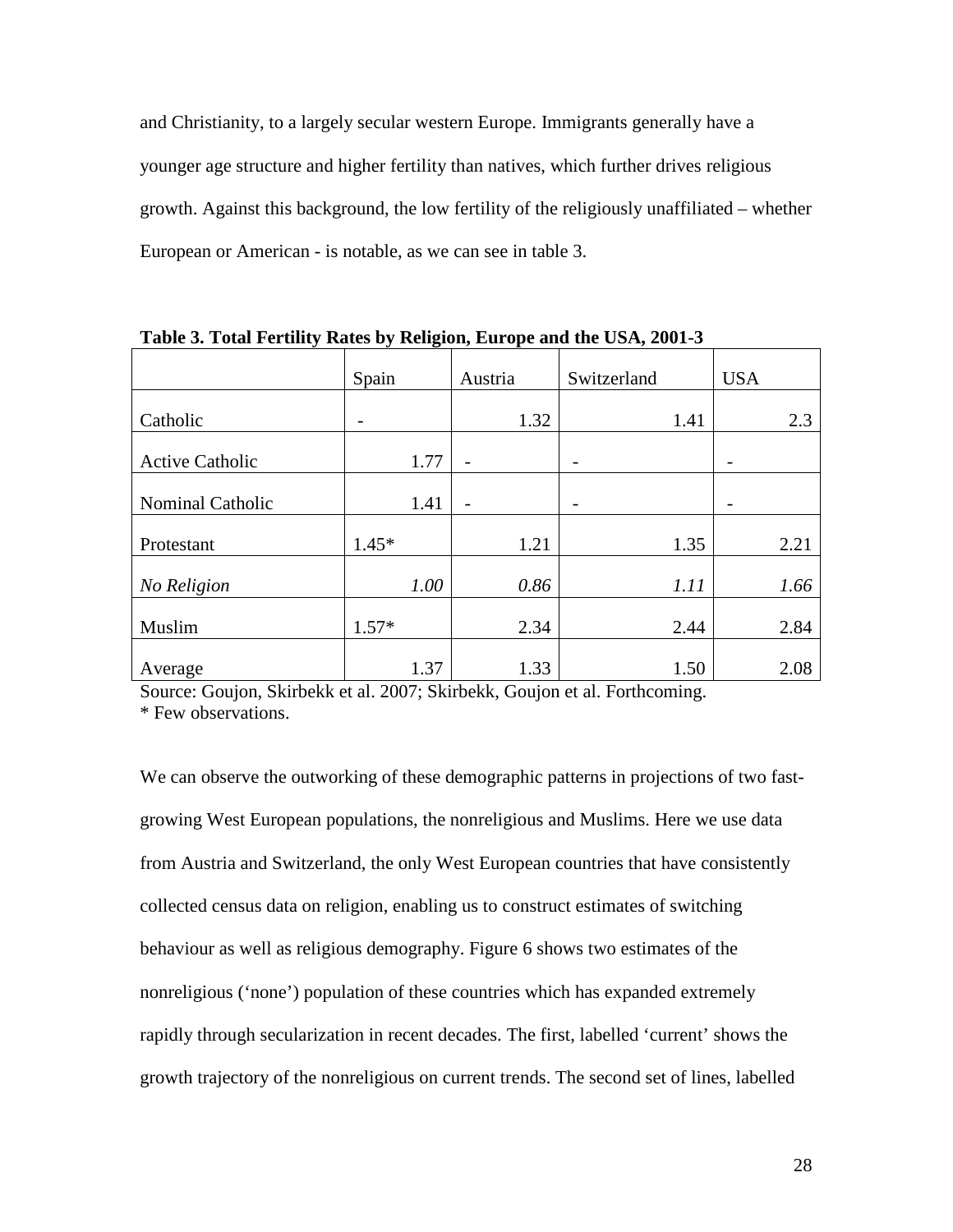'low' asks what would happen if religious defection dropped to zero by the end of the projection period. Notice that the growth curve of the 'nones' is convex in all cases, a reflection of weak secular demography. This leads to largely flat growth curves by the end of the projection period, and a slowing of gains to nonreligion through religious defection could result in a reversal of secularization as early as 2020 in Austria and 2025 in Switzerland. This could further attenuate the religious cleavage in European politics and negatively impact the Christian Democrats' share of the vote.



**Figure 6.** 

Source: Authors' calculations, based on Swiss and Austrian census data.

The convex growth lines of the nonreligious contrasts with the concave shape of predicted Muslim growth, which will carry Muslim populations to 11 percent of the total in Switzerland and 17 percent in Austria by 2050. Those of non-European extraction are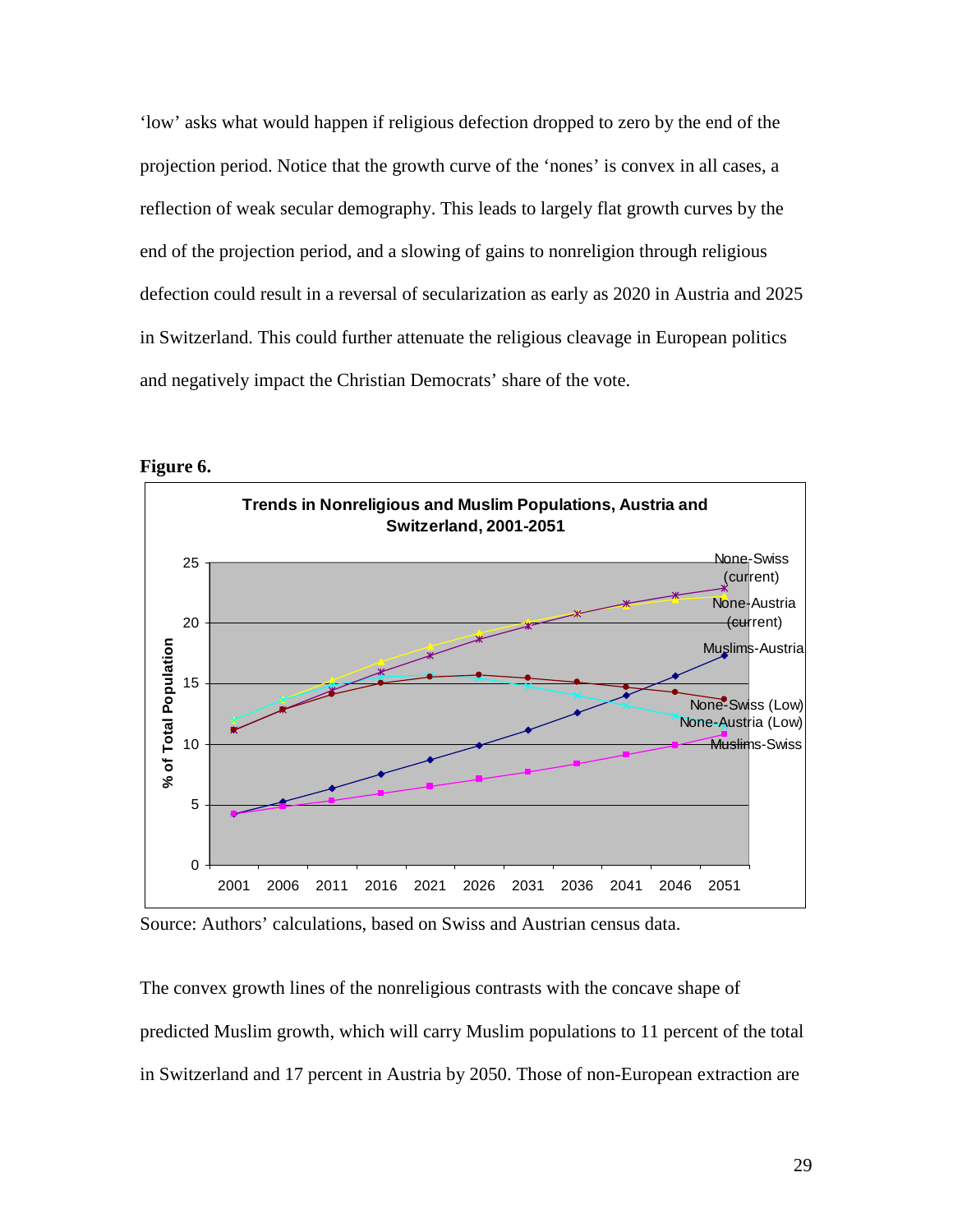expected to comprise between 15 and 25 percent of the population of major West European countries in 2050. Moreover, Austria's Muslim proportion in 2000 (3.7%) and Switzerland's (4.2%) are broadly representative of western Europe, and certainly lower than France, whose Muslim population was estimated at 8-10 percent in the same year. Thus we can assume that the Muslim growth trajectories of Austria and Switzerland are broadly representative of those of western Europe as a whole. (Coleman 2006) The general prognosis, then, is for a more secular Europe for several decades, but a return to increased religiosity beyond 2050.

Immigrants and young people tend to participate less in the political process, but are overrepresented in expressions of political violence. This augurs toward a new nearterm dispensation in which European leaders can get elected without Muslim and immigrant Christian votes but must take heed of their 'Muslim street' when crafting foreign policy. By the 2020s, we should expect to see a rapid rise in the Muslim electorate, which may shift the electoral calculus toward immigrant votes and away from anti-immigrant votes. This can already be seen in municipal elections in Brussels and Antwerp, with their large Muslim populations, where both socialist and Christian Democratic parties have courted the Muslim vote by fielding Islamic candidates rather than trying to compete for white nationalist votes with the far-right Vlaams Belang. (Jacobs, Martiniello et al. 2002)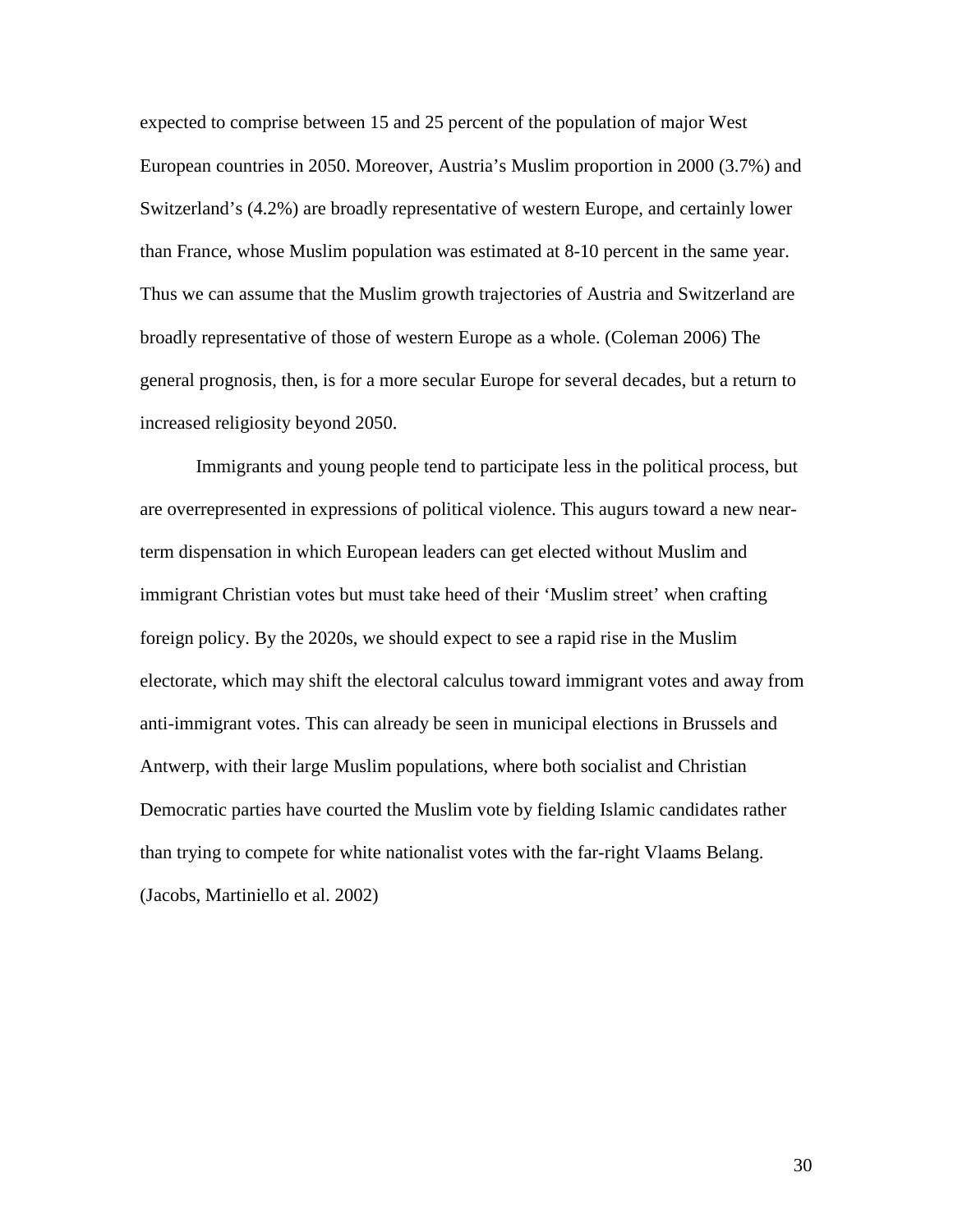### The Muslim World

In most Muslim countries, the demographic transition is still in its early or middle stages, so we would not expect to see as dramatic a religious fertility effect as in Israel, Europe or America. Still, we might ask: do conservative Islamists have higher fertility than moderate Muslims, and what might we expect in terms of Islamist population growth? We can begin at the country level, since governments tend to be authoritarian in many Muslim countries, and hence wield greater influence over religiosity and fertility than in the West. In some cases, conservative Islam clearly delayed the onset of secular demographic processes, raising fertility. Pakistan is an interesting case, because it contrasts markedly with poorer Bangladesh next door. In Pakistan, religious authorities resisted birth control more strenuously than Bangladesh, whose principal brand of Islam has historically been less puritanical. The result is that Pakistan's population will hit 467 million by 2050, 188 million more than if it had adopted a Bangladeshi-style programme from the 1970s. (Cleland and Lush 1997) In Pakistan, 40 percent of the population is under 14. Total fertility rates in Somalia, Afghanistan, Yemen and the Palestinian Territories, for example, still exceed 5 children per woman. (Jenkins 2007: 8, 21; Fargues 2000)

Yet the imperatives of state – notably reducing the fiscal drain of a large youth cohort – has nudged even the most reluctant of hands. Among the many Muslim societies that have embraced family planning, few are more striking than Iran. In the 1960s and 70s, the Shah pursued a westernization policy focused on getting women outside the home into education and work, and making contraception widely available. Fertility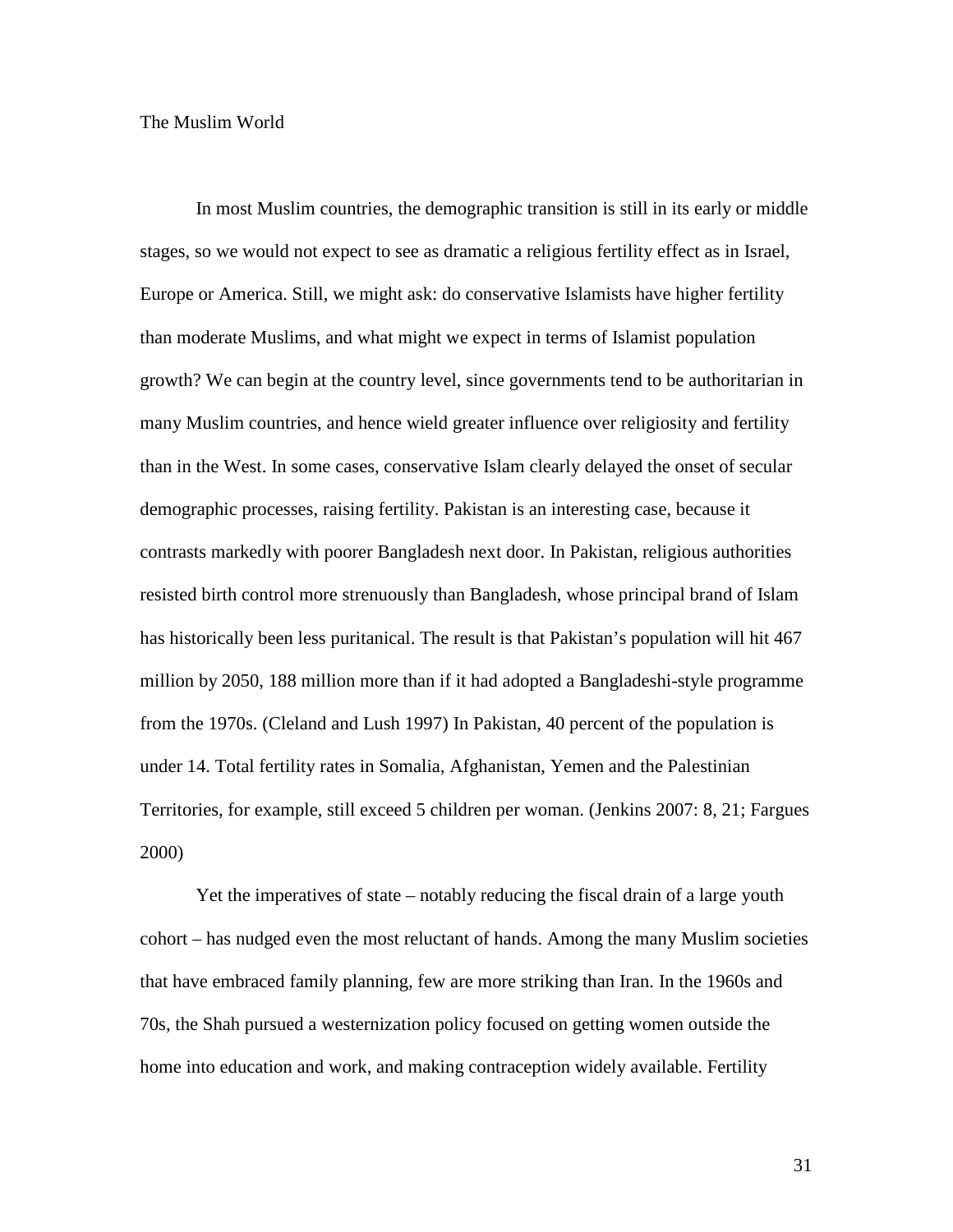began to decline. Then came the Iranian Revolution in 1979 and the Iran-Iraq War in the 80s, and an abrupt end to family planning. But Khomeini's regime moderated its views as policymakers and intellectuals lobbied clerics, who eventually sanctioned family planning as in keeping with the precepts of Islam, but the story is far from over. (Abbasi-Shavazi, Hossein-Chavoshi et al. 2007)

The other point to remember about fundamentalist Islamism is that it is in many ways a modernizing movement compared to the more heterodox folk Islam in much of the Middle Eastern countryside. (Gellner 1981) When it acts as a competitor to rural, sufi traditionalism, we would not expect Islamism to be associated with higher fertility. This appears to be the case in Iran, where traditionalist (but less Islamist) ethnic peripheries of Kurds and Baluchis have the highest fertility while more Islamist Persian districts are no more fertile than average. (Abbasi-Shavazi, Hossein-Chavoshi et al. 2007) In Turkey, at province level, Islamic religiosity seems unrelated to fertility. Instead, higher fertility seems to be related to illiteracy rates and, to a lesser extent, higher unemployment rates. Figure 7, for example, show that provinces which support the ruling Islamist AKP are more religious (in terms of religious students and mosques per capita) and have more married people and fewer divorcees, but are no more fertile than provinces like Istanbul which are less keen on the  $AKP<sup>3</sup>$ .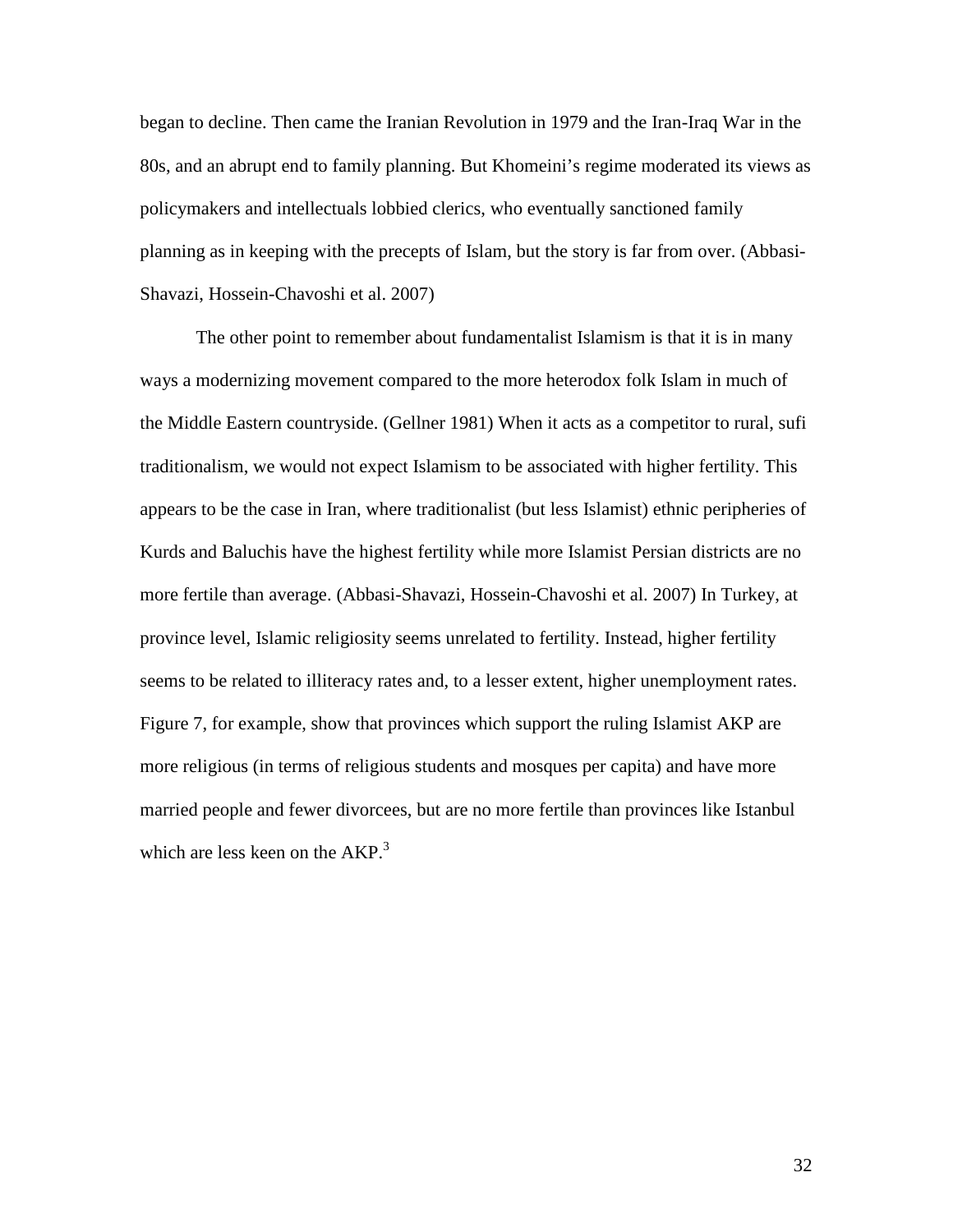



Source: Author's calculations; Turkish national statistics.

Overall, the course of family planning in Muslim countries is one of qualified success. Yet state policy can change course if determined conservative factions gain power. Religious motivations may also dovetail with nationalist pronatalism. Outside of sub-Saharan Africa, Muslim fertility seems most resistant to decline in conservative Muslim societies like Yemen, Oman, Saudi Arabia and Pakistan. In Pakistan, the strong Deobandi fundamentalist movement has attacked the country's family planning policies as a western import linked to decadence, and an imperialistic attempt to control the Muslim population. (Karim 2005: 50-51) The Taliban have taken up this cause, and pronatalist statements have been uttered by Iran's hardline Mahmoud Ahmedinedjad and Palestinian leaders. Even Turkey's moderate Islamist Prime minister Recep Tayyip Erdogan played the pronatalist card in 2002. "Have babies," he told the crowd. "Allah wants it." (Caldwell 2005)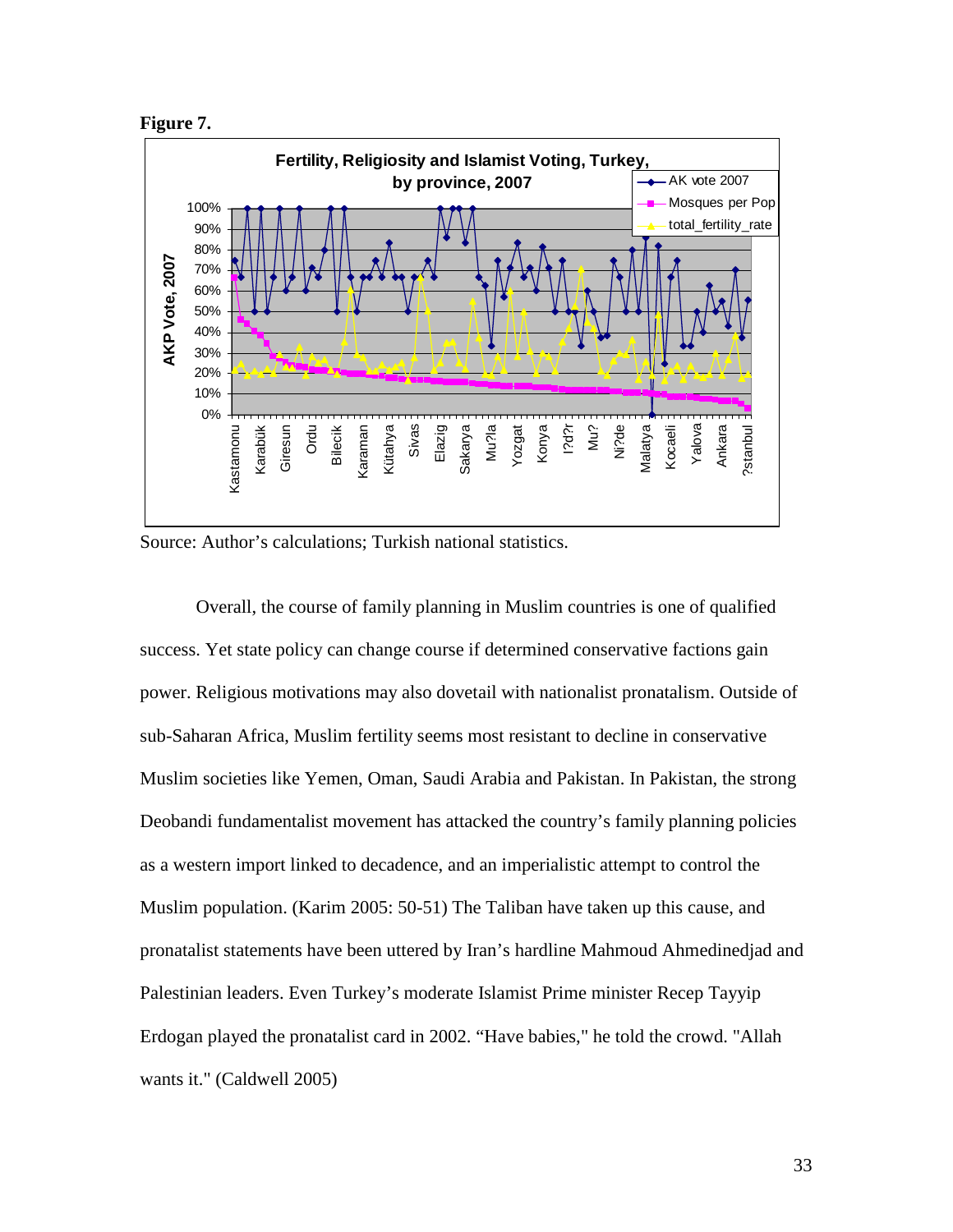## Micro-Level Muslim Fertility

To investigate the emerging vista of second demographic transition Islam, we shall redirect our attention to individual-level data. One of the few attempts to examine the link between Islamist religious beliefs and fertility comes from a study by Eli Berman and Ara Stepanyan in 2003. The dataset comes from disparate corners of the Muslim world: Indonesia, rural Bangladesh, rural parts of the Indian states of Uttar Pradesh and Bihar, and Cote D'Ivoire in West Africa. The principal indicator of Islamism was whether children were sent to *madrassas*, or Islamic religious schools. Some 13 percent of Indonesians sampled attended *madrassas*, but the proportion attending elsewhere was only about 2 to 3 percent. The authors found that 'fertility is higher and returns to education are generally lower among families that send children to Islamic schools'. (Berman & Stepanyan 2003: 30) However, while attendance at *madrassas* did predict higher fertility, this was only in true in some countries.

Against this assessment, bivariate analyses of demographic and health surveys in Turkey find that traditionalism, as measured by arranged marriage, payment of a dowry, membership in a patrilocal family, rural residence and illiteracy, is the most important determinant of birth rates. Kurdish ethnicity is also associated with higher birth rates.<sup>4</sup> Muslim religiosity *per se* counts for little. (Yavuz 2005) A recent study of contraceptive use in Iran, based on a 2002 Iranian fertility survey, likewise finds that attitudinal variables are much weaker predictors of the odds of using contraception than education levels. Further tests using a battery of seven attitudinal items related to women's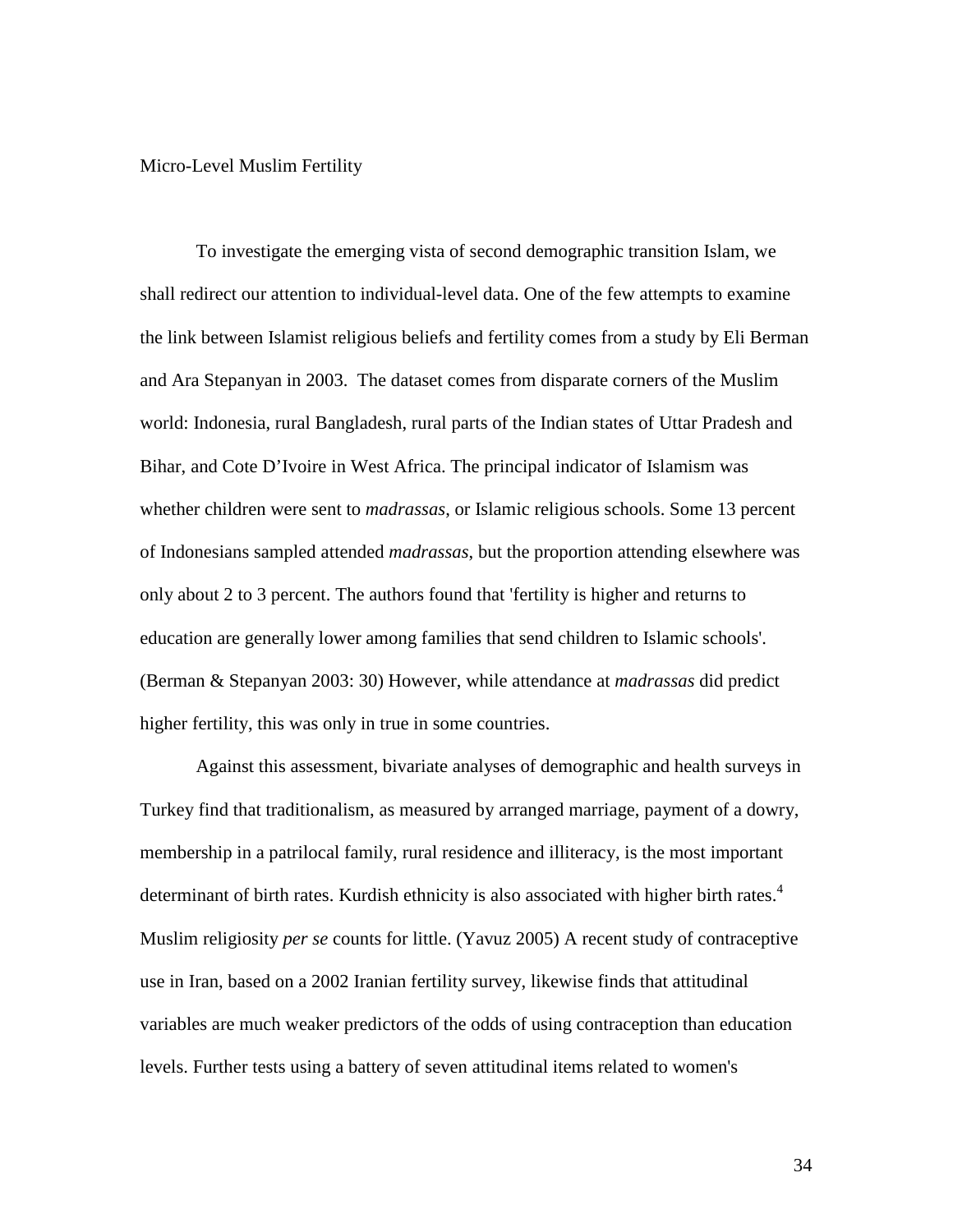employment find little or no significant relationships between gender role traditionalism and contraceptive use. The authors therefore suggest that secularisation and 'modern' attitudes are not a factor in Iranian contraceptive behaviour. (Abbasi-Shavazi, Hossein-Chavoshi et al. 2007)

Nevertheless, censuses and fertility surveys, which are widely available for most Muslim countries, are notoriously poor at detecting the influence of religion because they neglect measures of religious intensity (i.e. belief, attendance). The World Values Survey (WVS) provides an exception in that its recent 1999-2000 wave surveyed a number of largely Muslim countries for the first time. The WVS asked 8500 respondents in seven Islamic countries a number of religiosity questions (participation, attendance, belief) as well as whether they agreed that the state 'should implement Shari'a only' as the law of the land. The proportion of Muslims favouring Shari'a as the exclusive law of the land was roughly two-thirds, ranging from over 80 percent in Egypt and Jordan to around half in Indonesia, Nigeria and Bangladesh. It also asks about the number of children ever born to women who hold these views. The first trend to emerge from a crosstabular analysis of attitudes to Shari'a and fertility is that women with more conservative religious views have higher fertility. (See figure 8)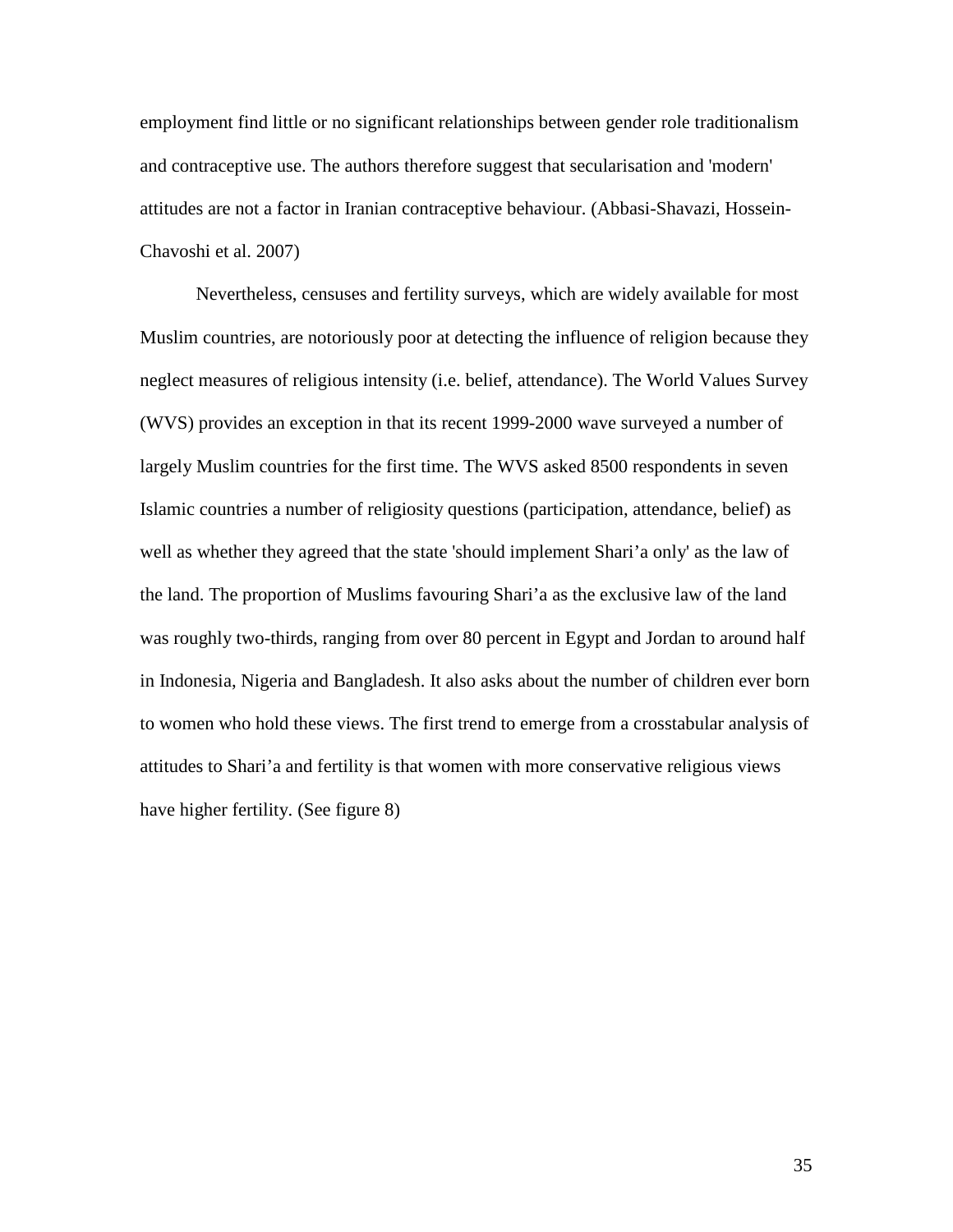



Source: WVS 1999-2000.  $N = 2796$  respondents in towns under 10,000 and 1561 respondents in cities over 100,000. Asked in Algeria, Bangladesh, Indonesia, Jordan, Pakistan, Nigeria and Egypt.

Splitting the sample into rural and urban residents is especially revealing from an SDT perspective: here we find that the *effect seems more marked among urban populations*. Among city dwelling women, fertility is almost twice as high (3.2 v. 1.8) amongst the most pro-Shari'a sector of opinion than it is amongst those least in favour, whereas in rural areas, the ratio is less than 3:2. We might hypothesize that in rural, underdeveloped areas, religious beliefs take a back seat to material realities, such as access to family planning or the economic benefits of larger families, in discriminating between the more and less fertile. In urban areas, where economic incentives for children are lower and costs higher while birth control technology is more widely available, values may be a better discriminant of reproductive behaviour.

Religious traditionalism (with respect to hell, heaven, sin, afterlife) and approval of Shari'a law remain significant predictors of fertility Even in multivariate analyses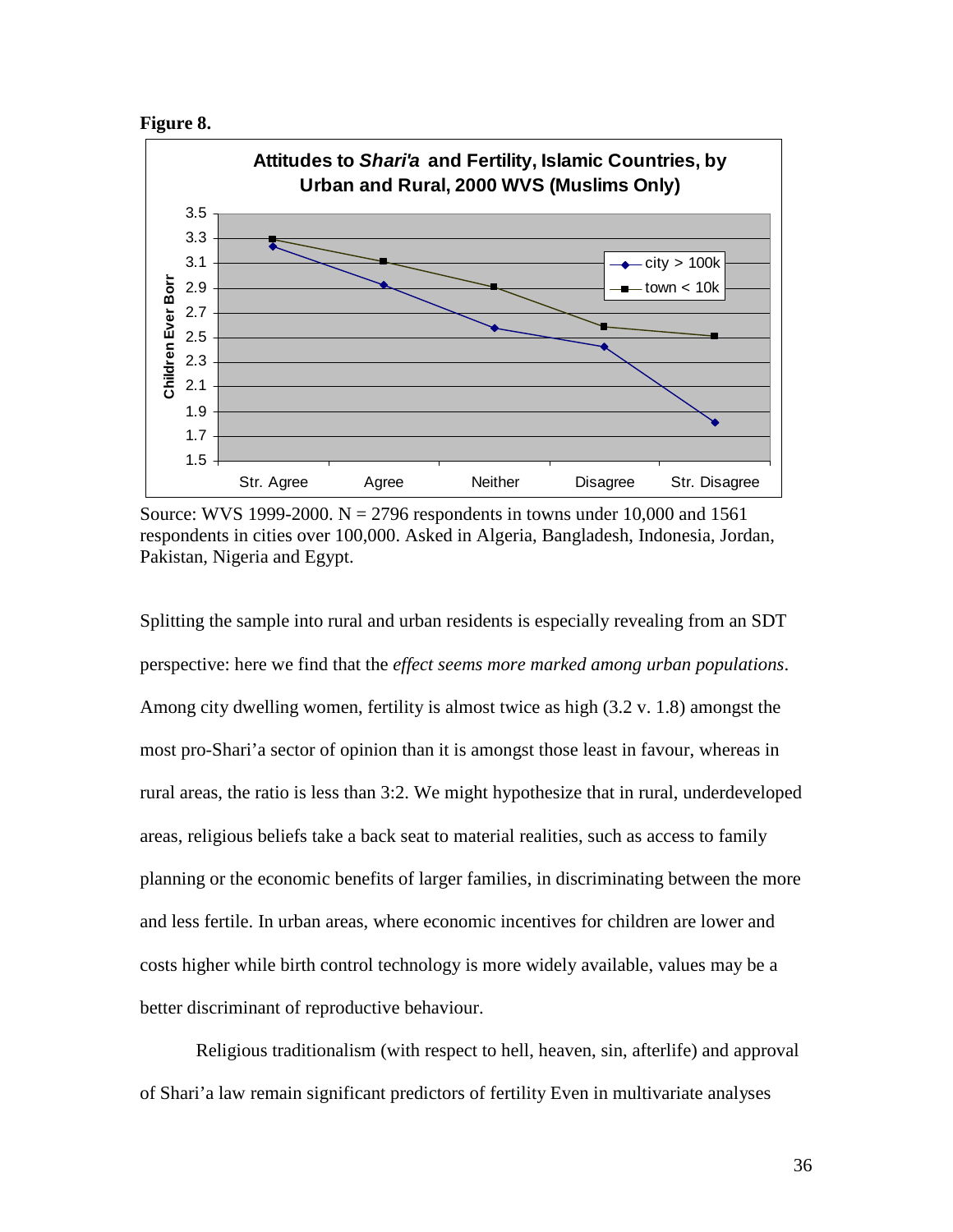which control for age, marital status, education and income,. Questions which measure female respondents' view of whether nonreligious people are fit for public office or whether it is better for political leaders to be 'strongly religious' are also significantly correlated with fertility (though slightly more weakly than is true for the Shari'a question). Finally, a recent survey of 18-25 year-olds in Egypt and Saudi Arabia asked respondents to specify whether they believe their countries would benefit from lower fertility.<sup>5</sup> The survey also asked about political Islamist attitudes. In the case of both support for Shari'a law<sup>6</sup> and an Islamic government<sup>7</sup>, Islamists are more likely to favour pronatalist policies than non-Islamist Muslims.

Evidently there is an association between conservative religious views and pronatalism among Muslim politicians and the public. This extends from thoughts to concrete behaviour, with Islamist Muslims maintaining significant higher fertility than other Muslims, especially in urban contexts. This is critical since second demographic transition theory predicts that value choice should bulk larger in the more modern setting of the city, where contraception is widely available and economic incentives would ordinarily incline people to choose smaller families. Urban populations of developing regions are expected to increase from 43 percent of the total today to 67 percent in 2050. (Goldstone 2009) This means that religious intensity may become increasingly pivotal in determining fertility outcomes, leading to fundamentalist growth in Islamic societies. Secularism may also increase with urbanization, though there is little evidence of this to date.

The principal casualty of a more self-conscious fundamentalist Islam experiencing a growing fertility premium will be moderate, 'taken-for-granted' Islam,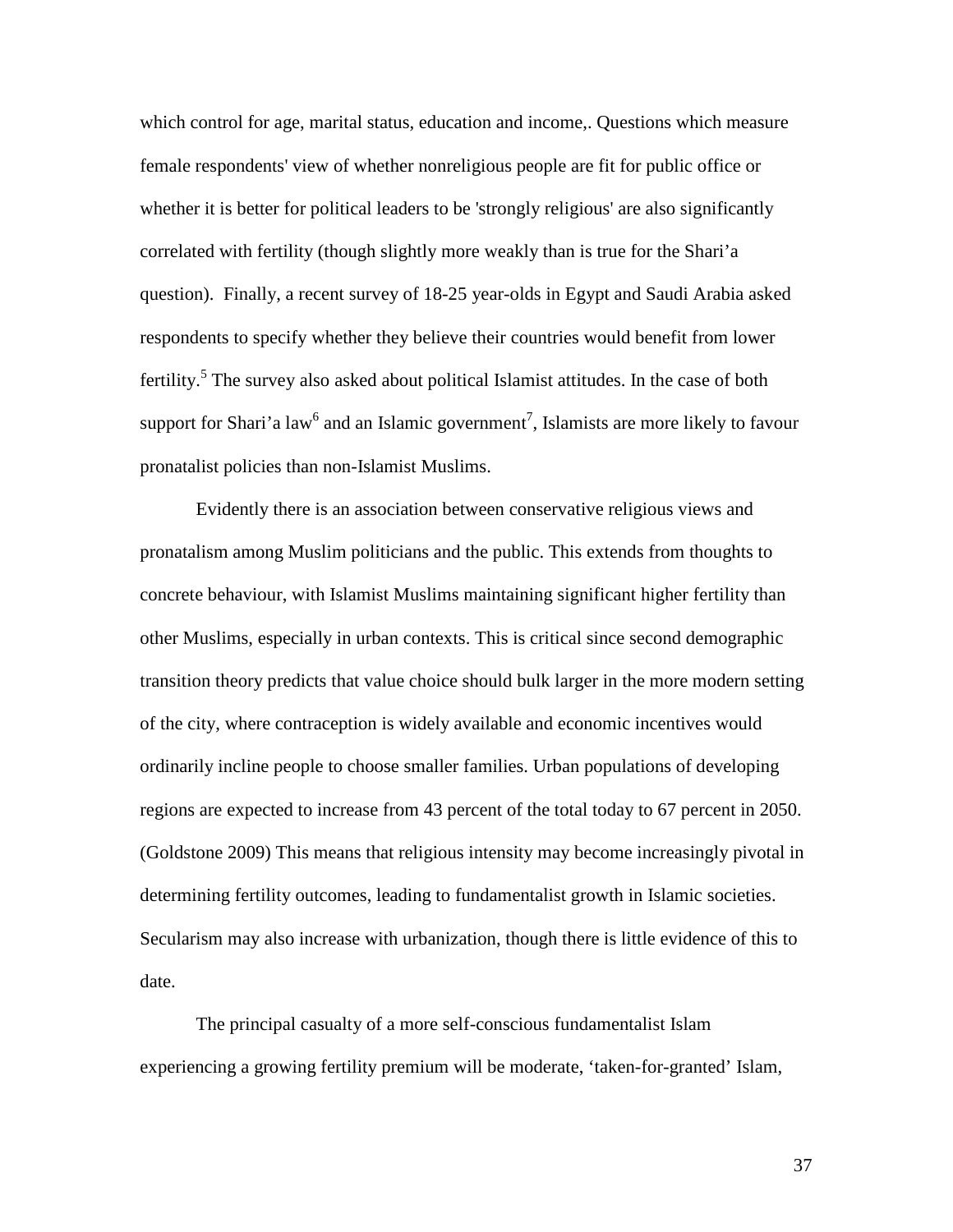which will begin to lose religious market share to fundamentalists, much as liberal Protestants or reform Jews have in the West. The results confirm that conservative Islamism is a determinant of fertility, but not to such an extent as to suggest imminent growth in the Islamist population on the scale of the ultra-Orthodox Jews in Israel. We should therefore only expect to see significant demographically-driven fundamentalist religious revival over generations, beyond 2050. *Da'wa*, the 'Call to God', is already enjoying a powerful resurgence in the Islamic world due in part to the failure of the postcolonial state in the Middle East and South Asia. (Wickham 2002: 119-49) This has reshaped politics in the region, strengthening political Islam. Demography will only alter this picture if the current revival runs its course and secularism or religious liberalism begins to emerge. At that point, conservative Muslim demography could act as a brake on this nascent secularism, with Islamism using its demographic momentum from the present era to delay or reverse the onset of change.

## Conclusion

Changes in the religious composition of a country, and of the world, can have farreaching political consequences. Shifts in the balance between religious traditions can alter the power balance between nations and between what Huntington terms 'civilizations'. Within nations, shifts in the religious makeup of the population often mimics ethnic population changes and results in similar anxieties, political realignments and conflicts. The religious restructuring perspective opens up another aspect of religious demography, namely the differential growth of traditionalist and modernist/secular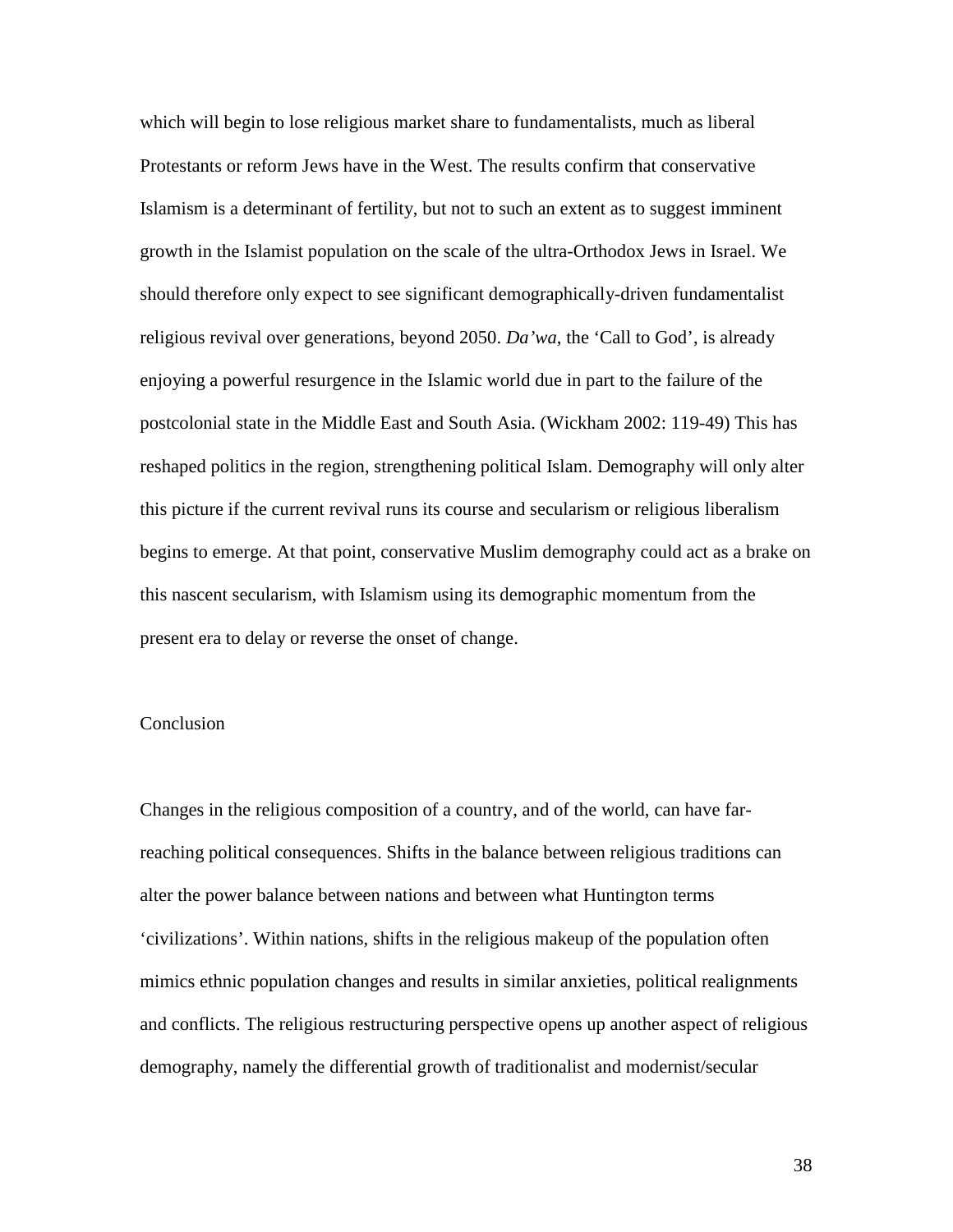populations. This is more affected by secularization and switching behaviour than ethnoreligious identity, but – especially during periods of more stable affiliation – migration and fertility can be the deciding factors.

In the context of the second demographic transition, religious women tend to have more children than non-religious women. Conservative religious families are larger than theologically modernist families. Immigrants to Europe tend to be more religious than natives. Over several generations, this process can lead to significant social and political changes, introducing value conflict between traditionalists and modernists. Secularization can stall or go into reverse, as we predict will occur in Europe and the United States around 2050. This is a medium and long-term phenomenon, but awareness of shifting population composition can lead to instability well before the full impact of demographic change takes place. Examining the major Abrahamic faiths in their respective heartlands, we find that demographic religious revival is most advanced in Israel and the Jewish diaspora, where ultra-Orthodox Jews are poised to become a majority of the Jewish population soon after 2050.

In the United States and Europe, fundamentalist Christians have markedly higher fertility than others, but this advantage is typically in the quarter to half-child range (roughly a 10-25 percent advantage) rather than the 100-200 percent fertility advantage enjoyed by the Haredim within global Jewry. Though immigration is another driver of fundamentalist Christian growth in Europe, its impact is as yet quite small. We therefore expect significant change only over generations, rather than within a decade. In the Muslim world, Islamic fundamentalism is associated with urban centres of learning, and hence remains as much a sign of modernity as a marker of traditionalism. Even so,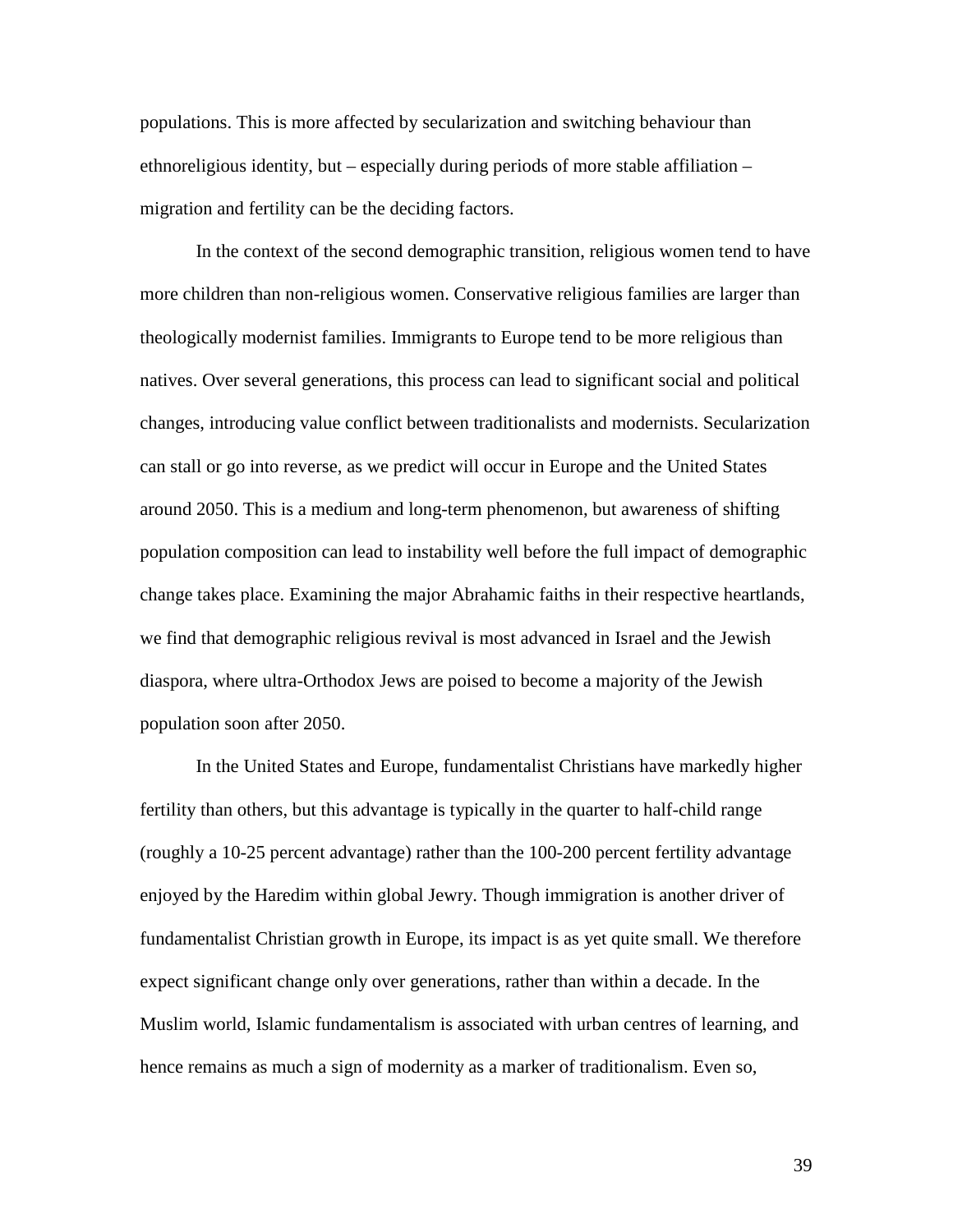Islamism is associated with pronatalism, whether in the speeches of politicians or the views of the masses. Among individuals – especially in urbanised, modern contexts – Islamism predicts significantly higher fertility. As Muslim society urbanises, we would expect Islamic fundamentalism to reap a demographic dividend as conservative individuals choose larger families than liberals. However, the magnitude of demographic radicalization in the Muslim world seems more in keeping with the American and European pattern than the Jewish one. This means that significant change will take more than half a century, as opposed to the situation in Israel, where startling changes have occurred, and will occur, within the span of a decade.

These shifts will make societies more puritanical and less secular, leading to the further injection of religion and values into politics. Will this lead to violence? Religious fundamentalism tends to polarise societies between an otherworldly pacifism and religiously-fuelled activism. In Israel and its Jewish diaspora, the prevailing mood among the Haredim is quietist, but there is an important minority of religious Zionists who have been responsible for a series of Jewish terrorist attacks. In addition, Jewish nationalism has, like its Palestinian counterpart, grown increasingly religious. In the United States, the overwhelming majority of evangelicals incline toward individualism and cultural concerns, but a minority bear millenarian views which undergird Christian Zionist intransigence and unilateralism in foreign policy. A fringe are also implicated in antiabortion violence. Among fundamentalist Muslims, violent militancy is more developed than in Christianity or Judaism, but demography is not a factor in Salafi-Jihadi growth. Religious civil wars and terrorism are becoming more common, though levels of violence remain constant. This suggests that religion is not necessarily more violent than other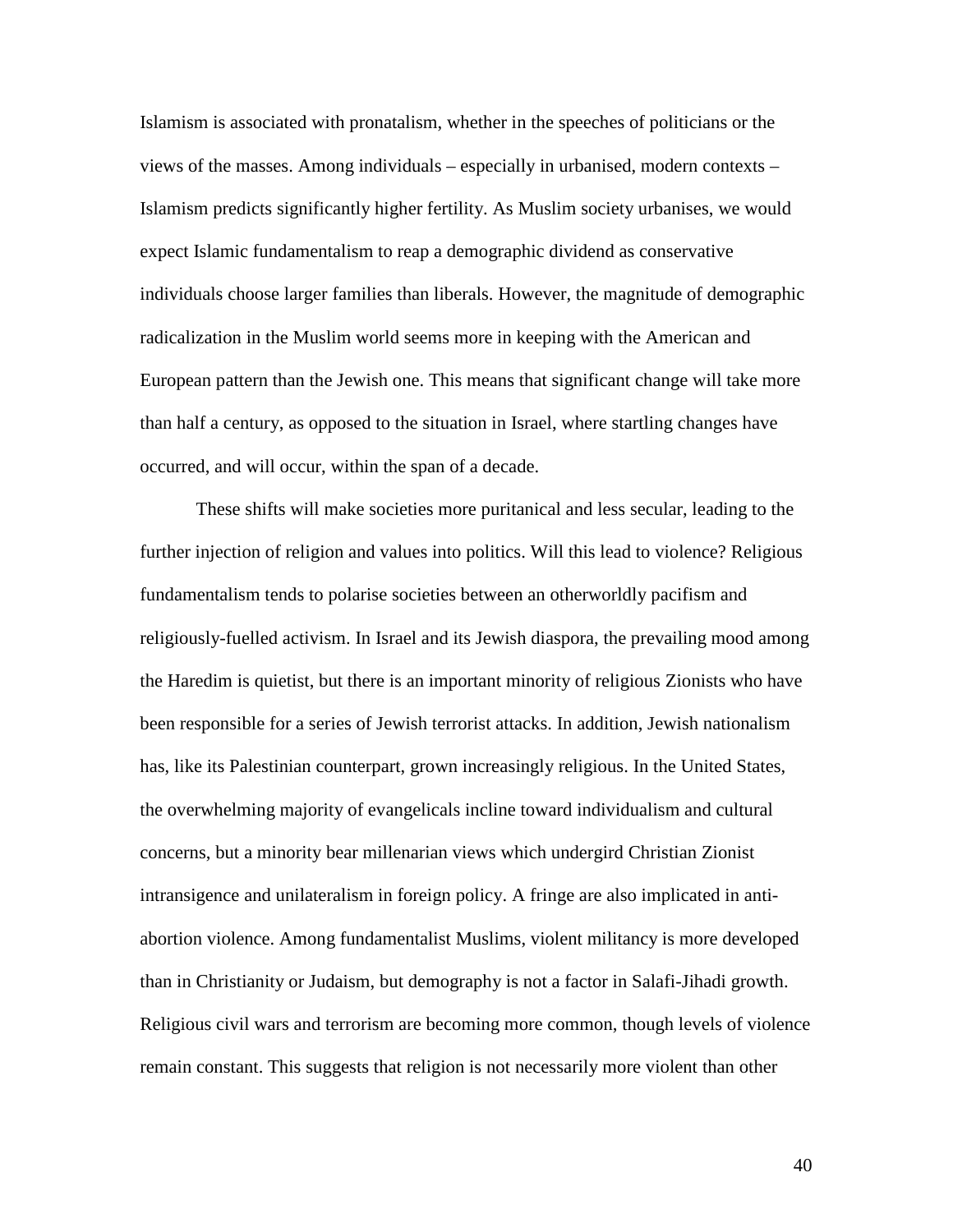ideologies, but more violence happens to be religious, replacing socialism and secular nationalism as a mobilizing collectivist ideologies, especially in the Muslim world. Finally, the impact of religious demography on politics seems strongest in Israel and the Judaic world, with Europe, America and the Muslim world likely to experience transformative change only after 2050.

## **References**

- Abbasi-Shavazi, M. J., M. Hossein-Chavoshi, et al. (2007). Family Change and Continuity in the Islamic Republic of Iran: Birth Control Use Before the First Pregnancy, Duke University.
- Adsera, A. (2004) Marital Fertility and Religion: Recent Changes in Spain,' IZA Discussion Paper 1399 (University of Chicago: Population Research Center).
- Bainbridge, W. S. and R. Stark (1985). The Future of Religion: Secularization, Revival and Cult Formation. Berkeley-Los Angeles, University of California Press.
- Berghammer, C., D. Philipov, et al. (2006). Religiosity and demographic events: a comparative study of European countries. paper delivered at European Population Conference (EPC), Liverpool, 2006.
- Bolce, L. and G. De Maio (1999). "Religious Outlook, Culture War Politics, and Antipathy Toward Christian Fundamentalists." Public Opinion Quarterly **63**(1): 29-61.
- Bruce, S. (1998). Conservative Protestant Politics. Oxford, Oxford University Press.
- \_\_\_\_\_\_\_. (2002). God is Dead. Oxford, Blackwell.

Caldwell, C. (2005). 'The East in the West'. New York Times Magazine.

- Cleland, J. and L. Lush (1997). "Population and policies in Bangladesh, Pakistan " *Forum for Applied Research and Public Policy* **12**: 46-50.
- Coleman, D. (2006). "Immigration and Ethnic Change in Low-Fertility Countries: A Third Demographic Transition." Population and Development Review, September **32**(3): 401-46.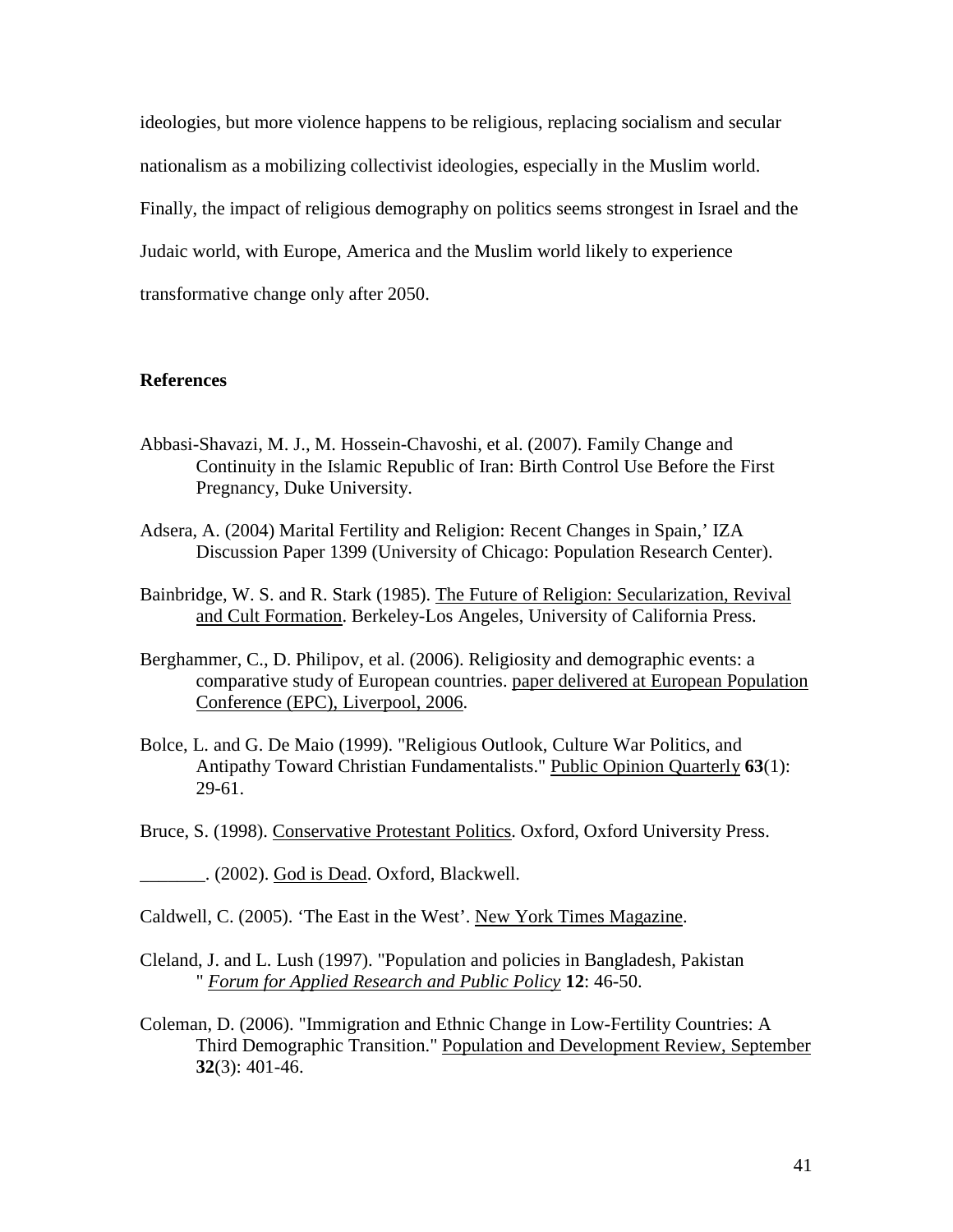- Dancygier, R. and E. Saunders (2006). "A new electorate? Comparing preferences and partisanship between immigrants and natives." American Journal of Political Science(October): 964-81.
- Davidman, L. and A. L. Greil (2007). "Characters in search of a script: The exit narratives of formerly ultra-orthodox Jews." Journal for the Scientific Study of Religion **46**(2): 201-216.
- Durkheim, E. (1995). The Elementary Forms of Religious Life. New York, London, Free Press.
- Efron, N. J. (2003). Real Jews : secular versus ultra-orthodox and the struggle for Jewish identity in Israel. New York, Basic Books.
- Esposito, J. L. (1984). Islam and politics. Syracuse, N.Y., Syracuse University Press.
- Fargues, P. (2000). "Protracted National Conflict and Fertility Change: Palestinians and Israelis in the twentieth century." Population and Development Review **26**(3): 441-482.
- Fearon, J. D. and D. Laitin (2003). "Ethnicity, Insurgency, and Civil War." American Political Science Review **97**(1): 75-90.
- Fiorina, M., S. Abrams, et al. (2005). Culture War? The Myth of a Polarized America. New York, Pearson Longman.
- Frejka, T. and C. F. Westoff (2008). "Religion, religiousness and fertility in the US and in Europe." European Journal of Population-Revue Europeenne De Demographie **24**(1): 5-31.
- Froese, P. (2008). The plot to kill God : findings from the Soviet experiment in secularization. Berkeley, University of California Press.
- Gellner, E. (1981). Muslim Society. Cambridge, Cambridge University Press.
- Girvin, B. (2000). The Political Culture of Secularisation: European trends and comparative perspectives. Religion and Mass Electoral Behaviour in Europe D. Broughton and H. M. t. Napel. London, Routledge**:** 7-27.
- Goldstone, J. (2009). "Population Movements and Security." Working Paper.
- Goujon, A., V. Skirbekk, et al. (2007). New Times, Old Beliefs: Investigating the Future of Religions in Austria and Switzerland. Paper Presented at Joint Eurostat/UNECE Work Session on Demographic Projections, Bucharest 10-12 Oct 2007, Luxembourg: Office for Official Publications of the European Communities**:** 347-60.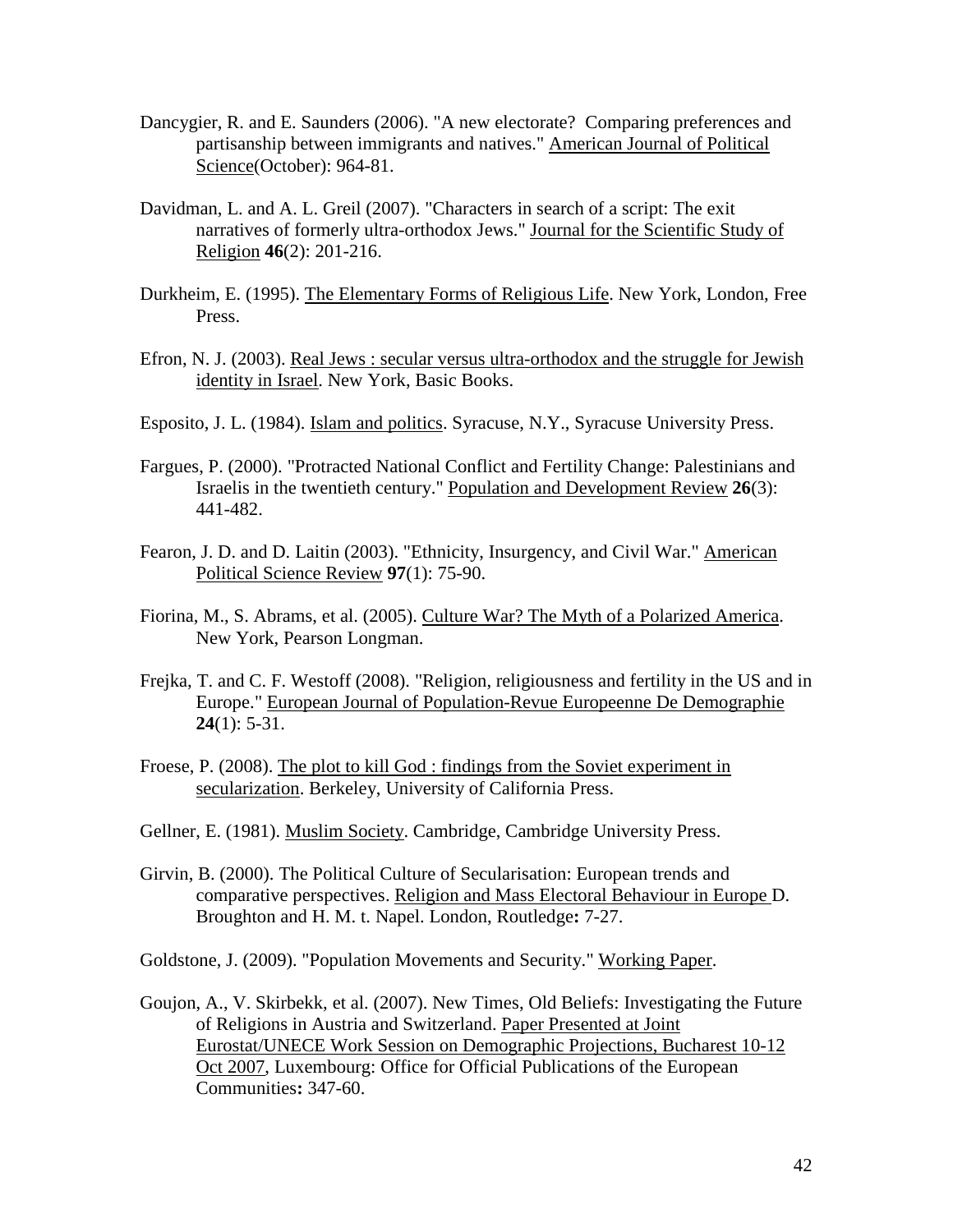- Green, J. C., L. A. Kellstedt, et al. (2007). How the Faithful Voted: Religious Communities and the Presidential Vote. A Matter of Faith: Religion in the 2004 Presidential Election. D. E. Campbell. Washington, D.C., Brookings Institution Press**:** 15-26.
- Green, J. C., M. J. Rozell, et al., Eds. (2006). The Values Campaign? The Christian Right in the 2004 Elections. Washington, D.C., Georgetown University Press.
- Grim, B. J. and R. Finke (2007). "Religious persecution in cross-national context: Clashing civilizations or regulated religious economies?" American Sociological Review **72**(4): 633-658.
- Guth, J., L. A. Kellstedt, et al. (2006). "Religious Influences in the 2004 Presidential Election." Presidential Studies Quarterly **36**(2): 223-42.
- Hackett, C. (2008). Religion and Fertility in The United States: The Influence of Affiliation, Region, and Congregation Austin, University of Texas. **PhD**.
- Herberg, W. (1955). Protestant, Catholic, Jew: An Essay in American Religious Sociology. Garden City, NY, Country Life Press.
- Hout, M. and C. Fischer (2002). "Why More Americans Have No Religious Preference: Politics and Generations." American Sociological Review **67**(2): 165-90.
- Hout, M., A. Greeley, et al. (2001). "The Demographic Imperative in Religious Change in the United States." American Journal of Sociology **107**(2): 468-500.
- Hunter, J. (1991). Culture Wars: The Struggle to Define America. New York, Basic Books.
- Inglehart, R. (1990). Culture Shift in Advanced Industrial Society, Princeton, NJ. Princeton University Press.
- Islamonline (2005). UK Mosque Goers to Double Church Attendance: Study Islamonline.net.
- Jackson, R., N. Howe, et al. (2008). The graying of the great powers : demography and geopolitics in the 21st century. Washington, D.C., Center for Strategic and International Studies.
- Jacobs, D., M. Martiniello, et al. (2002). "Changing patterns of political participation of immigrant-origin citizens in the Brussels Capital Region. The October 2000 elections." Journal of International Migration and Integration **3**(2): 201-221.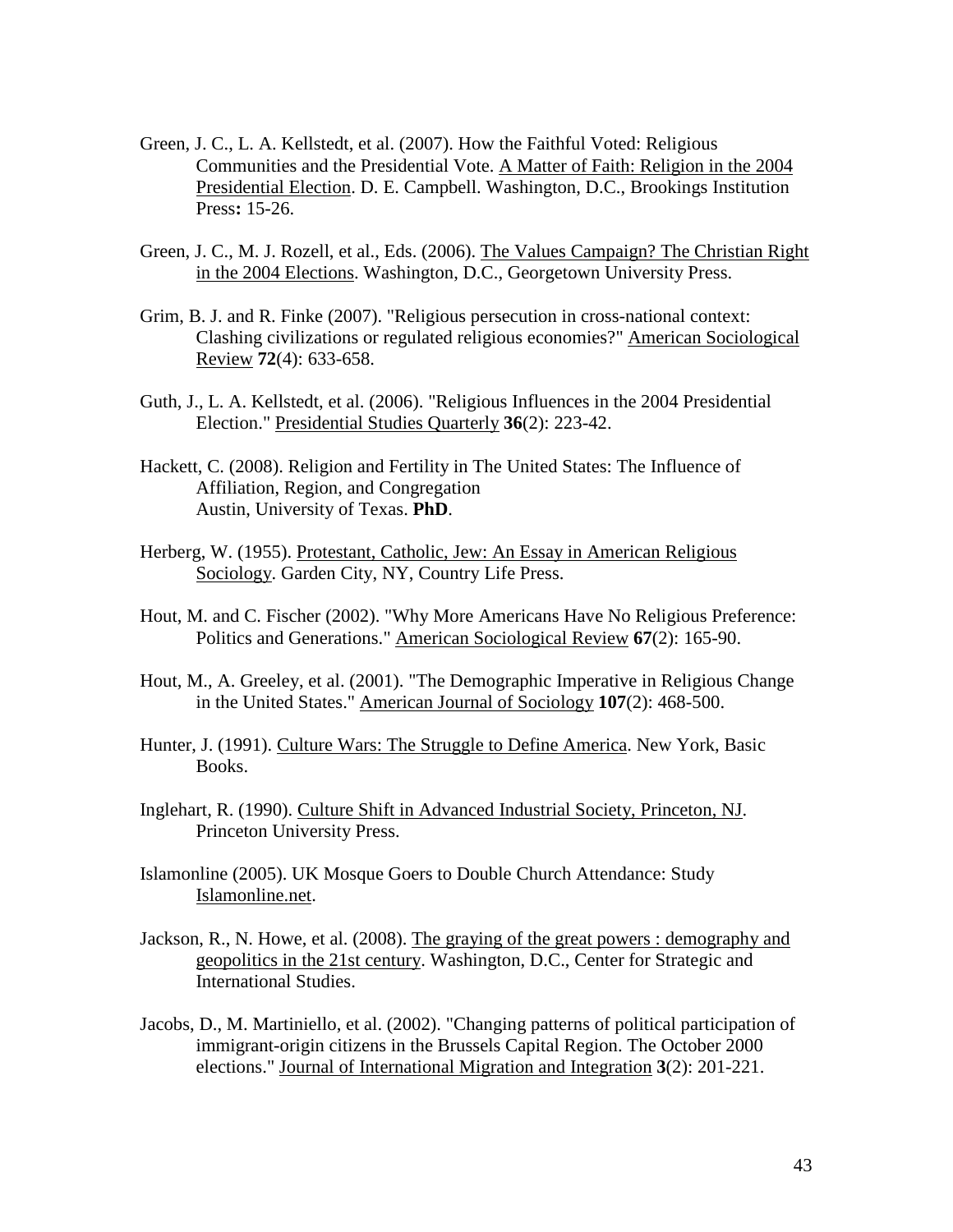- Jenkins, P. (2007). God's continent : Christianity, Islam, and Europe's religious crisis. Oxford ; New York, Oxford University Press.
- Johnson, T. and B. Grim (2009). World Religion Database ,http://www.worldreligiondatabase.org (Leiden and Boston: Brill)
- Johnson, T. M. and D. B. Barrett (2004). "Quantifying alternate futures of religion and religions." Futures **36**: 947-960.
- Layman, G. C. and E. G. Carmines (1997). "Cultural Conflict in American Politics: Religious Traditionalism, Postmaterialism, and U.S. Political Behavior." Journal of Politics(59): 751-77.
- Lesthaeghe, R. (2007). Second Demographic Transition. Encyclopedia of Sociology. G. Ritzer. Oxford, Blackwell.
- Lesthaeghe, R. and L. Neidert (2006). The "Second Demographic Transition" in the US: Spatial Patterns and Correlates, PSC Research Report
- Martin, D. (2001). Pentecostalism: the World their Parish. Oxford, Blackwell.
- Munson, Z. (2001). "Islamic mobilization: Social movement theory and the Egyptian Muslim brotherhood." Sociological Quarterly **42**(4): 487-510.
- Norris, P. and R. Inglehart. (2004). Sacred and Secular: Religion and Politics Worldwide. Cambridge, Cambridge University Press.
- Olson, L. R. and J. C. Green (2006). "The Religion Gap." PS: Political Science and Politics **July**: 455-59.
- Philpott, D. (2007). "Explaining the political ambivalence of religion." American Political Science Review **101**(3): 505-525.
- Sherkat, D. E. (2001). "Tracking the Restructuring of American Religion: Religious Affiliation and Patterns of Religious Mobility, 1973-1998." Social Forces **79**(4): 1459-93.
- Skirbekk, V. (2009). "Human fertility and survival across space and time." World Population Program, IIASA, Working Paper.
- Skirbekk, V., A. Goujon, et al. (forthcoming). Secularism, Fundamentalism or Catholicism?, IIASA Working Paper.
- Stark, R. (1996). The Rise of Christianity: a Sociologist Reconsiders History. Princeton, N.J.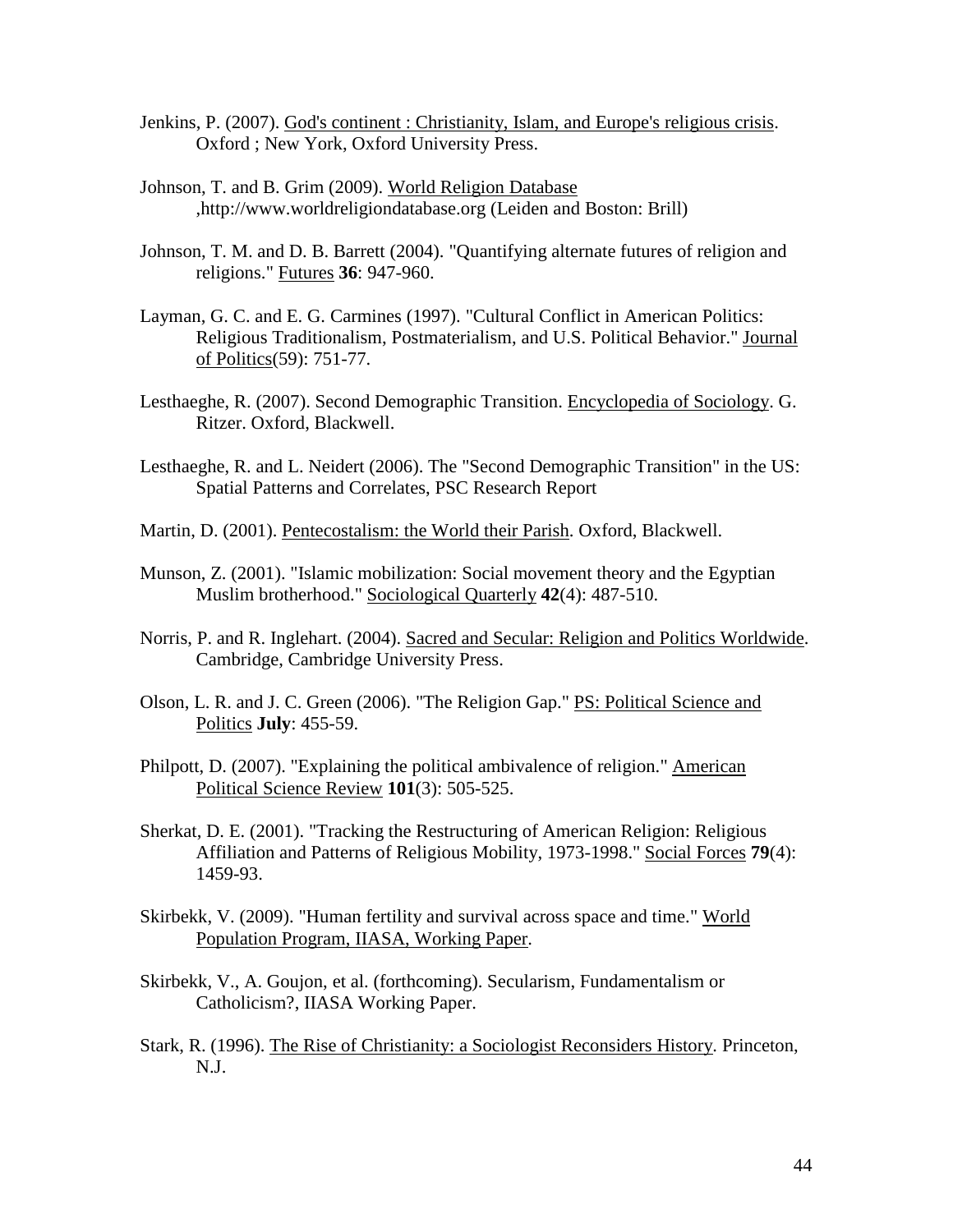- Surkyn, J. and R. Lesthaeghe (2004). "Value Orientations and the Second DemographicTransition (STD) in Northern, Western and Southern Europe: An Update." Demographic Research **Special Collection 3**: Article 3.
- Taylor, C. (2007). A secular age. Cambridge, Mass., Belknap Press of Harvard University Press.
- Toft, M. (2007). "Getting Religion? The Puzzling Case of Islam and Civil War." International Security **4**(31): 97-131.
- Toft, M. and T. Shah (2006). "Religion's Flame Burns Brighter Than Ever." Baltimore Sun.
- van de Kaa, D. (1987). "Europe's Second Demographic Transition." Population Bulletin **42**(1): 1-57.
- WCD (2008). "World Christian Database." Retrieved January 3, 2008, from http://worldchristiandatabase.org/wcd/.
- Westoff, C. F. and E. Jones (1979). "The End of "Catholic" Fertility." Demography **16**(2): 209-217.
- Wickham, C. R. (2002). Mobilizing Islam, Religion, Activism and Political Change in Egypt. New York, Columbia University Press.
- Wise, Y. (2007). "Majority of Jews will be Ultra-Orthodox by 2050". University of Manchester press release.
- Wuthnow, R. (1989). The Struggle for America's Soul: Evangelicals, Liberals and Secularism. Grand Rapids, Mich Eerdmans.
- Yavuz, S. (2005). "Fertility transition and the progression to third birth in Turkey " MPIDR Working Paper.

-

<sup>4</sup> Of course, Kurds and tend to be more religious than average, so a religious effect may operate indirectly.

<sup>1</sup> By secular (and secularization), I mean those who a) seek to separate the political sphere from the influence of religious authority; and b) in their private life, do not regularly attend places of religious worship or believe in the sacredness of a particular religious belief system. See Bruce 2002 for the distinction between public and private secularism.

<sup>&</sup>lt;sup>2</sup> 'Fundamentalist Protestant' is an established category of the American General Social Survey (GSS).

<sup>&</sup>lt;sup>3</sup> This was confirmed in multivariate tests.

<sup>&</sup>lt;sup>5</sup> The question reads: 'Think about what should change to make your country a better place to live, and please tell us if you agree strongly, agree, disagree, or disagree strongly with the following. Saudi Arabia will be a better society: If the number of children born to families declined.

<sup>1)</sup> Agree strongly, 2) Agree, 3) Disagree, 4) Strongly disagree, 9) DK.' (ARDA 2005 Codebook)

<sup>&</sup>lt;sup>6</sup> Now, I would like to know your views about a good government. Which of these traits should a good government have? It should implement only the laws of the Shari'a. 1) Very important, 2) Important, 3) Somewhat important, 4) Least important, 5) Not important, 9) NA.'